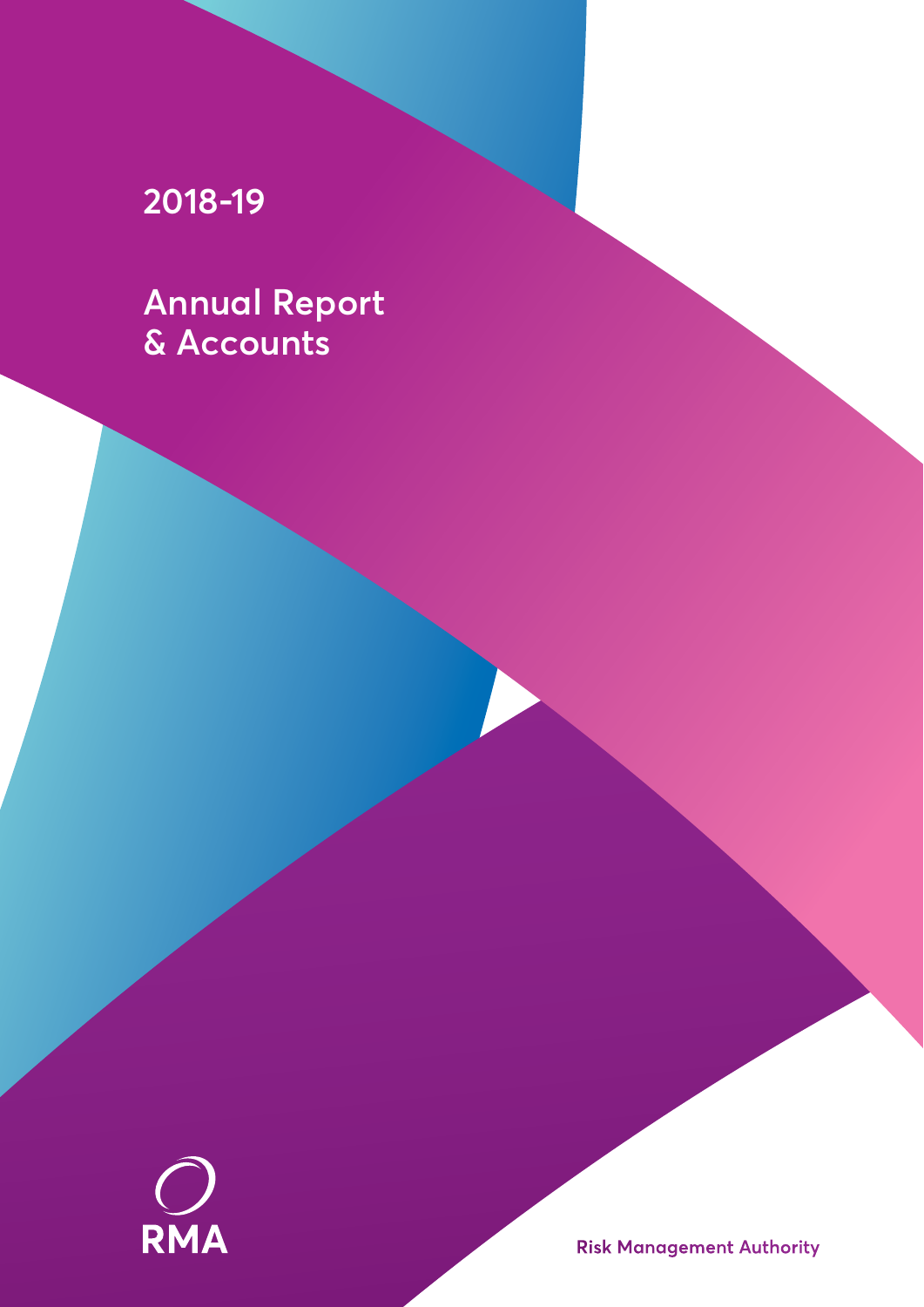# **Contents**

| <b>Performance Report</b>    |  |
|------------------------------|--|
|                              |  |
|                              |  |
|                              |  |
|                              |  |
|                              |  |
|                              |  |
|                              |  |
|                              |  |
|                              |  |
|                              |  |
|                              |  |
| <b>Accountability Report</b> |  |
|                              |  |
|                              |  |
|                              |  |
|                              |  |
|                              |  |
|                              |  |
| <b>Financial Statements</b>  |  |
|                              |  |
|                              |  |
| Appendix                     |  |
|                              |  |
|                              |  |

Laid before the Scottish Parliament by the Scottish Ministers under Section 13(2) of the Criminal Justice (Scotland) Act 2003. Ref. SG/2019/61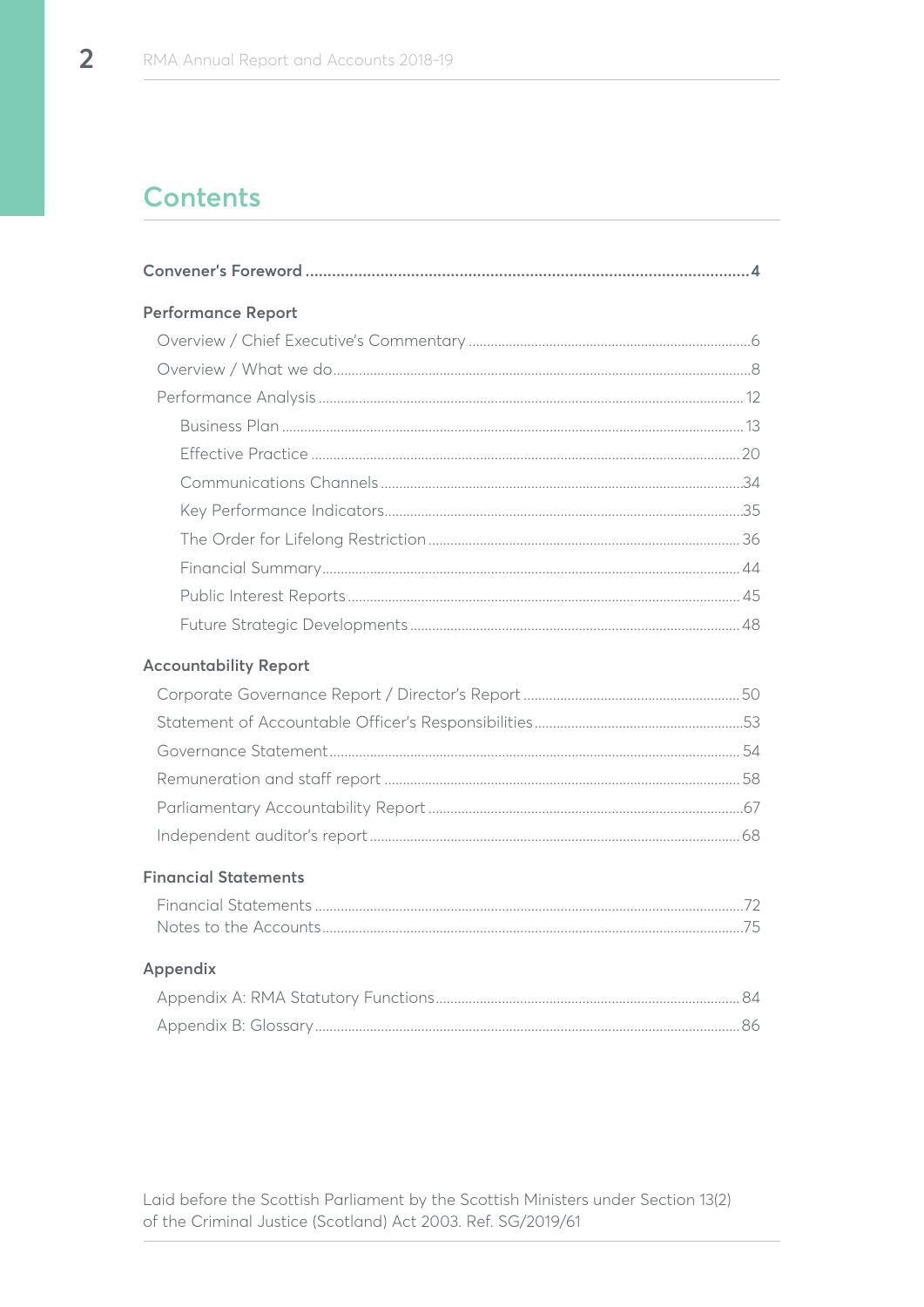# **Overview**

OLR Risk Management Plans approved **37**



# **91**

Social Workers and Police staff trained in risk practice





OLR Annual Implementation Reports reviewed **123**

# **306**

Responses to helpdesk queries from social workers using LS/CMI in community and prison settings





Standards & Guidelines published

Internet Offending Literature Review published



# **15**

National Development Groups and Working Groups provided with advice and contributions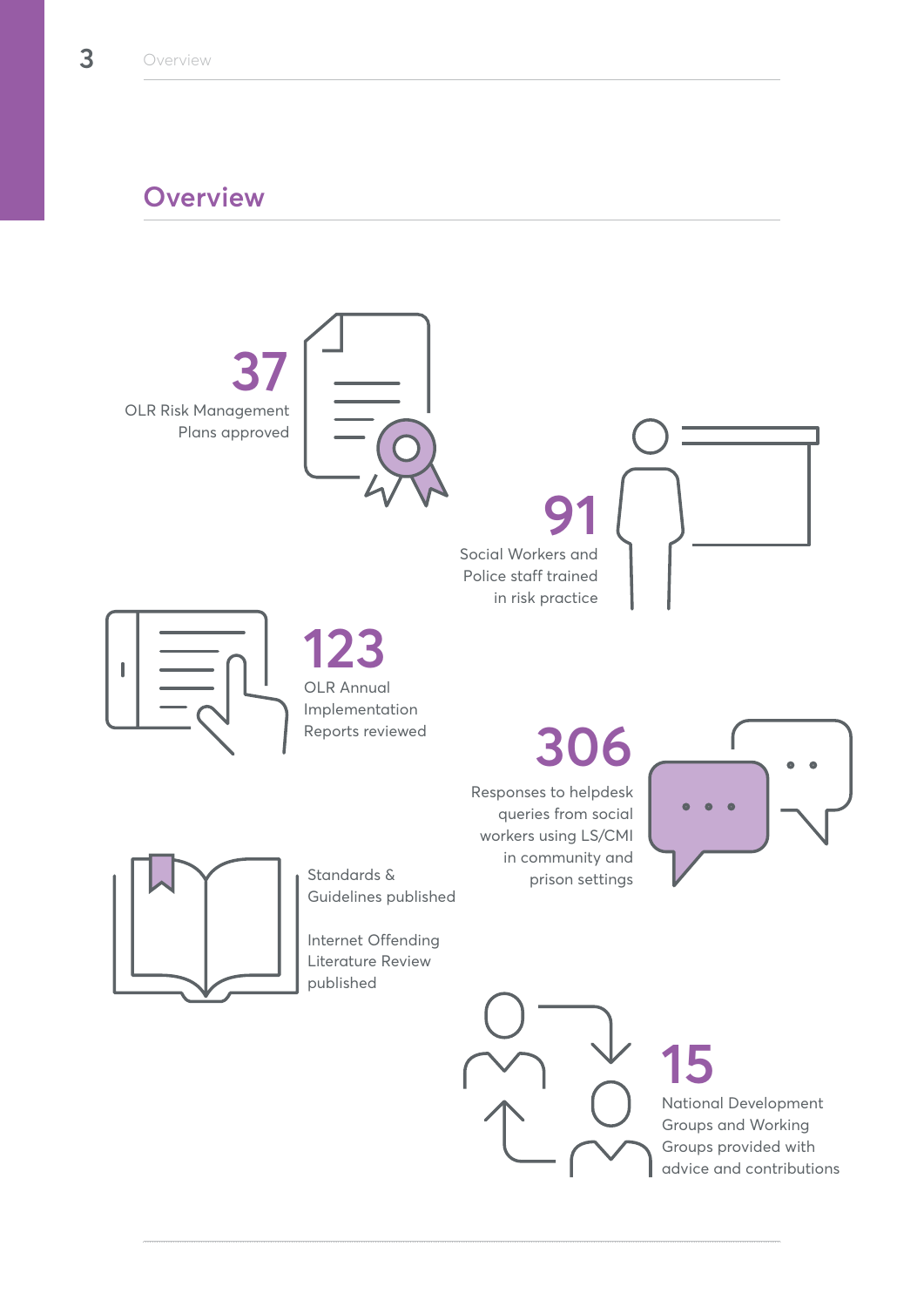# **Convener's Foreword**

At the end of my second year as Convener of the Board of the Risk Management Authority (RMA) I am delighted to present the Annual Report for the financial year 2018/2019. I am grateful to everyone who has contributed to development of the report and trust that it provides a useful summary of the performance of the RMA over the last year.



**David Crawford** Convener

The responsibilities of the RMA are defined in statute and are unchanged from previous years. The established pattern of annually increasing numbers of persons subject to the Order for Lifelong Restriction (OLR) continued in 2018/19. As in previous years the increase is modest but reflects the continuing value of the OLR in the range of sentencing options available to Scottish courts. The RMA requires to regularly review its practises and procedures to ensure that they remain robust and defensible while responding to the projected increases in OLRs. This year the Board and senior officers continued to look at how best to deal with the likely increase in demand within what we anticipate will be broadly unchanged resources.

The vast majority of those subject to an OLR remain in custody, however a growing number are progressing to a position where discharge into the community is being actively considered. As this pattern develops, supporting local authorities to take on the statutory role of "lead authority" becomes a growing focus of our work. This issue has been a feature of the Board's discussions in 2018/19 and staff are working to develop systems and resources to assist local authorities in the coming years.

2018/19 saw us fully establish our Scheme of Delegation which transfers the responsibility for the approval of the vast majority of Risk Management Plans from the Board to the Chief Executive and senior officers. This change has quickly become established and is viewed very positively. It represents a fundamental change in the role of the Board, moving us away from operational decision making towards a role defined by scrutiny and strategy. This is both a change and a challenge for the Board and in the course of the year we have taken time to consider the impact of these changes, in order to ensure that we continue to fully discharge our functions as a Board.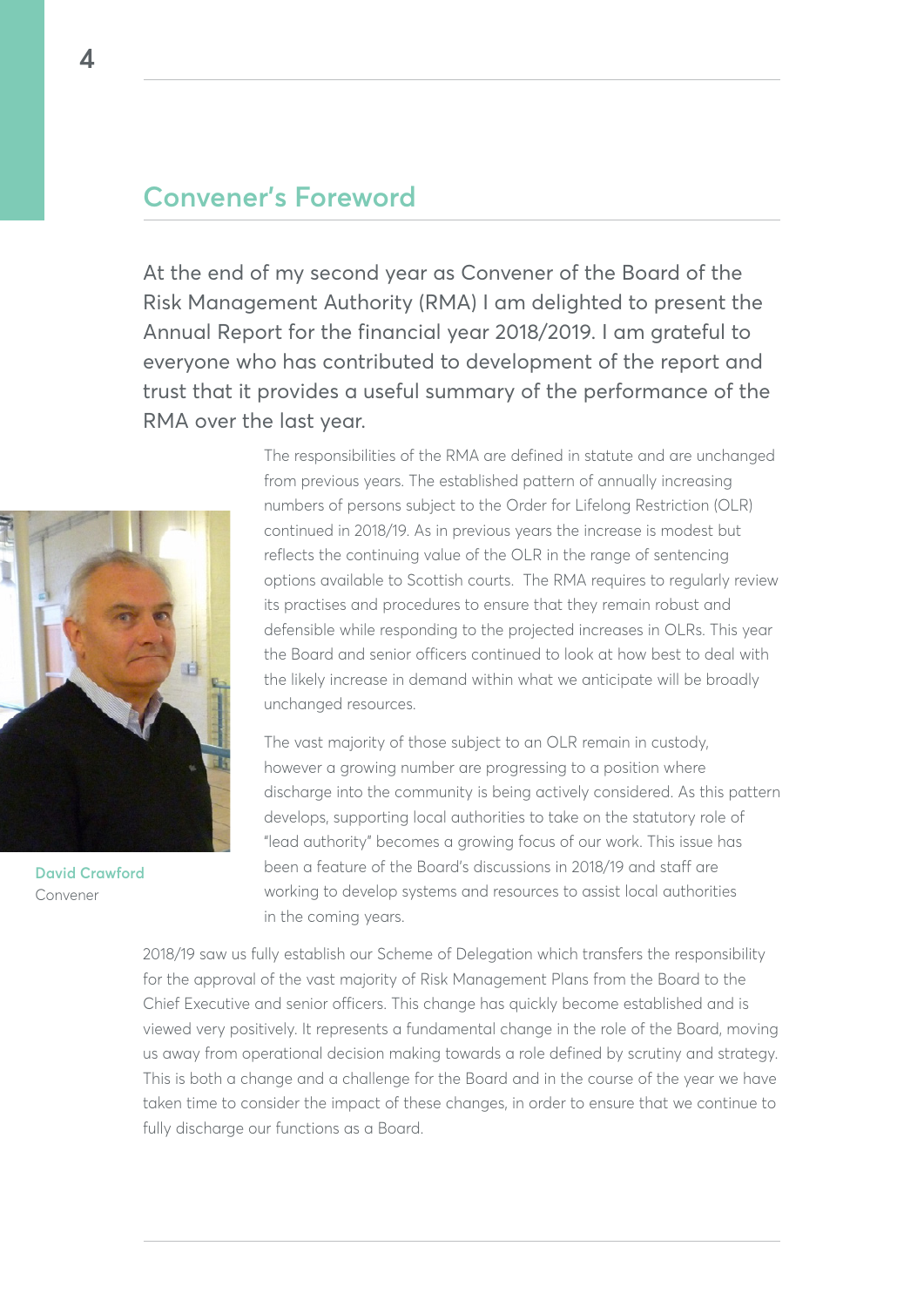*This year the Board and senior officers continued to look at how best to deal with the likely increase in demand within what we anticipate will be broadly unchanged resources.* 

In the course of the year we have recruited two new members to the Board: Stephen McAllister and Michele Gilluley bring considerable experience and knowledge and their appointments return the Board back to full strength. The established Board members have worked with their customary dedication throughout the year and I am extremely grateful to them for their continuing contribution to the RMA.

As 2018/19 ends we are faced with the very considerable challenge of replacing our Chief Executive, Yvonne Gailey, who has indicated her intention to retire in September of 2019. The replacement of a senior leader is hugely challenging for a small and highly specialised organisation like the RMA, but recruitment arrangements are already in hand and we have the benefit of an extended period of notice to help us make the transition as smooth as possible.

I trust that you will find the annual report useful and informative.

**David Crawford** Convener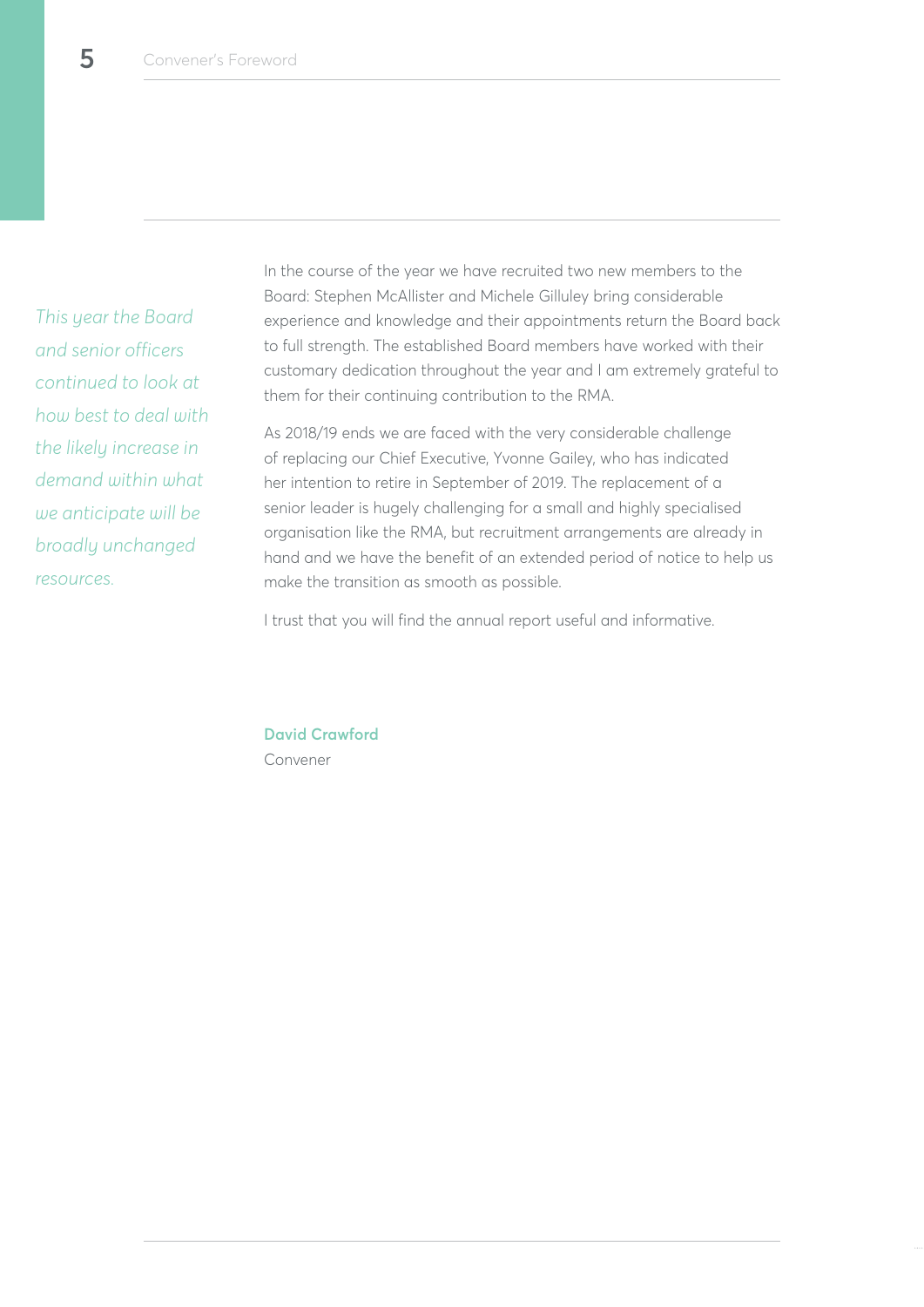# **Chief Executive's Commentary**

As Chief Executive and Accountable Officer of the Risk Management Authority (RMA) I introduce this section of our annual report, providing a summary of our performance over the past twelve months. The details of our activities against our business plan objectives are contained in the Performance Analysis section that follows.



Our work is driven by a commitment to promote effective practice in risk assessment and risk management, recognising its vital dual role in protecting the public from serious harm caused by violent and sexual offending, and enabling those who pose this risk to reduce it. We approach this work in a number of ways including setting standards for practice, influencing and assisting agencies to adopt those standards through publishing guidelines, delivering training and providing advice, all of which are underpinned by research. In addition, we provide assurance on practice in relation to the Order for Lifelong Restriction (OLR) through the accreditation of assessors and approval of risk management plans.

None of these we accomplish on our own; each relies on sound and continuous engagement and partnership with stakeholders. You will read in this report how, in 2018-19, our work has incorporated a wide range of engagement and facilitation activities, both maintaining on-going initiatives and responding to emerging priorities by embarking on new areas of work.

Last year a project was initiated to develop practice guidance on the assessment of risk posed by internet offending, to support the Scottish Government to respond to the recommendation of the Joint Thematic review of MAPPA in Scotland (HMICS, 2015). This year an important milestone was reached in the publication of a comprehensive review of the research literature. This publication has been received warmly by our stakeholders. We then progressed to draft a practice model that will be subject to testing in the coming year.

This year saw the delivery of a further major publication – the Standards and Guidelines for Risk Assessment Report Writing. This publication reflects developments in the research and practice literature since the previous version was developed in 2006. Specifically, it features a strong emphasis on risk formulation and sets a standard for practice in the preparation of risk assessment reports. Both publications represent significant achievements and the successful delivery of specific strategic objectives for 2018-19. However, equally important are the operational objectives that are progressed year by year and demonstrate a commitment to continuous review and development.

**Yvonne Gailey** Chief Executive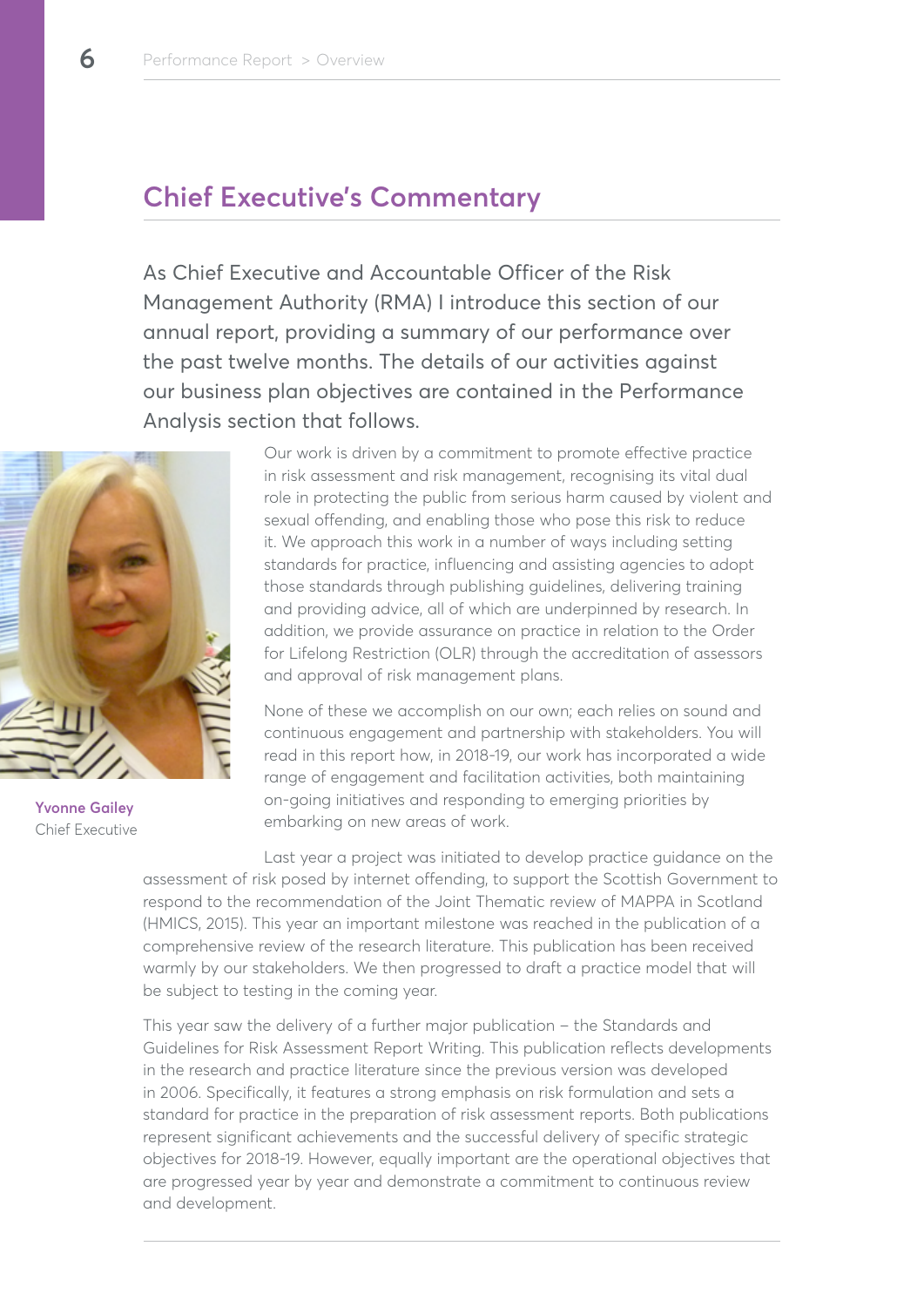*"An important achievement this year has been the successful commissioning of a case management system to support, in particular the OLR case work."*

Our work in relation to the OLR continues to ensure that all risk management plans (RMPs) are approved and accreditation applications evaluated within the statutory timescales. I trust that from the report you will come to understand our continuous efforts to refine and improve our processes to ensure that they are robust and facilitative, providing value through our evaluation of practice and advice given. Last year I reported that a revised process to delegate the approval of RMPs to the RMA executive had been developed with the aim of creating greater efficiencies. I am pleased to report that, as planned, this revised process was introduced in April 2018. In this report you will learn more detail of this work.

I have reported over several years on the successful delivery of a training programme - "The Fundamentals of Risk Practice" - designed to advance criminal justice social workers' skills in the assessment and management of risk of serious harm, and to support Police Scotland's officers in collaborating in such risk practice. The delivery of this training continues with the satisfaction rates, knowledge gain and learning outcomes remaining high. This year our attention has turned to working with the Scottish Prison Service to develop and deliver a training programme designed to support case managers in the preparation of risk management plans. The first delivery of this training programme took place in November 2018 to 20 case managers and staff; hereafter it will be delivered annually to maintain a cohort of trained case managers within SPS.

An important achievement this year has been the successful commissioning of a case management system to support, in particular the OLR case work. This has the potential to deliver significant gains in efficiency, effectiveness and development opportunities.

As always our progress has been realised through collaboration with key stakeholders, and the commitment of a valued team of staff and Board members. The RMA has a committed Board led ably by the Convener, David Crawford. Over the last year, the composition of the Board has changed following the appointment of Michelle Gilluley and Stephen McAllister – both bring valuable knowledge and experience to complement that of our longer-serving members, Aileen Burnett, Terry Powell, Jane Davey, Chris Hawkes and Stephen Swan. We also have a dedicated and conscientious staff group, and as this is the last year in which I will have the privilege of reporting on the RMA's work, I wish to give special mention and appreciation of them. Without exception, the RMA team works extremely hard to deliver high quality services to our stakeholders, and ultimately the Scottish public.

I am pleased to present this annual report. I hope you will enjoy reading it and learning more of our achievements and progress in 2018-19.

lamy

**Yvonne Gailey** Chief Executive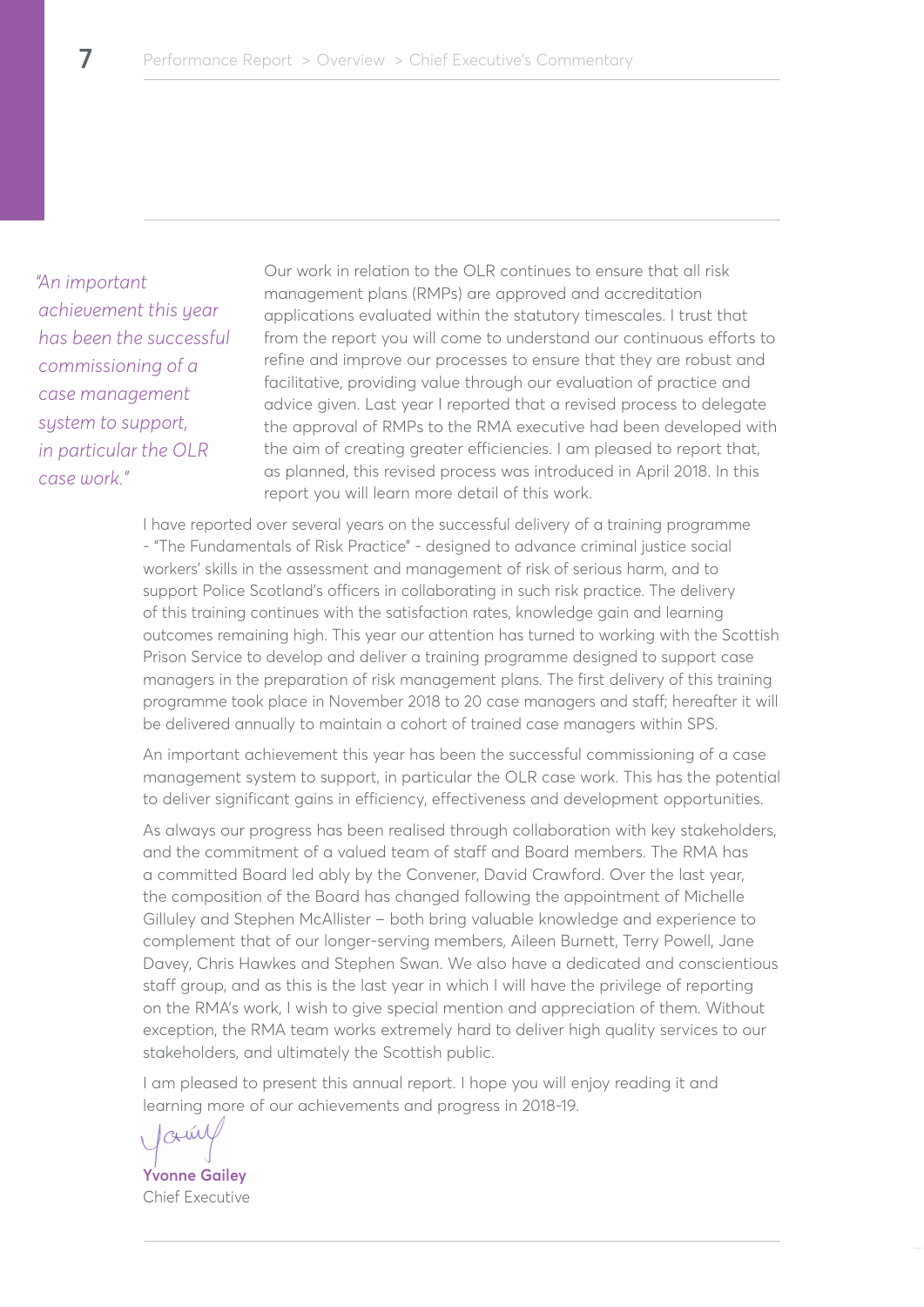# **What we do**

The Risk Management Authority's purpose is to make Scotland safer by setting the standard for risk practice to reduce reoffending and the harm that it causes. By so doing, our work promotes public protection, rehabilitation and reintegration.

> A significant contribution that we have made has been in the development of a shared, evidence based approach to risk practice. We call this approach FRAME - a framework for risk assessment, management and evaluation. We consider it a major achievement that all the relevant justice agencies in Scotland are committed to this approach, and we work with those agencies continuously to find new ways to advance consistency and effectiveness.

*The RMA's purpose is to make Scotland safer by setting the standard for risk practice to reduce reoffending and the harm that it causes.*

FRAME is a contribution to practice generally; but, we also have a particular responsibility in relation to the risk assessment and management of serious violent and sexual offenders. We approach this responsibility in many ways, but notably by giving ongoing support to those involved in the Multi Agency Public Protection Arrangements (MAPPA). We work closely with Scottish Government, Police Scotland, Local Authority Criminal Justice Services, Scottish Prison Service and the National Health Service to ensure that policies and practices reflect the standards that we set.

Furthermore, we have specific responsibilities in relation to the Order for Lifelong Restriction (OLR). The OLR was introduced to provide lifelong risk management of those who pose the greatest risk of seriously endangering the lives or well-being of the public at large through violent or sexual offending**<sup>1</sup>** . The OLR is a sentence imposed by the High Court that provides for imprisonment or detention for an indeterminate period and lifelong risk management.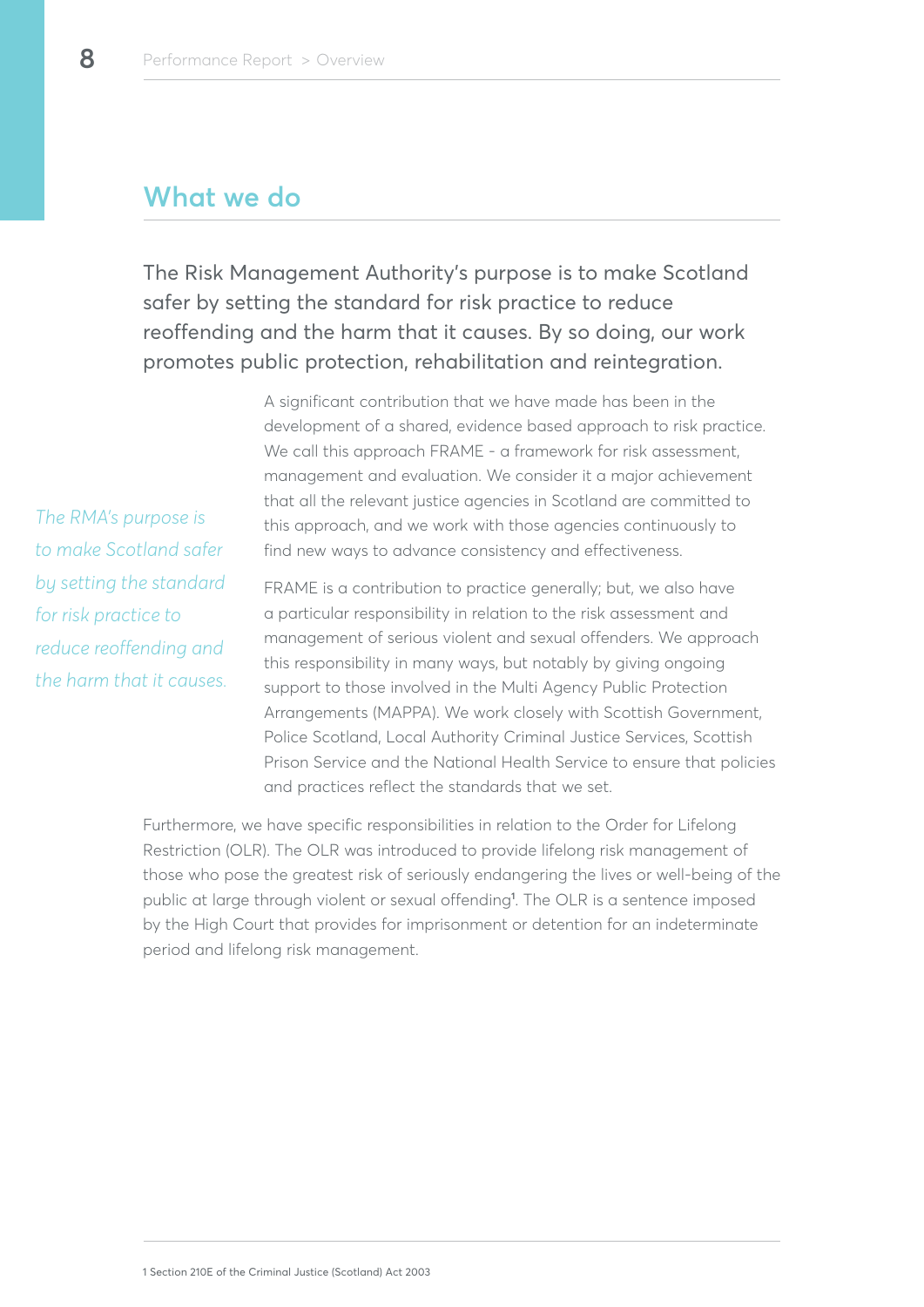Such a life restricting sentence, designed to prevent life endangering harm, needs mechanisms to ensure that it is only applied when justified. But a sentence in itself does not manage nor reduce risk; further mechanisms need to be in place to ensure that efforts are made throughout the sentence to reduce risk, both to protect the public and provide the individuals subject to the OLR with the opportunity to progress towards release and their continued supervision in the community thereafter. The RMA undertakes a number of functions that uphold this balancing of rights.

We accredit professionals who have exceptional expertise in the field of risk assessment to advise the High Court in cases where it is considering imposing an OLR. Those assessors attain accreditation after demonstrating that they meet a set of criteria and competencies, and produce risk assessment reports that are consistent with the RMA's standards and guidelines.

Once the OLR has been made, a risk management plan is required to be prepared and updated throughout the subject's life, to serve the dual purpose of protecting the public at large and affording the individual opportunities to achieve and demonstrate reduction in risk.

The RMA has a duty to approve plans that meet the requirements set out in the legislation, to reject and advise on plans that are not sufficient; and each year be assured that the plans are being implemented as intended. To meet these responsibilities, the RMA sets standards for practice, for which due regard must be given by all involved; support practitioners in meeting those standards, and operate a set of robust processes to administer accreditation and approval functions.

In so doing, the work of the RMA attracts international interest and brings valued attention to the Scottish policy in relation to serious violent and sexual offenders.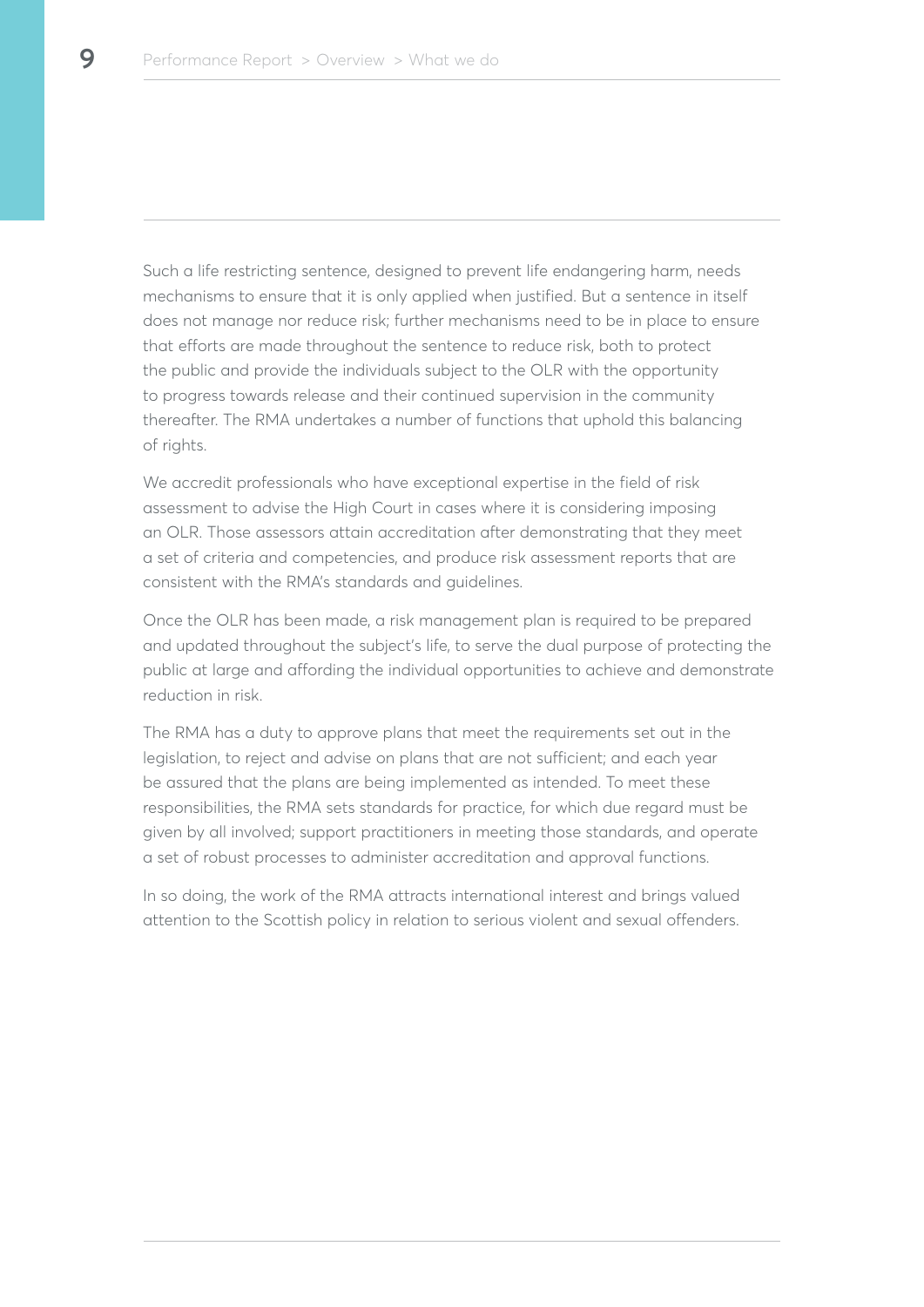# **Corporate Structure**

The Risk Management Authority is a Non Departmental Public Body established in 2005 by the Criminal Justice (Scotland) Act 2003. The Chief Executive, Yvonne Gailey, is accountable to the Scottish Government Community Justice Division, who act as the sponsor and funder; and the RMA Board who provide strategic direction and monitor progress.

The RMA has a small structure of 18 permanent staff plus fixed-term staff:

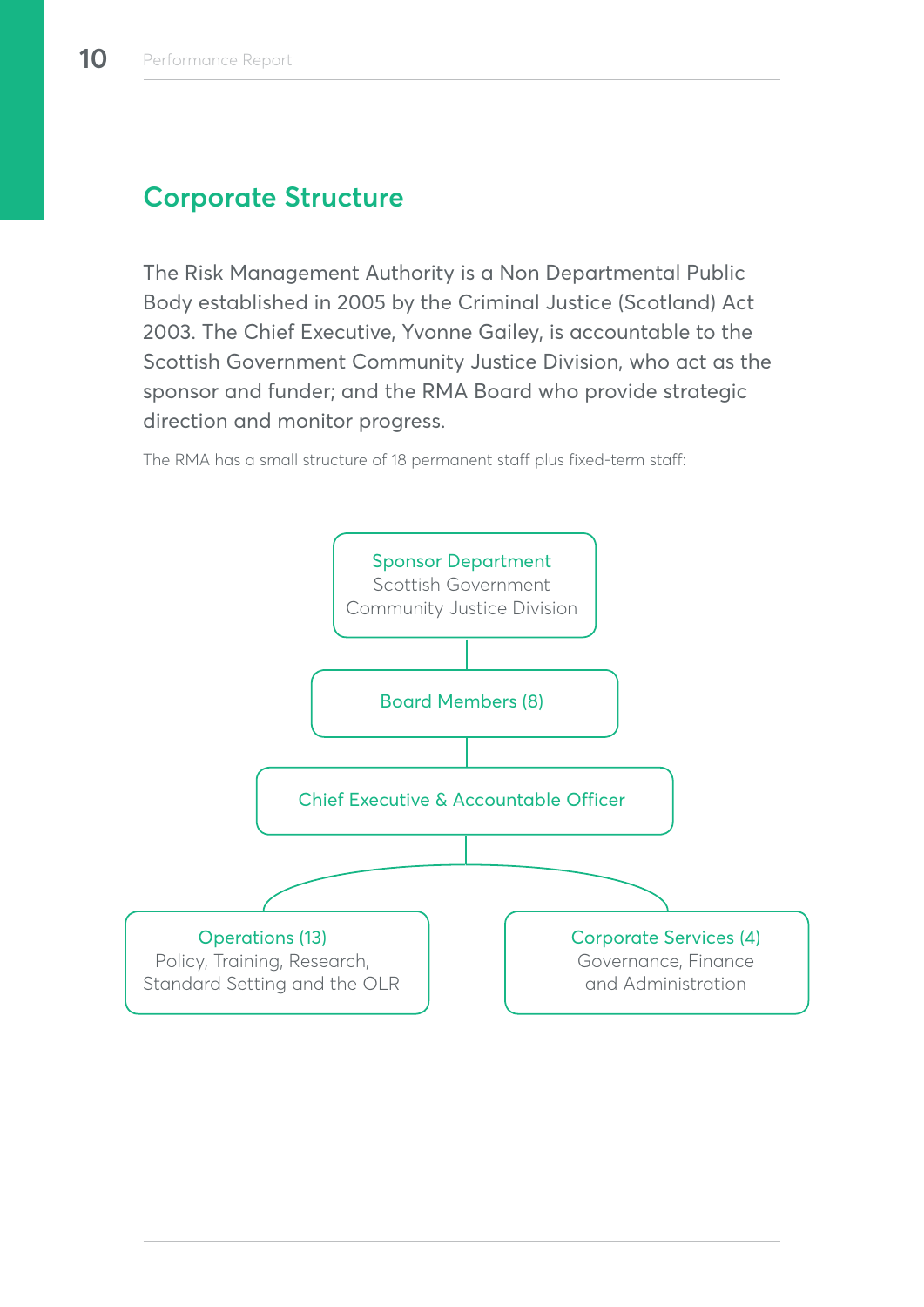# **Risks & Uncertainties**

The RMA uses active and alert risk management to systematically identify, record, monitor and report risks, which then allows for actions to be taken to mitigate those risks.

On a national level, the risk assessment of internet offenders continues to be a priority issue for the Scottish Government. Following a recommendation by the Joint Thematic Review of MAPPA in Scotland (Her Majesty's Inspectorate of Constabulary in Scotland, 2015), in 2018 the RMA published a research study focused on internet offending and drafted a practice model. This area of work will continue in 2019-20, focusing on further developing the practice model and the production of practice guidelines specifically designed for the Scottish context.

The RMA implemented a new workforce structure and a revised process for the approval of OLR Risk Management Plans to meet the requirements of our functions and help us cope with increased demand for our work. We continue to actively support the development of our stakeholders with responsibilities for managing OLR offenders.

The RMA is committed to supporting a culture of effective risk management whereby appropriate procedures which focus on the achievement of organisational aims and objectives are embedded within the organisation. The Accountable Officer has overall responsibility for risk management and the RMA Board, through its Audit & Assurance Committee, has responsibility for organisational governance and oversight. The RMA Management Team has day to day responsibility for the systems of internal control, including risk management controls.

The risk register is reviewed monthly and as at year end contained 12 corporate and 12 operational risks, of which 4 were categorised as low, 10 as medium, 9 as high and 1 as very high. The very high risk concerns changes to OLR demographics which could present significant challenges to RMA processes and resources. Treatment plans including the development of a targeted stakeholder communications strategy and establishing governance protocols with local authorities are expected to reduce the likelihood of this risk significantly over the next twelve months.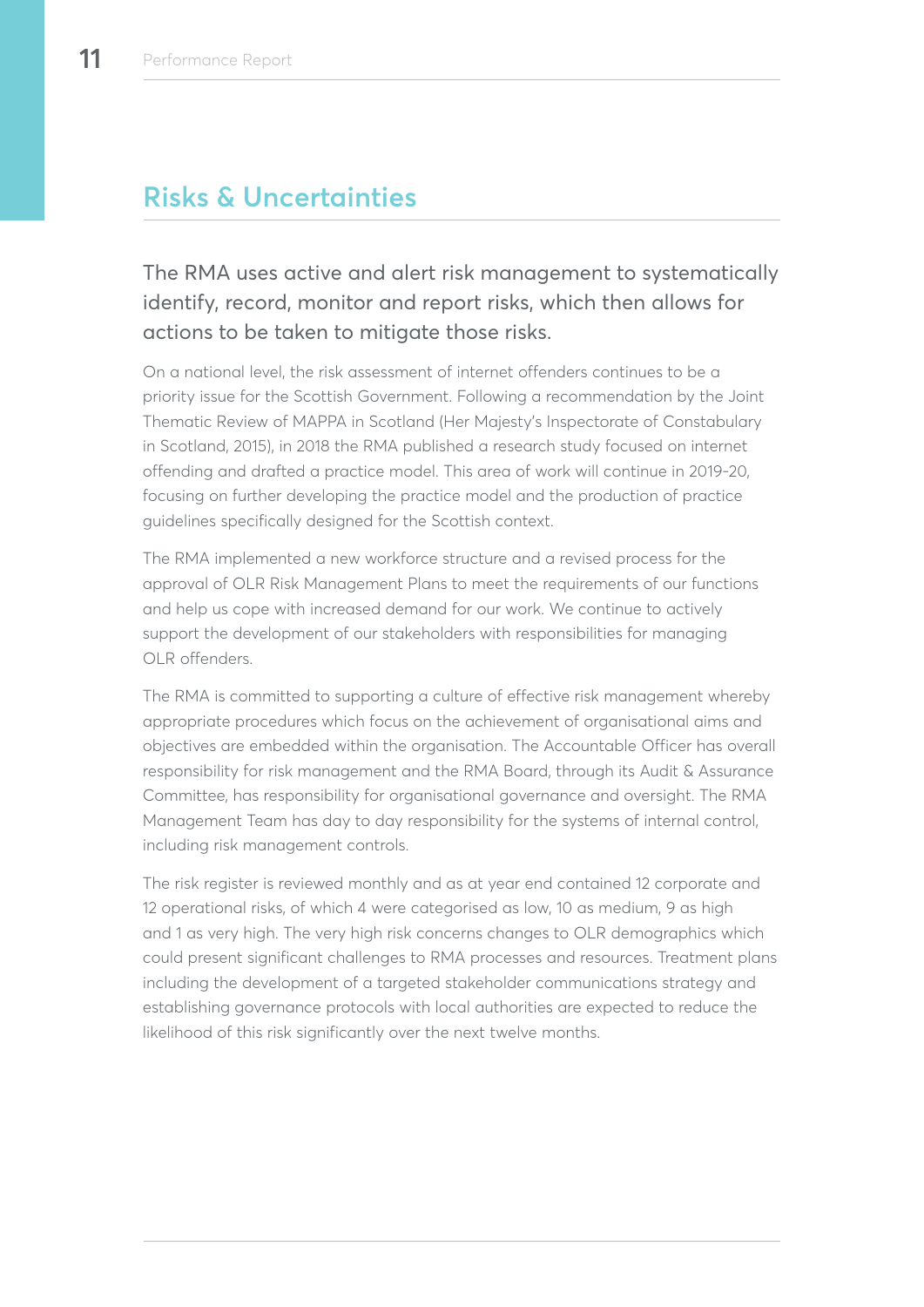# **Performance Analysis**

# Risk Management Authority contributions to justice outcomes and priorities.

| <b>Justice</b><br><b>Outcomes</b>      | We live in<br>safe, cohesive<br>and resilient<br>communities                                                                                                                                                                                                                                                                                                                                                                                                                                                                                                                                                                        | improve | Prevention<br>and early<br>intervention<br>wellbeing and<br>life chances                                                                  | Our systems and<br>interventions are<br>proportionate,<br>fair and effective |                                                                                             | We deliver<br>person-centred,<br>modern and<br>affordable<br>public services |
|----------------------------------------|-------------------------------------------------------------------------------------------------------------------------------------------------------------------------------------------------------------------------------------------------------------------------------------------------------------------------------------------------------------------------------------------------------------------------------------------------------------------------------------------------------------------------------------------------------------------------------------------------------------------------------------|---------|-------------------------------------------------------------------------------------------------------------------------------------------|------------------------------------------------------------------------------|---------------------------------------------------------------------------------------------|------------------------------------------------------------------------------|
| Justice<br><b>Priorities</b>           | We will work quickly to identify<br>offenders and ensure responses are<br>proportionate, just, effective and<br>promote rehabilitation                                                                                                                                                                                                                                                                                                                                                                                                                                                                                              |         | We will use prison only where<br>necessary to address offending or<br>to protect public safety, focusing on<br>recovery and reintegration |                                                                              |                                                                                             |                                                                              |
| <b>RMA</b><br><b>Purpose</b>           | Make Scotland safer by setting the standard for risk practice to reduce<br>reoffending and the harm that it causes                                                                                                                                                                                                                                                                                                                                                                                                                                                                                                                  |         |                                                                                                                                           |                                                                              |                                                                                             |                                                                              |
| <b>RMA</b><br><b>Strategic</b><br>Aims | The RMA will advance<br>evidence-based,<br>effective and ethical<br>risk practice                                                                                                                                                                                                                                                                                                                                                                                                                                                                                                                                                   |         | The RMA will support<br>partner agencies to<br>deliver evidence-<br>based, effective and<br>ethical risk practice<br>practice             |                                                                              | The RMA will work<br>with partner agencies<br>to evaluate the quality<br>and impact of risk |                                                                              |
| <b>RMA</b><br><b>Outcomes</b>          | Risk assessments are conducted in an evidence based, structured manner<br>Risk management is supported by an appropriate level of risk assessment<br>Risk management measures are tailored to the needs of the individual<br>Changes in the level of restrictions or interventions are justified and<br>supported by a suitable assessment of risk<br>Risk management plans are implemented and reviewed routinely,<br>and in response to change<br>Agencies work together in the assessment and management of risk<br>Methods of evaluation are employed to assure the quality and impact<br>of assessment and management practice |         |                                                                                                                                           |                                                                              |                                                                                             |                                                                              |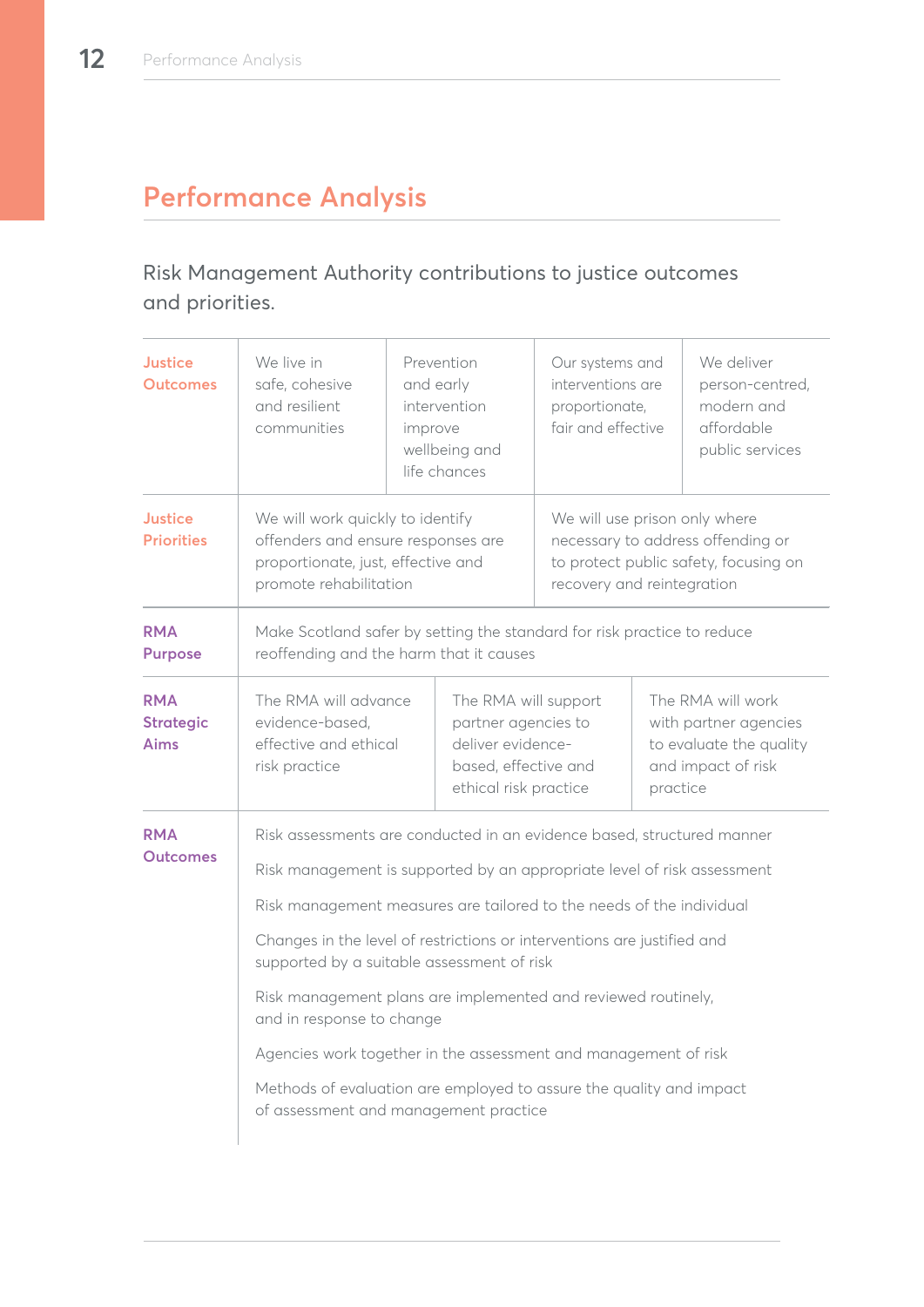# **Business Plan 2018-19**

Each year the Board agrees objectives that contribute to the achievement of the RMA's Corporate Plan. The Corporate Plan contains three strategic aims: these are aligned to our statutory functions as well as National Outcomes and the Justice Strategy for Scotland.

The three strategic aims interlink and describe how the RMA seeks to Develop, Implement and Evaluate risk practice in Scotland.

By supporting justice partners we promote effective practice and work towards the shared goal of making Scotland safer and reducing reoffending. Our results against the Business Plan 2018-19 demonstrate progress against our objectives and each aspect of the Corporate Plan.

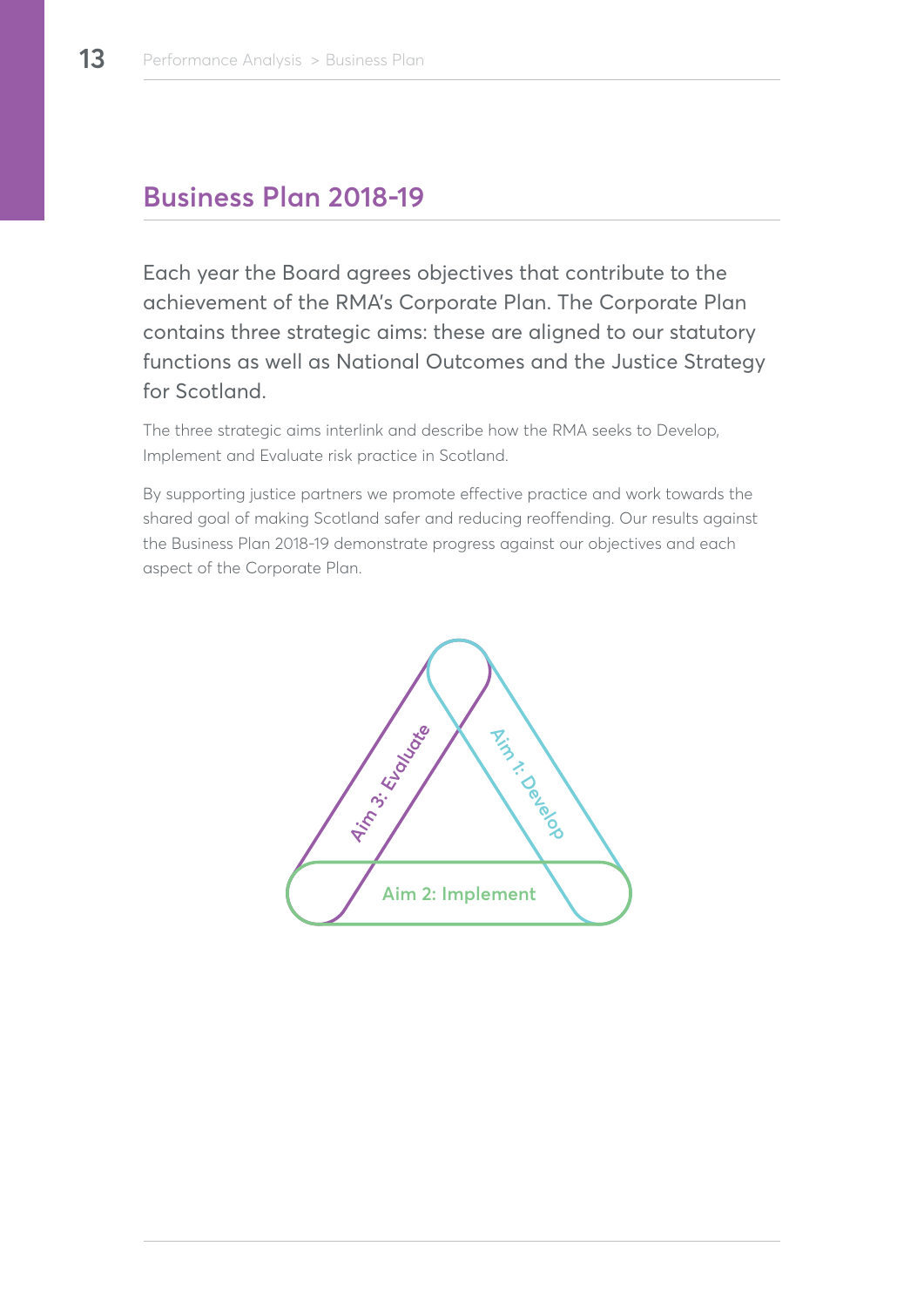# **Results against Business Plan objectives 2018-19**

# Strategic Aim 1: Develop

#### **The RMA will advance evidence-based, effective and ethical risk practice**

Development of practice is achieved though the setting of standards, production of guidelines, policy frameworks and practice research.

**Aim 1: Develop**  $\begin{pmatrix} 1 & 1 \\ 1 & 2 \end{pmatrix}$  Aim 2: Implement  $\begin{pmatrix} 1 & 1 \\ 1 & 2 \end{pmatrix}$  Aim 3: Evaluate

# Research: Internet Offending

In November 2018, the RMA published a *Review of the Risk posed by Internet Offenders*.

This publication was conducted in response to a recommendation by the Joint Thematic Review of Multi-Agency Public Protection Arrangements (MAPPA) in Scotland. (Her Majesty's Inspectorate of Constabulary in Scotland, 2015). This stated that: *"the Scottish Government in partnership with the Risk Management Authority and responsible Authorities should provide additional guidance to enable staff to better assess the risk posed by internet offenders."*

We are grateful to the members of the MAPPA Strategy and Development Groups and Dr Ethel Quayle for their support in publishing this review.

The publication will be a useful resource for practitioners involved in the assessment of those convicted of internet offences. The publication provides an evidenced based foundation for the selection of a suitable risk assessment tool for internet offenders, the development of a practice model and guidance. Over the forthcoming year the RMA will work with Scottish Government, Criminal Justice Social Work, Police Scotland and Scottish Prison Service during the next stage of the project.

For full details see page 29.

# Publication: Standards & Guidelines for Risk Assessment Report Writing

In October 2018, the RMA announced the publication of revised Standards and Guidelines for Risk Assessment Report Writing.

The S&Gs were developed in consultation with relevant justice partners and take account of the latest developments in risk practice, including the promotion of a formulation-based approach.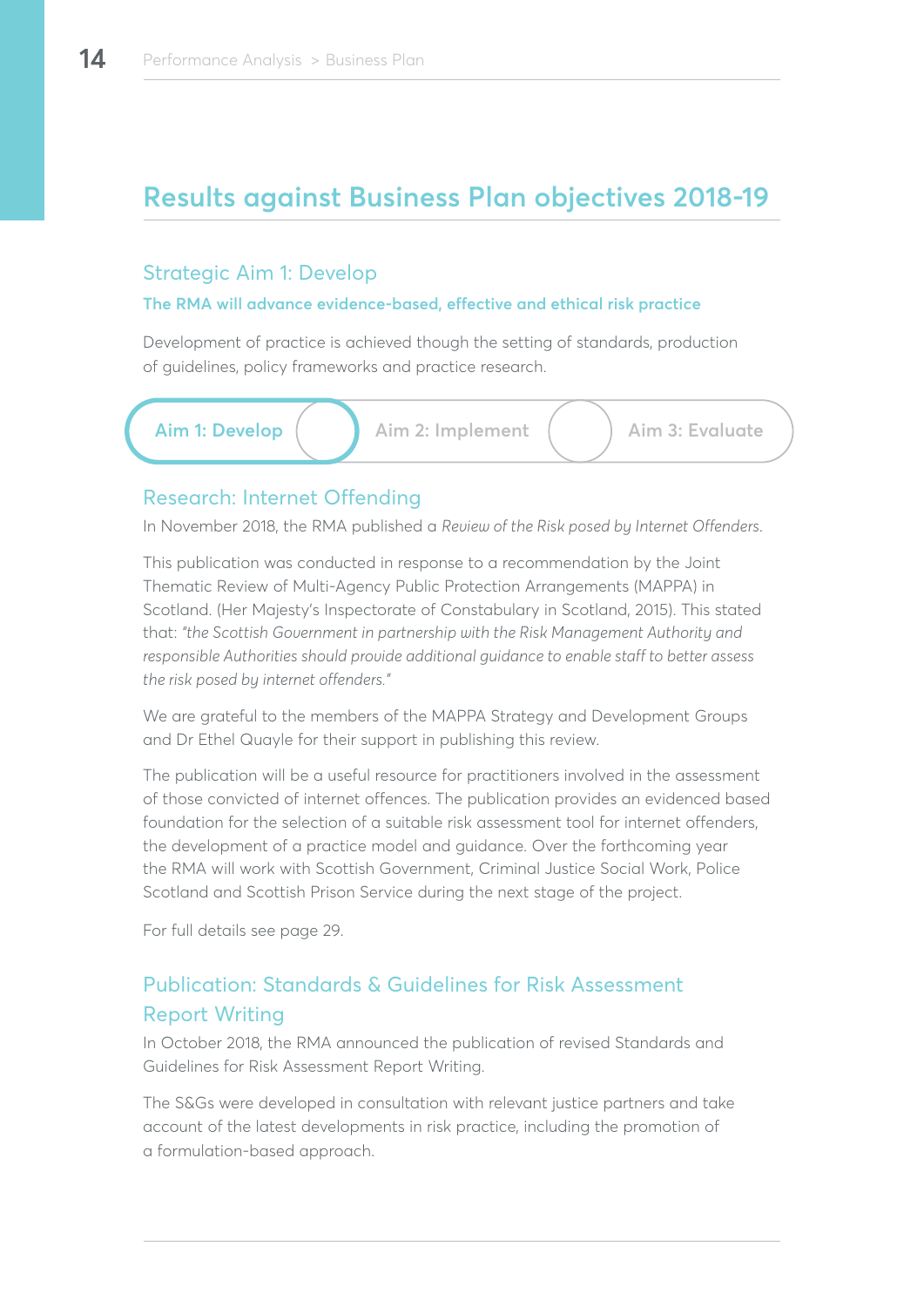The standards form a benchmark for criminal justice practice, establishing a series of mandatory elements which must be evident within risk assessments, and set out advisory notes to guide assessors in how to conduct thorough and defensible risk assessments. The publication applies specifically to assessors appointed by the High Court to undertake risk assessments where an Order for Lifelong Restriction is being considered, however they can be applied by any person having functions in relation to the assessment of risk.

For full details see page 28 and to download a copy visit www.rma.scot

# Support national initiatives to promote effective practice and consistency with FRAME

The RMA continue to contribute to a range of national development and working groups.

In 2018-19, staff provided input to fifteen such groups, including the MAPPA Strategy and Development Group; Community Justice Learning Development and Innovation Working Group; SPS Case Management Steering Group; and the Home Detention Curfew Governance and Guidance Group.

Inputs included presentations on the implications for practitioners arising from the literature review on internet offending, support to the MAPPA extension, and presentations on the RMA's LS/CMI In Practice reports (use of the LS/CMI in custody and in the community).

# Work with Community Justice Scotland to redevelop LS/CMI training

The RMA worked in partnership with Community Justice Scotland and Social Work Scotland to review and further develop Level of Service / Case Management Inventory (LS/CMI) training. Options for the future delivery of the training will continue to be developed in 2019-20.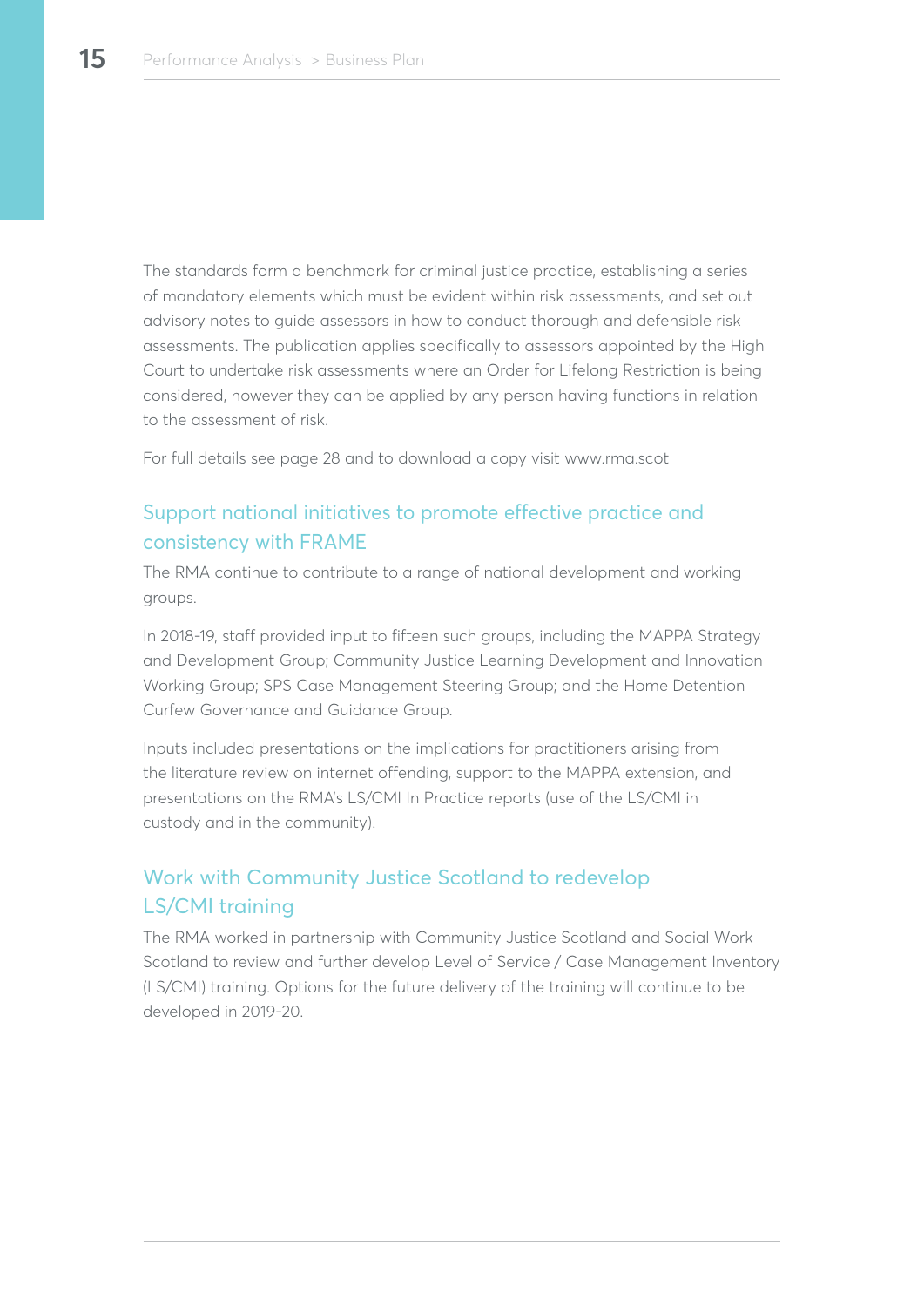# Strategic Aim 2: Implement

#### **The RMA will support partner agencies to deliver risk practice**

We do this through learning and training opportunities, the provision of advice and guidance and our support to the implementation of initiatives.

Aim 1: Develop  $\begin{pmatrix} 1 & 1 \\ 1 & 2 \end{pmatrix}$  **Aim 2: Implement**  $\begin{pmatrix} 1 & 1 \\ 1 & 2 \end{pmatrix}$  Aim 3: Evaluate

# Fundamentals of Risk Practice training

The RMA delivered training courses to support risk practitioners in the assessment and management of individuals who present a risk of serious harm. The training outlines the fundamental principles and equips practitioners with skills and confidence to apply these principles in practice.



The training structure specifies a three day course for criminal justice social workers (CJSW) and a two day course for Police offender management officers.

During 2018-19, the RMA delivered three Risk Practice courses to sixty nine CJSW practitioners and one Risk Practice course to twenty two Police offender management officers.

See page 23 for full details on our training delivery, outcomes and course evaluations.

# Training: Develop risk practice training for the Scottish Prison **Service**

Working in collaboration with the Scottish Prison Service, the RMA developed and delivered a two day training course for OLR Case Managers.

A training needs analysis was produced to shape the development of the training materials and content, and a trial delivery of the course was held in October 2018.

The first formal delivery of the training course took place in November 2018 at SPS College to 20 attendees, including heads of psychology and a principal psychologist, and was positively received by all.

The programme for future delivery will now be developed for 2019-20; taking the knowledge gained from this years' delivery and reviews of self-evaluation methods, to scope the wider training needs of case managers and inform future practice development work across the sector.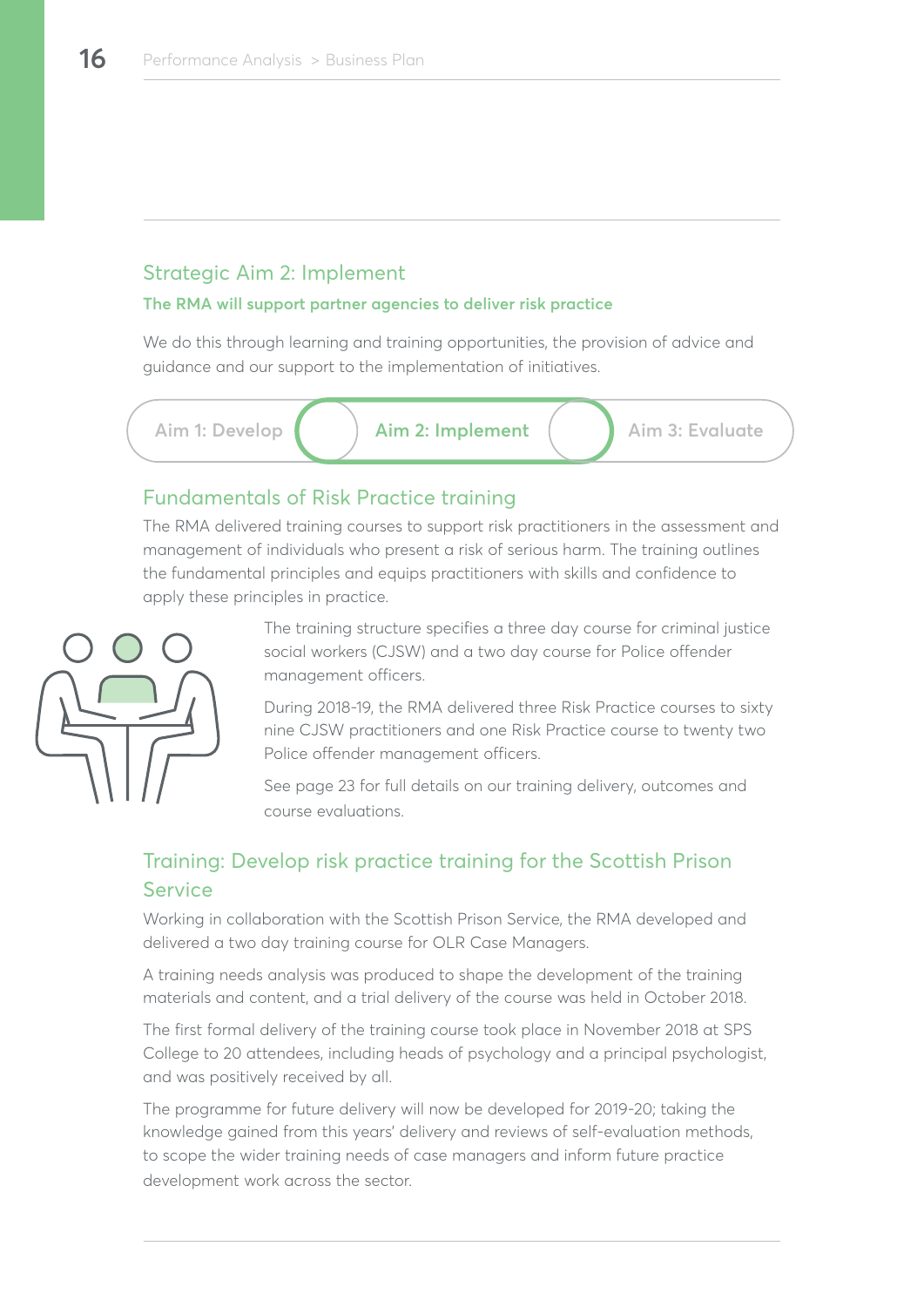## Support to LS/CMI practitioners

The RMA provided a package of support to LS/CMI practitioners across Scotland. Support was given to mentors by further developing our methods of engagement and responding to requests for advice to promote effective application and implementation. We coordinated the national change management process with 100+ mentors to ensure requirements were identified, reviewed and implemented within the LS/CMI Working Group and Change Board. Working with the Scottish Government and IT developers, we provided advice on the future development of the system; and produce two evaluation reports on Risk of Serious Harm and the application of the LS/CMI within custodial establishments to support quality assurance of the method.

# Risk Assessment Tools Evaluation Directory (RATED)



The RMA conducted a comprehensive review and update to the Risk Assessment Tools Evaluation Directory (RATED). Following a scoping exercise of the relevant literature, a number of additional tools have been added, providing a new total of sixty-one risk assessment tools within the directory.

An updated Equality Impact Assessment was produced to consider the contribution of RATED to the RMA's public sector equality duties.

For this fourth edition, RATED has been restructured into eight sections and contains:

- Tools for female offenders and individuals with learning disabilities and personality disorders grouped together as 'Responsivity Issues.'
- Intimate partner violence and stalking amalgamated into one section.
- The sexual offending section now combines tools relating to sexual violence and internet offending.
- Instruments for adolescents are now contained in three sections, divided by general risk assessment, violence and sexual violence.
- The remaining two sections focus on general risk assessment and violence risk for adult offenders.

As part of the update, the most recent research studies pertaining to each tool were reviewed and added to existing entries; and further background context was added for each type of offending. Tool authors were also consulted widely throughout the process.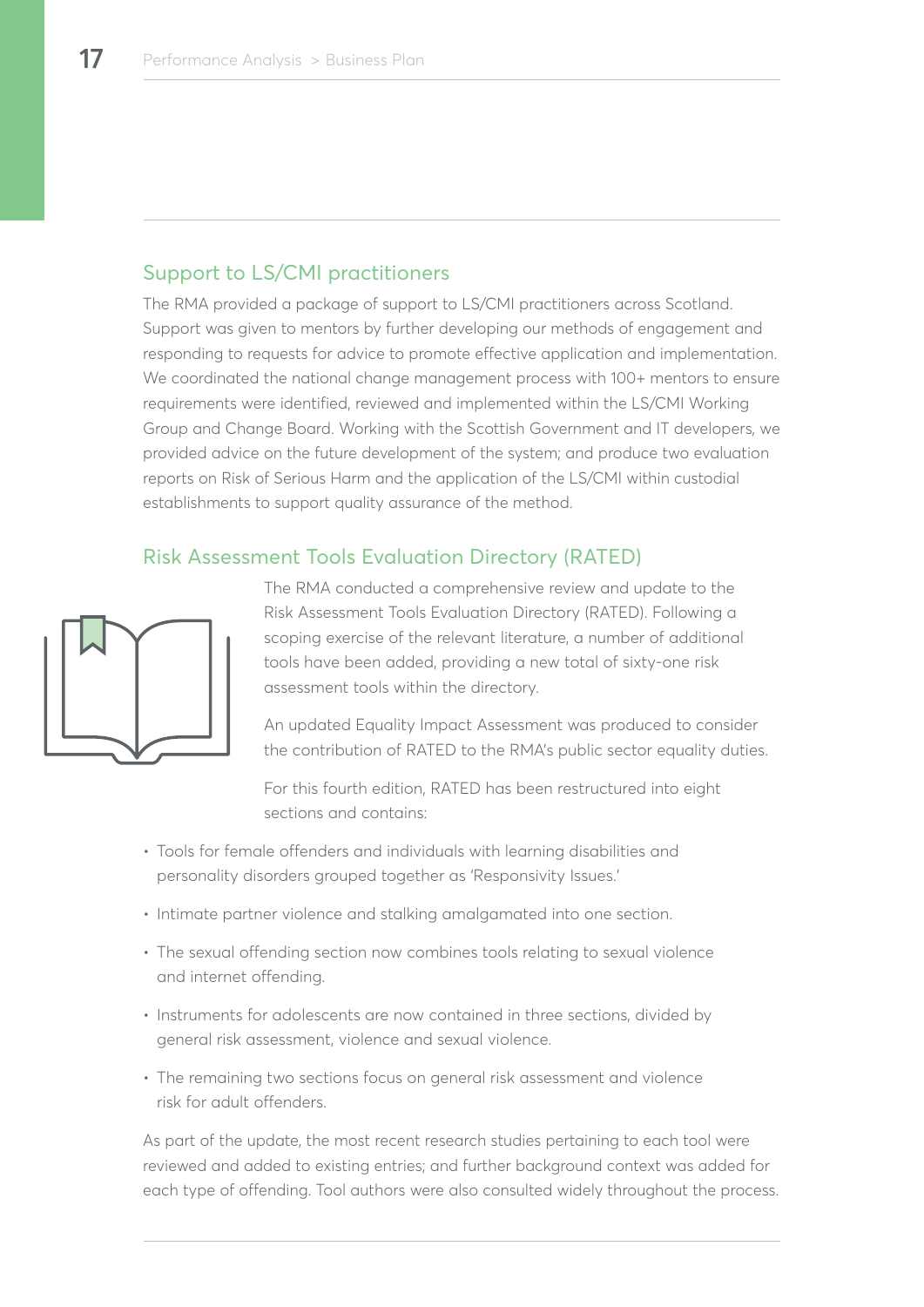The RMA website has been prepared and updated to host the new version, with additional features now including direct links to articles and abstracts. The date for publication of RATED on the RMA website is scheduled for Summer 2019.



# Applications for further period of accreditation: evaluations and decisions

The RMA considered 5 applications for further periods of accreditation, with all five applications approved.

The cohort of assessors available to undertake Risk Assessment Reports on behalf of the High Court remains at 14; this number of RMA Accredited Assessors is sufficient to meet the current demands of the High Court.

# Approval of initial risk management plans for those sentenced to an OLR

Legislation requires the RMA to approve the Risk Management Plan for each offender sentenced to an Order for Lifelong Restriction within nine months of the date of sentence.

Over the course of 2018-19 the RMA received 10 initial risk management plans from Lead Authorities. The RMA subsequently approved all 10 within the statutory timescale.

# Approval of amended risk management plans

Amended risk management plans are submitted by Lead Authorities to the RMA where there is a significant change or change in lead authority.

Over the course of 2018-19 the RMA received and approved 27 amended risk management plans.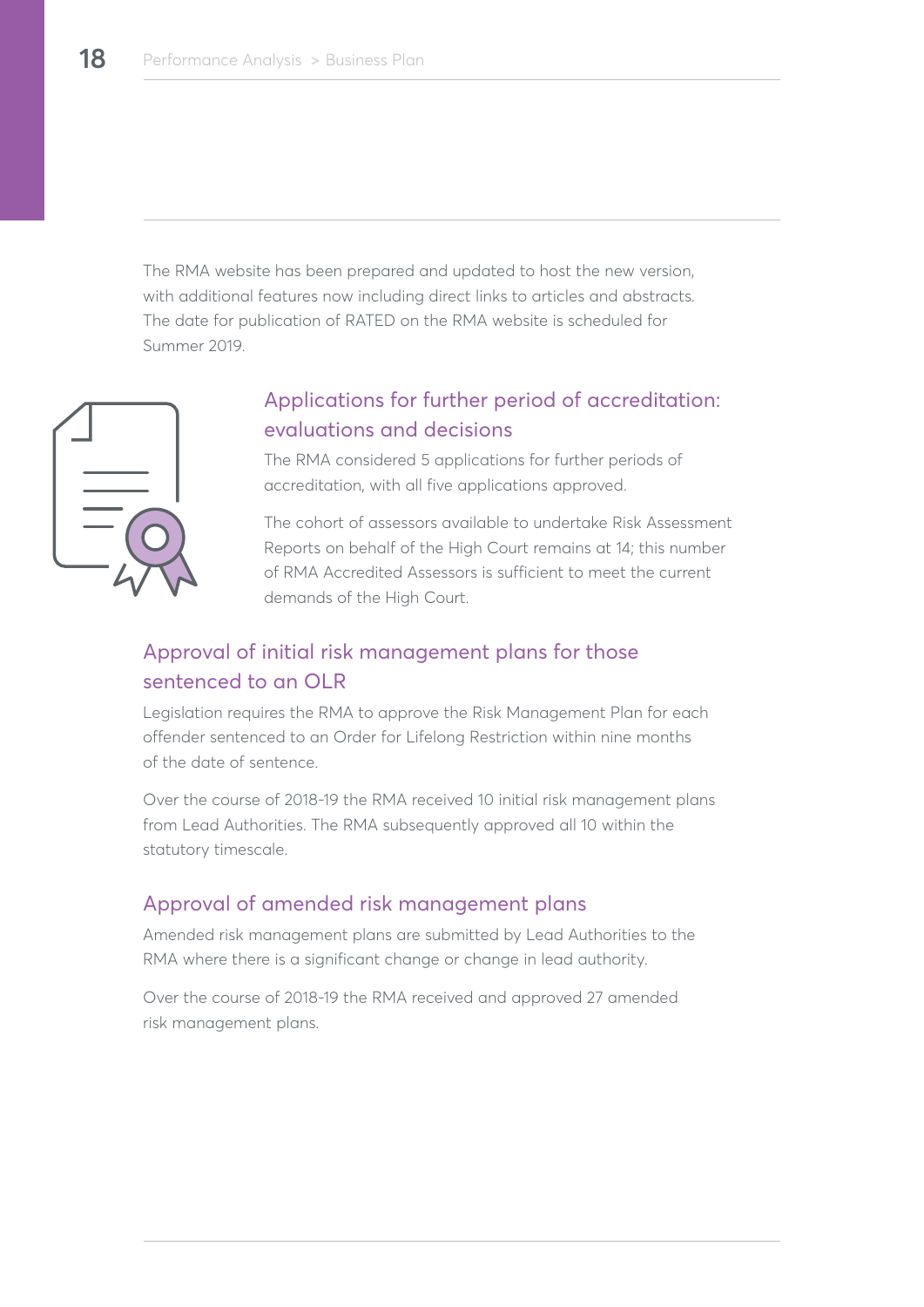## Strategic Aim 3: Evaluation

#### **The RMA will work with partner agencies to evaluate the quality and impact of risk practice**

Practice is assessed by producing evaluation reports and undertaking quality assurance processes to identify opportunities for continuous improvement.



Aim 1: Develop  $\begin{pmatrix} 1 & 1 \end{pmatrix}$  Aim 2: Implement  $\begin{pmatrix} 1 & 1 \end{pmatrix}$  **Aim 3: Evaluate** 

#### Annual review of implementation of risk management plans

Under the Criminal Justice (Scotland) Act 2003 Section 9(4) states the Lead authority is to report annually to the RMA as to the implementation of the risk management plan. Over the course of 2018-19 the RMA received 154 reports from lead authorities on the implementation of plans. The CJSA further provides under section 9 (2) that where RMA considers that the lead authority or any such other person is failing, without reasonable excuse, to implement the plan in accordance with those functions, the RMA may give direction to the lead authority or, as the case may be, the person as to the implementation of the plan. The lead authority and the person must comply with such directions. The RMA can report it did not have to issue any such directions over the course of 2018-19.

Over the course of 2018-19 the RMA received 154 Annual Implementation Reports for review.

## Evaluation of risk practice training

The RMA undertook evaluations of the impact of risk practice training delivered to social workers to investigate the effectiveness of the training in developing participant knowledge and confidence, and to inform recommendations for future training delivery. A secondary purpose of the evaluation was to scope the potential for a future post-training provision, which could involve providing trainees with feedback on risk management plans produced after they have attended training. A report on these evaluations will be published in 2019-20.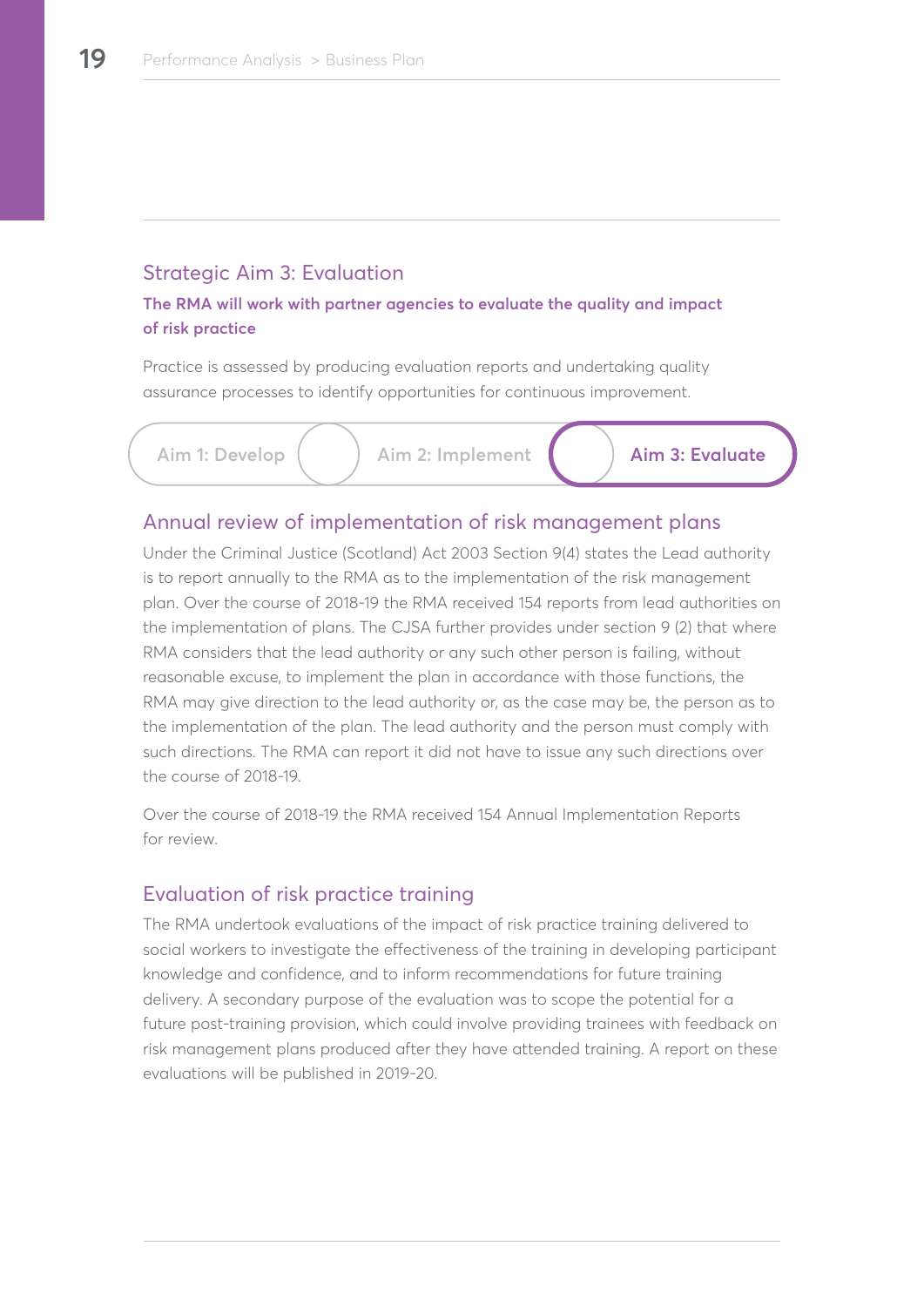# **RMA contributions to effective practice**

# A key aspect of the RMA's work concerns its statutory function to promote effective practice.

The RMA undertakes this function in a number of ways, including publishing standards and guidelines, delivering risk practice training, carrying out research; and engaging with stakeholders across the justice system in Scotland.

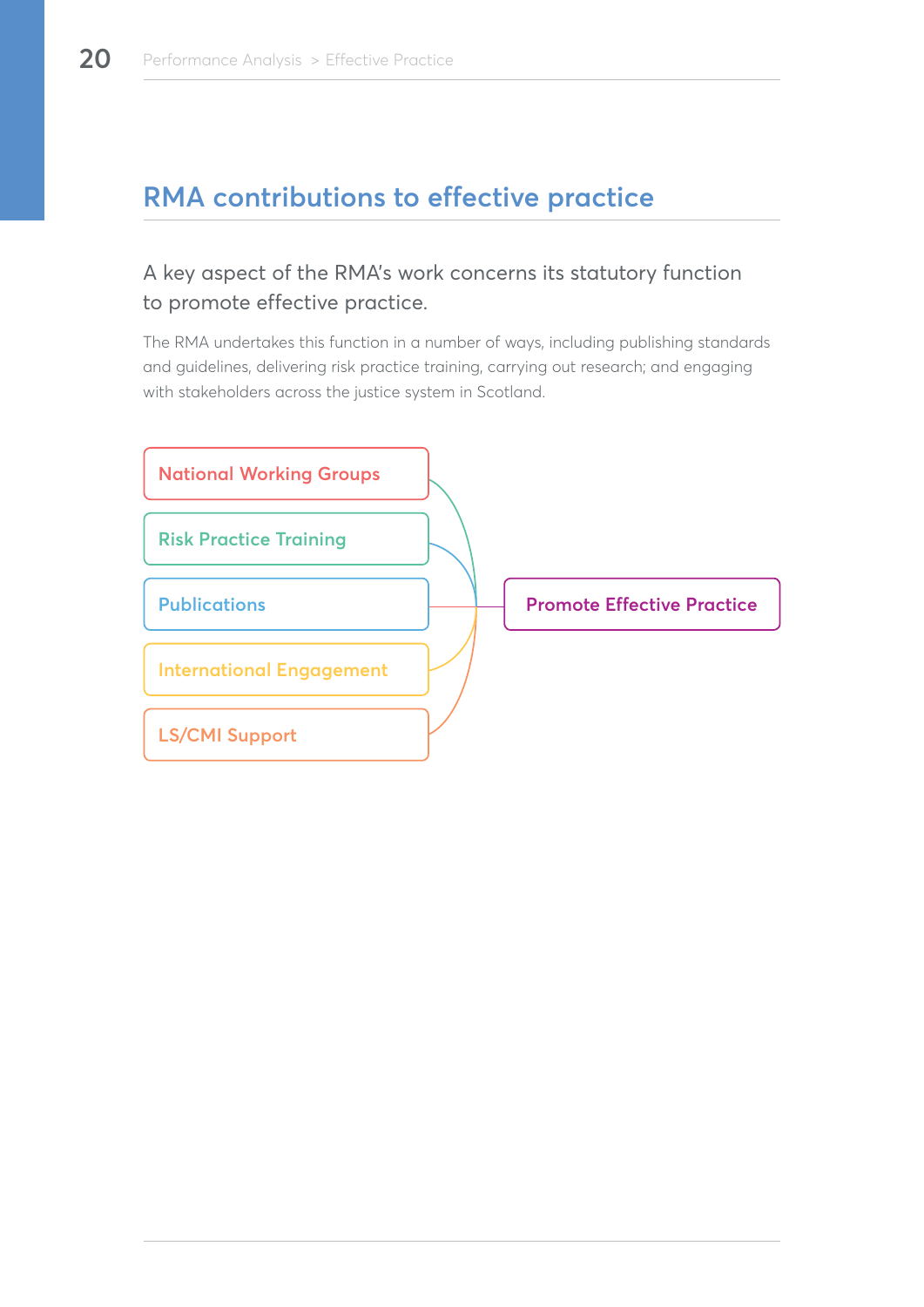# **National Working Group contributions & external support**

In 2018-19 the RMA supported a number of national development and working groups. Throughout the year, RMA staff also provided advice and contributions to a range of stakeholders; delivering inputs at conferences, seminars and development days.

| Group                                                                | Purpose                                                                                                                                                                                                                                                                                                                                                                                                        | <b>RMA</b> contribution                                                                                                                  |
|----------------------------------------------------------------------|----------------------------------------------------------------------------------------------------------------------------------------------------------------------------------------------------------------------------------------------------------------------------------------------------------------------------------------------------------------------------------------------------------------|------------------------------------------------------------------------------------------------------------------------------------------|
| Home Detention<br>Curfew: Guidance<br>and Governance<br>Group        | The Home Detention Curfew (HDC) scheme<br>provides a managed transition from prison to<br>community for offenders serving short sentences.<br>The Guidance and Governance Group are<br>reviewing Inspectorate recommendations with<br>a view to updating HDC guidance.                                                                                                                                         | Advice and review<br>of guidance.                                                                                                        |
| <b>MAPPA National</b><br><b>Strategy Group</b>                       | The Multi-Agency Public Protection Arrangements<br>(MAPPA), are a set of statutory partnership<br>working arrangements introduced in 2007. The<br>Strategy Group involves the Chairs of each MAPPA<br>Strategic Oversight Group in Scotland.                                                                                                                                                                   | Online offending<br>literature review<br>presentation and<br>practice model<br>proposal. Ongoing<br>input to discussions.                |
| <b>MAPPA</b><br>Development<br>Group                                 | Oversees development of MAPPA in Scotland<br>including MAPPA guidance, ViSOR, training,<br>inspection recommendations.)                                                                                                                                                                                                                                                                                        | Updates on training<br>and reviews of MAPPA<br>guidance.                                                                                 |
| <b>MAPPA</b><br>Coordinators<br>Group                                | Remit includes sharing practice and developing<br>consistency across agencies.                                                                                                                                                                                                                                                                                                                                 | Inputs on quality<br>assurance and<br>literature review.                                                                                 |
| MAPPA Level<br>1 Minimum<br>Standards Short<br>Life Working<br>Group | Oversees MAPPA inspection recommendation<br>5: "Scottish Government in partnership with<br>Responsible Authorities should collaborate in order<br>to develop minimum practice standards for the<br>management of Level 1 registered sex offenders in<br>order to support consistent and efficient practice."                                                                                                   | Provided advice on<br>Level 1 Standards,<br>for consistency with<br><b>FRAME</b> and Standards<br>and Guidelines for Risk<br>Management. |
| Social Work<br>Scotland (SWS)<br>Justice Standing<br>Committee       | The Committee works to influence and shape<br>legislation and policy relating to justice social work<br>service delivery; to provide strategic leadership<br>to the sector; to support the development of our<br>workforce using evidence based approaches;<br>to foster a culture of continuous learning and<br>improvement and to promote the unique role,<br>value and contribution of justice social work. | Inputs on literature<br>review.                                                                                                          |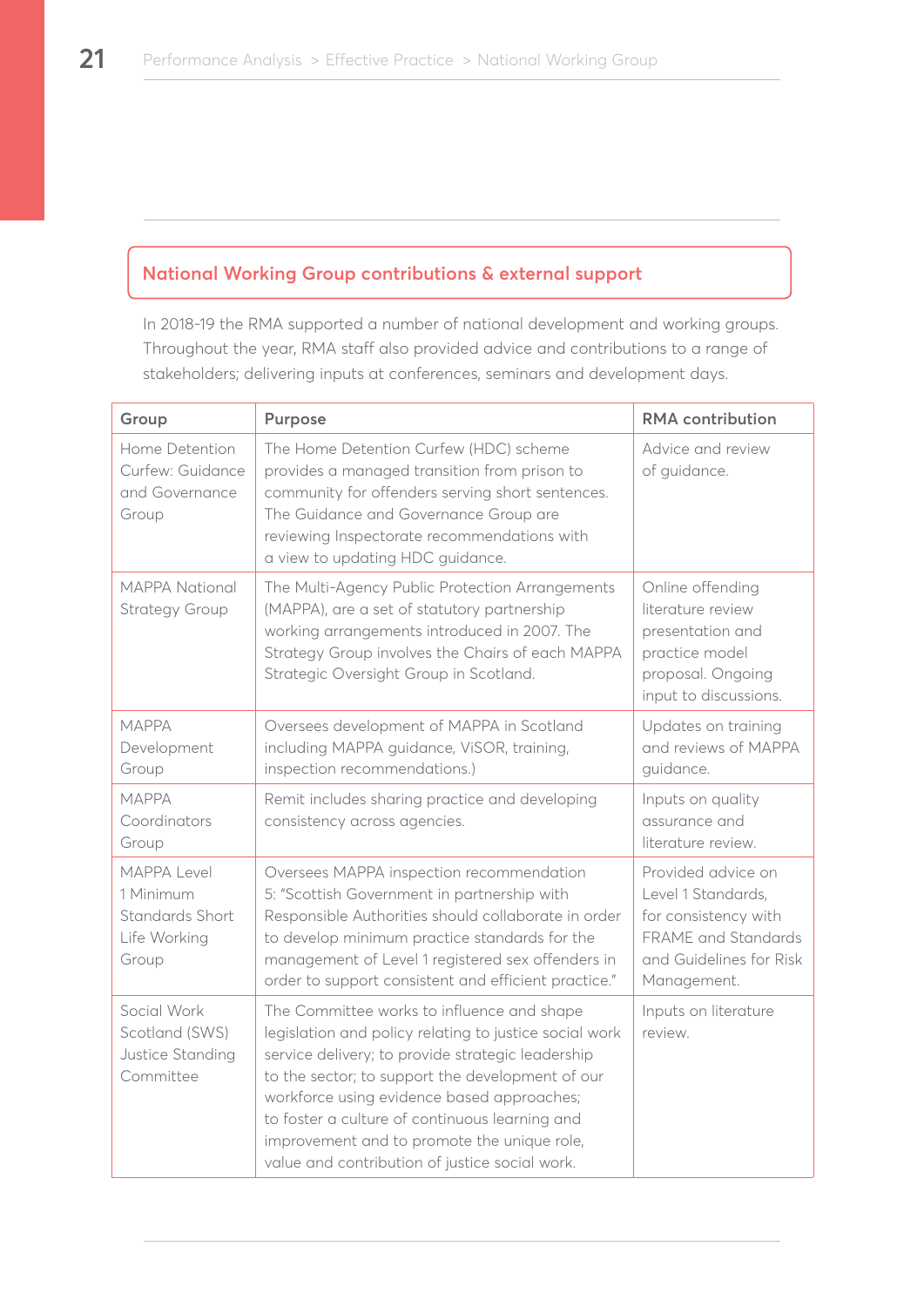| Group                                                                                                   | <b>Purpose</b>                                                                                                                                                                                                                                                                                                                                             | <b>RMA</b> contribution                                                                                                                                     |
|---------------------------------------------------------------------------------------------------------|------------------------------------------------------------------------------------------------------------------------------------------------------------------------------------------------------------------------------------------------------------------------------------------------------------------------------------------------------------|-------------------------------------------------------------------------------------------------------------------------------------------------------------|
| <b>SWS Adult Justice</b><br>Throughcare<br>Practice Network                                             | Group for prison and community based social work<br>managers.                                                                                                                                                                                                                                                                                              | Inputs on online<br>offending, and LS/CMI<br>custodial and RoSH<br>evaluations.                                                                             |
| Scottish<br>Prison Service<br>(SPS) Multi-<br><b>Agency Case</b><br>Management<br><b>Steering Group</b> | Multi-agency group overseeing development of<br>SPS case management processes.                                                                                                                                                                                                                                                                             | Advice on models and<br>risk assessment.                                                                                                                    |
| LS/CMI Working<br>Group                                                                                 | Oversees development of LS/CMI method and<br>system, bringing together representatives from the<br>RMA, Social Work Scotland, the Scottish Prison<br>Service, Community Justice Scotland and the<br>Scottish Government                                                                                                                                    | Coordinate the<br>national change<br>management process<br>with over 100 mentors,<br>to ensure requirements<br>are identified, reviewed<br>and implemented. |
| LS/CMI System<br>Change Board<br>and Cadence<br>groups                                                  | Promotes consistent use of the LS/CMI method<br>between prison, community and MAPPA                                                                                                                                                                                                                                                                        | Ongoing input and<br>contribution to LS/CMI<br>IT system updates and<br>development.                                                                        |
| Risk Matrix/<br>Stable and Acute<br>2007 Trainers<br>group                                              | A forum where trainers can discuss current<br>practice, potential changes and consistency within<br>the training and implementation of the RM2K and<br>SA07within Scotland.                                                                                                                                                                                | Ongoing input and<br>contribution to<br>discussions on risk<br>practice.                                                                                    |
| Forensic Network<br>Research Special<br>Interest Group<br>(FNRSIG)                                      | The Forensic Network Research Special Interest<br>Group (FNRSIG) is a multi-disciplinary group which<br>includes Forensic Network partner organisations<br>and NHS regions to support research within the<br>network.                                                                                                                                      | Providing updates in<br>relation to ongoing or<br>upcoming research<br>projects.                                                                            |
| National Youth<br>Justice Advisory<br>Group (NYJAG)                                                     | The key role of NYJAG is to provide a forum with<br>representation from local authorities responsible<br>for the implementation of youth justice practice<br>along with representation from key partner<br>agencies, including the voluntary sector, who<br>have the responsibility for youth justice strategic<br>development and practice implementation | Ongoing input to<br>discussions.                                                                                                                            |
| Age of Criminal<br>Responsibility<br>(Scotland) Bill:<br>Guidance for<br>professionals<br>Working Group | Working Group designed to consider the<br>implications and appropriate changes required in<br>relation to proposals to change the age of criminal<br>responsibility within Scotland.                                                                                                                                                                       | Ongoing input to<br>discussions that relate<br>to risk assessment and<br>management.                                                                        |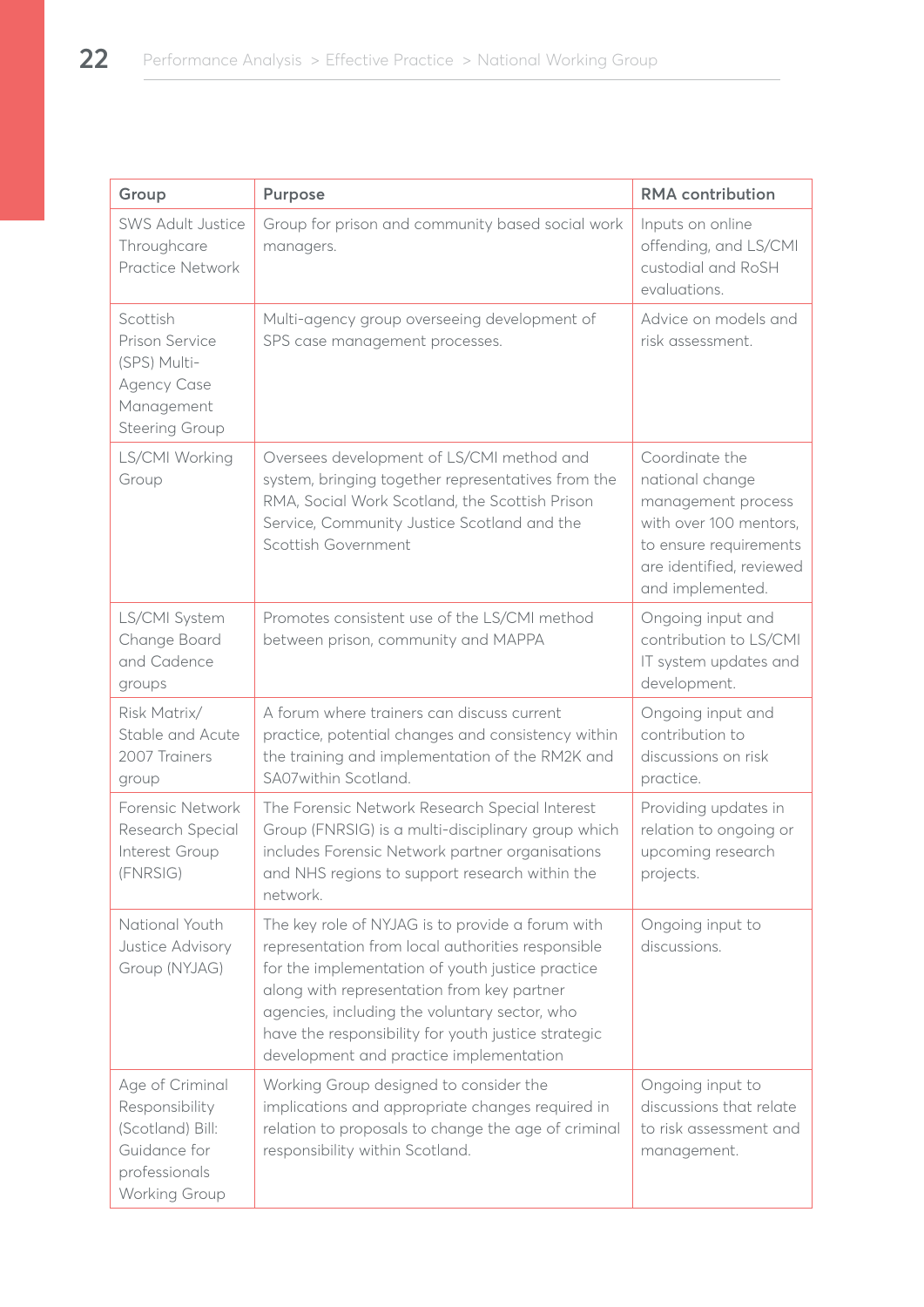#### **Risk Practice Training**

The Fundamentals of Risk Practice is a training course developed by the RMA to support risk assessment and management practice with individuals who present a risk of serious harm.

The training was designed to provide a grounding in the principles and process that should be evident when assessing and managing risk of serious harm and increase practitioner confidence in applying these principles in practice.

Large-scale delivery of this training was initially provided by the RMA in 2015-16 to support the Scottish Government's policy commitment to extend the Multi Agency Public Protection Arrangements (MAPPA). Since then, the RMA have provided a programme of training to meet ongoing social work and police demand, through agreement with the Scottish Government.

Over 2018-19 we have maintained training delivery to Criminal Justice Social Workers and Police Offender Management Officers, providing:

- A three day course for criminal justice social workers
- A two day course for Police offender management officers

During 2018-2019, the RMA delivered 3 Risk Practice courses to 69 criminal justice social work practitioners and 1 Risk Practice course to 22 Police offender management officers.

Feedback on the quality of the training provided has continued to be very positive:

*"Overall knowledge, engagement and management of both facilitators was very helpful"*

*"Excellent training, no need for improvement."*

*"One of the best training courses I have been on for ages!"*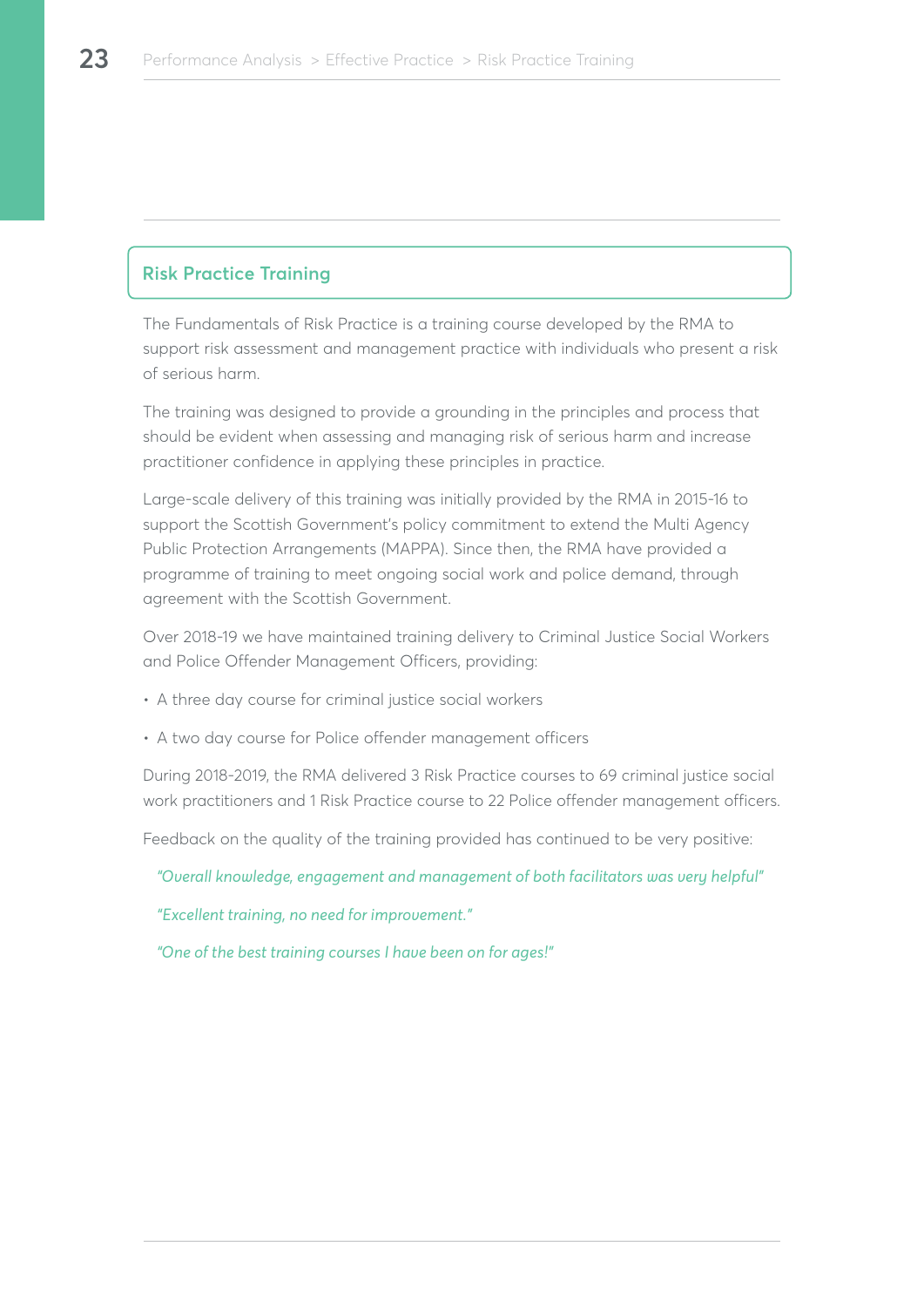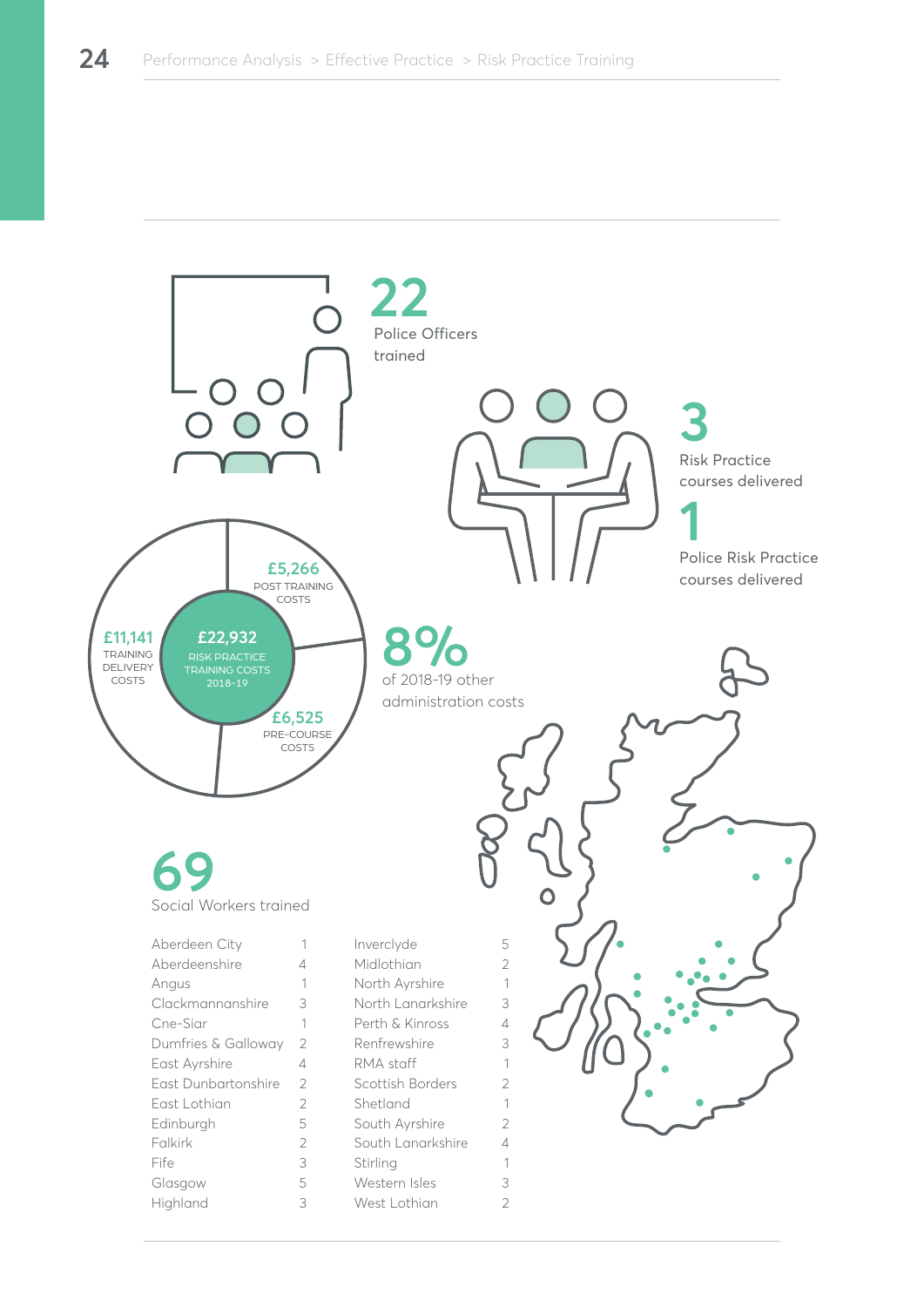## Summary of training (August 2015 to March 2019)

Since commencing training in 2015, the RMA has delivered 27 Fundamentals of Risk Practice training courses to 568 justice social workers.

#### **Number of Social Workers trained**

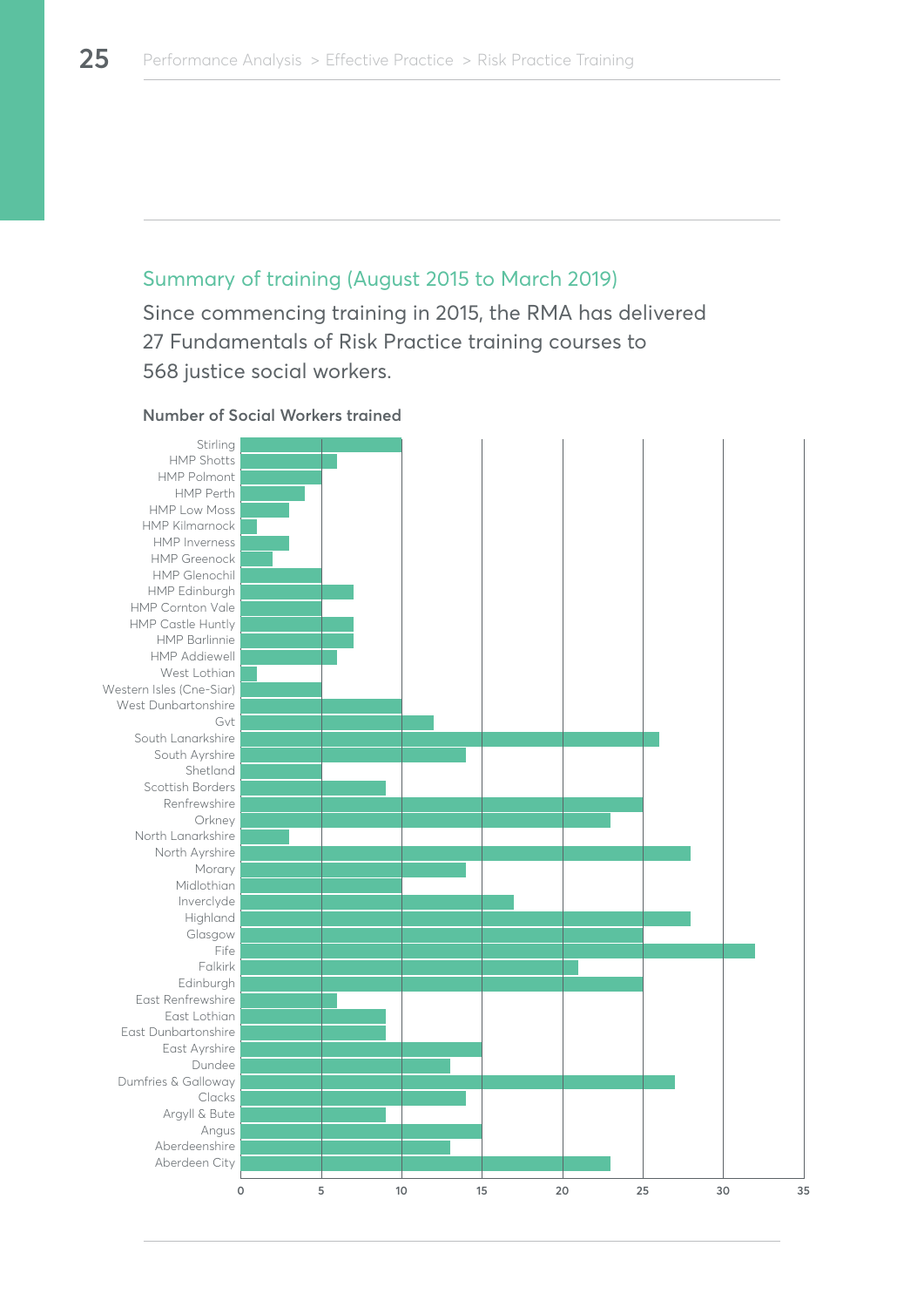# Risk Practice Training - Learning Evaluations

During 2018-19 the RMA continued to evaluate the effectiveness of risk practice training delivery. We can report that all courses demonstrated knowledge gain and increase in practitioner confidence.

Feedback was drawn from three sources:

- 1. A self-evaluation within which participants reflected on the course content and delivery, and their perceived learning gain.
- 2. A pre-course knowledge check related to the learning points in the course.
- 3. A post-course knowledge check repeating the pre-course check.

Learning gain for the training delegates indicated:



14% average improvement, with the average pre-course score of 79% increasing to 93% in the post-course assessment.

During the year the RMA produced two evaluation reports which demonstrated training outcomes and informed proposals for future delivery:

#### Assessment of Learning Report

This report showed that overall participants' average understanding increased significantly from pre to post-training. This included improvements in understanding the principles of FRAME, offence analysis, risk scenarios, risk summary, components of the RMP, and risk management strategies. There were also increases in understanding in relation to the purpose and steps of risk assessment, the risk of serious harm definition, understanding risk and protective factors, the purpose of formulation, MAPPA risk criteria, and contingency measures.

Participants expressed high levels of satisfaction in terms of their training expectations, the quality of training materials, their understanding of content, skills being enhanced, training structure and transferability of skills. Furthermore all the training methods received high satisfaction levels. There was also consistently positive feedback on the trainers delivery style, skills and characteristics, and how they engaged participants. The administration of the course, the environment and the desire to recommend the course to others also scored highly for satisfaction. Finally there were significant improvements in self-evaluated learning in relation to all areas of training content.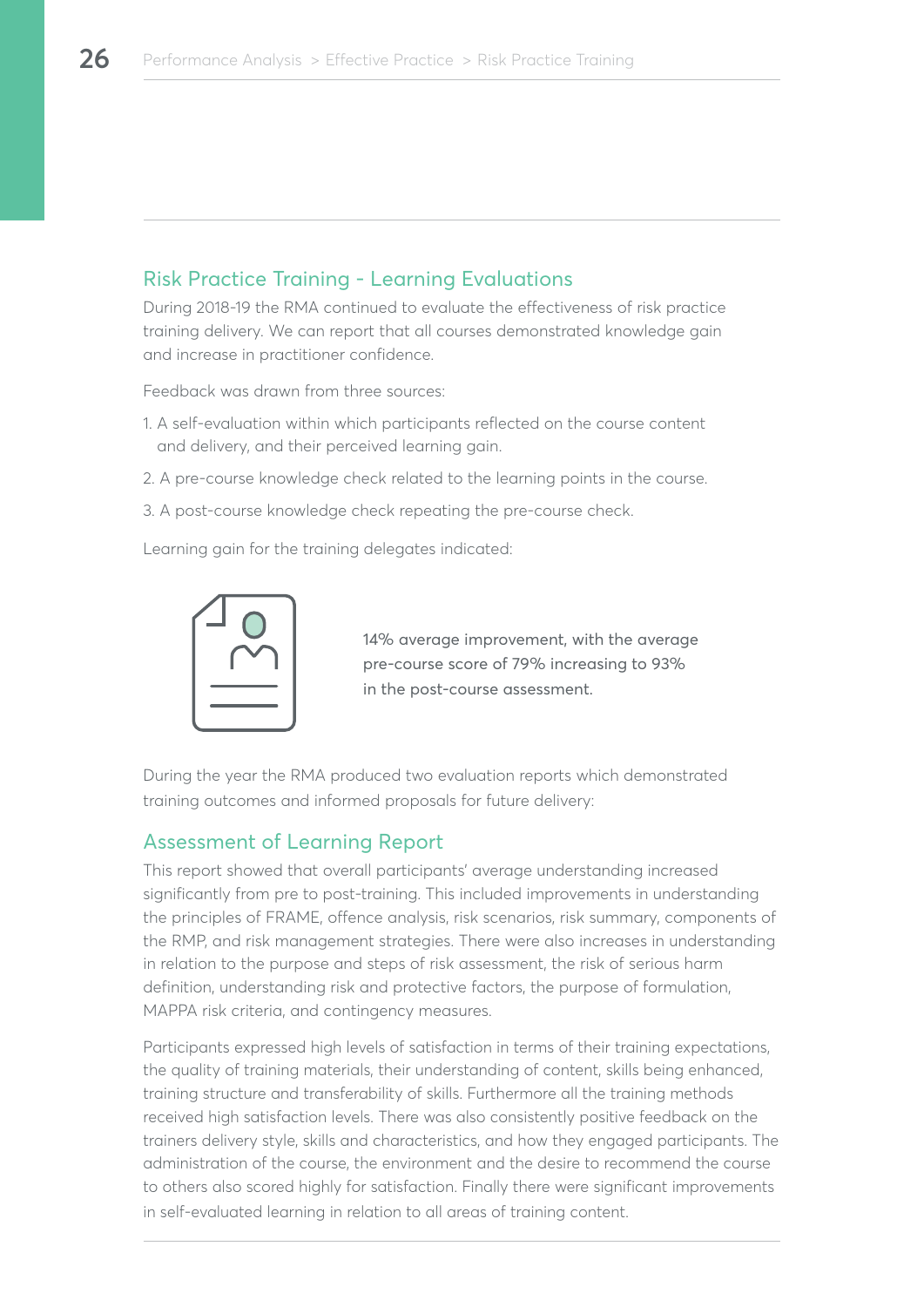# Evaluation Report

This report showed that the risk assessment sections of plans evaluated by the RMA indicated both strengths and areas for development. There were promising indications of attempts to link identified measures of change to the formulation and contingency plans. Areas for development to be taken forward included case summaries, formulations and appropriate application of the MAPPA risk of serious harm levels.

Positively, the risk management sections of the RMPs were a pronounced strength within the evaluated plans. Overall risk management strategies were proportionate, balanced and clearly documented limitations. In a similar vein, participants showed strengths in their application of partnership-working within the evaluated plans. Overall the RMPs showed good use of appropriate language and helpful attempts to keep reports brief and succinct.

The RMA also seeks to inform further developments to the form of Risk of Serious Harm assessment and Risk Management Plan within MAPPA. As part of the learning evaluation, we developed a method of quality assurance for local authorities to evaluate the quality of risk practice.

## Case Manager Training

Building upon the successes of the fundamentals of risk practice training provision, and responding to an identified need, the RMA developed and implemented a new training course for OLR Case Managers. This course, developed in collaboration with the Scottish Prison Service, equips case managers with the requisite skills to submit robust risk management plans, co-ordinate the implementation of plans, and to complete annual implementation reports.

The course was launched in November 2018 and plans are now being made to expand its application during 2019-20. This will include consideration of the wider training needs of case managers across the sector.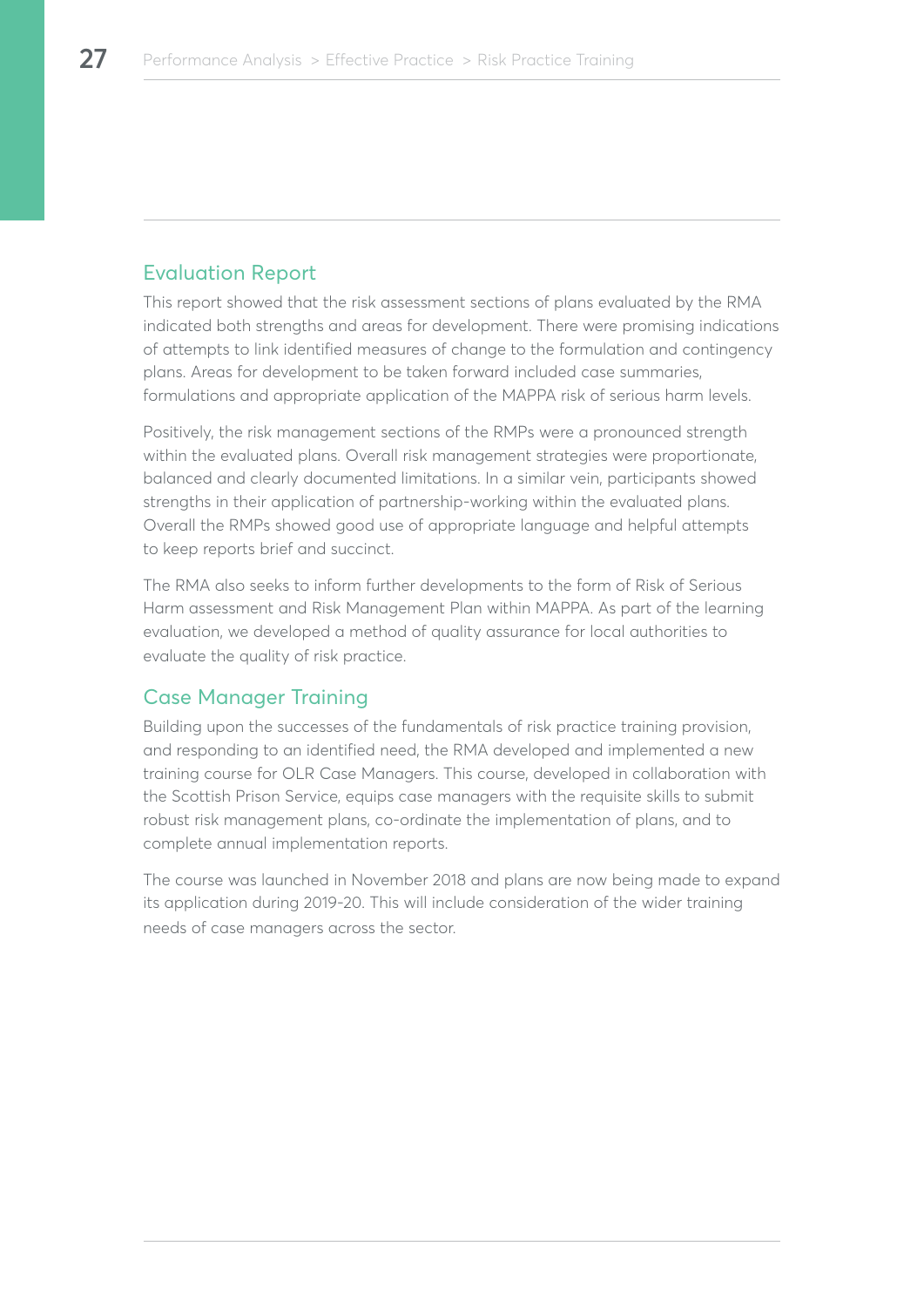#### **Publications**

# Standards & Guidelines for risk assessment report writing



The RMA first published Standards and Guidelines for Risk Assessment in 2006 and released an updated version in 2013. Over time it has become necessary to update the Standards and Guidelines to reflect changes and improvements to practice, and developments in the wider policy context; so in October 2018 the revised Standards and Guidelines for Risk Assessment Report Writing were published.

The revised standards were informed by a comprehensive review of international research literature and were reviewed by a range of experts, including leading Consultant Forensic Clinical Psychologist, and expert on risk formulation, Dr Caroline Logan.

Prior to publication, the RMA undertook a consultation exercise with stakeholder groups, which received an excellent response. Positive feedback included:

*"We welcome the introduction of Standards and Guidelines for Risk Assessment Report Writing. We are of the opinion that this directive would promote uniformed and impartial approaches to risk assessment processes across Scotland."* 

*"We felt that the summary was clear and that the flow chart in particular was very clear, helpful and useful for practitioners."*

#### *"The emphasis on formulation is very much welcomed."*

A key change to the revised Standards is that they are built upon a Formulation-based approach to risk assessment: this places Formulation at the heart of risk assessment and as the crucial foundation upon which effective practice should be based.

The standards and guidelines are available to read and download from the RMA website www.rma.scot and can be accessed via the home page or the standards and guidelines tab. Within this section there are also links to a range of additional resources including the Risk Assessment Report template, help pages, and staff contact details.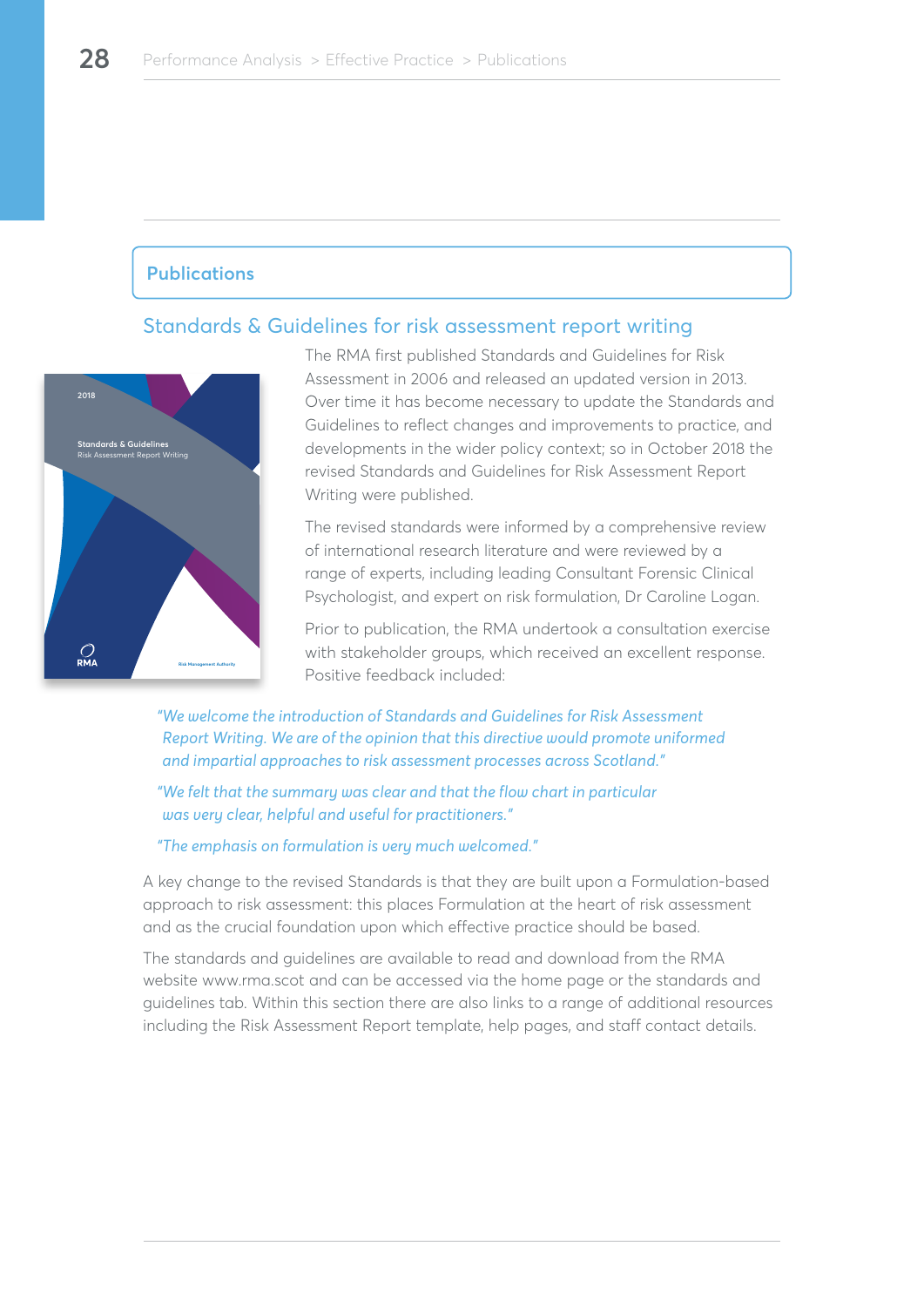## Literature Review of the risk posed by internet offenders

The RMA was tasked with developing additional guidance to enable practitioners to better assess the risk posed by internet offenders.



In November 2018 the RMA published *A Review of the Risk posed by Internet Offenders*, which provides a comprehensive examination of the current literature.

Internet offending in this context encompasses a range of different sexual offences facilitated by the internet. This includes possessing, exchanging, distributing and producing indecent images of children  $(110C)$ , as well as soliciting children online for sexual purposes<sup>2</sup>.

All available studies from 1990-2018 were reviewed, of which 73 were included in the literature review.

The themes explored within the literature review were those pertinent to the risk assessment and management: typologies, profiles, characteristics and risk factors of internet offenders; risk assessment tools that may be used with this offending population; and offending patterns of internet offenders, including risk factors for them progressing onto contact offences against children.

The literature review provided a number of findings including:

- Internet offenders may present with characteristics from multiple typologies or none at all. This suggests that practitioners should not rely on typologies to guide their assessment and management of risk.
- Individuals engaging in internet offences possess distinct social and personality factors from other types of sex offenders.
- Practitioners should be mindful that the offending pathway of internet offenders takes different forms.

<sup>2.</sup> Definition provided in Seto, Michael. (2015) 'Internet-Facilitated Sexual Offending.' Sex Offender Management Assessment and Planning Initiative Research Brief. Access Here: www.smart.gov/pdfs/InternetFacilitatedSexualOffending.pdf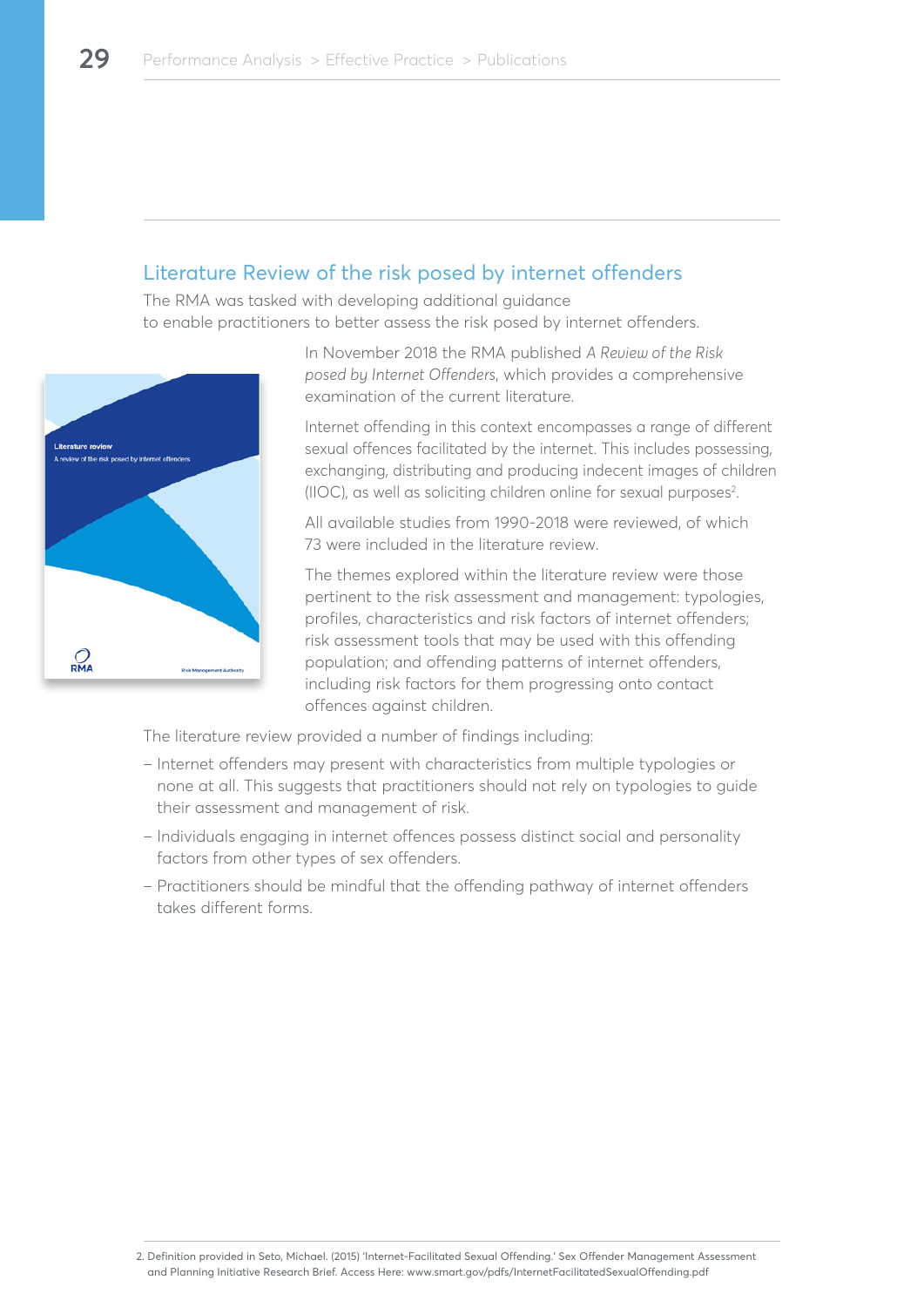The literature review is available to download from the RMA's website www.rma.scot We hope that this publication proves to be a helpful resource for staff involved in the assessment of those convicted of internet offences.



It may also be of use to researchers in this field, as it highlights gaps in existing research and suggestions for future studies.

A practice model was drafted by the RMA using the recommendations of the literature review.

The first part of the model examines the pattern, nature and seriousness of offending. The second part involves the administration of risk assessment tools and scales to consider the risk of recidivism.

Phase 2 of the project will commence in 2019-20, focusing on further developing the practice model and the production of practice guidelines specifically designed for the Scottish context.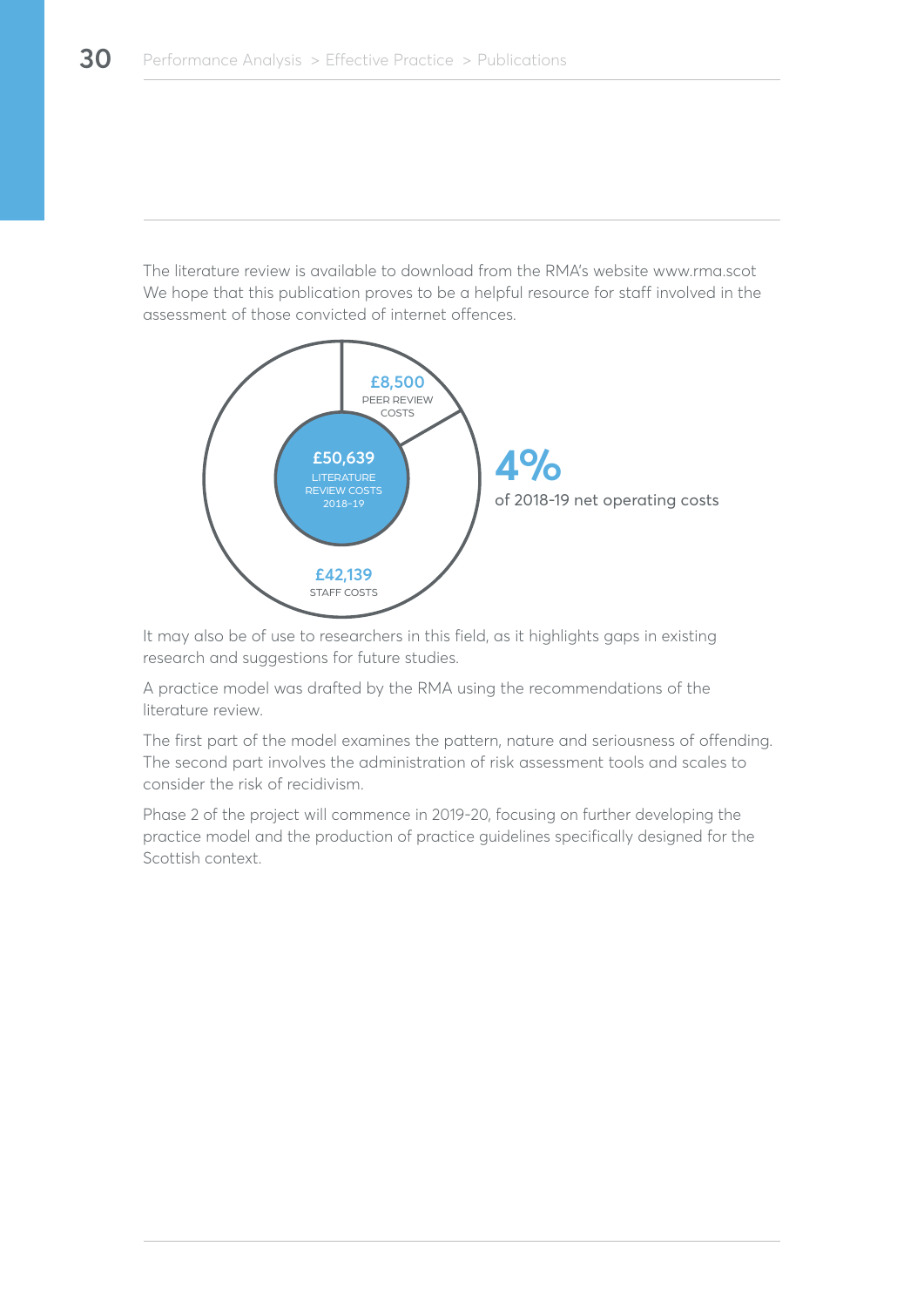### **UK & International Engagement**

## Aus-RATED

Throughout 2018-19 the RMA worked in partnership with colleagues from Australia's Catalyst Consortium for Research Excellence in Reducing Persistent Violence and Sexual Offending. The Catalyst Consortium have developed a project to utilise the RMA's evaluation method and framework contained in RATED to produce an Australian adaption of the directory, focusing on studies relevant to Australian offending populations. Aus-RATED is scheduled for launch in late spring 2019.

#### RATED

The RMA provided assistance to the College of Policing in England and Wales, who wished to investigate use of the RMA's RATED directory and its validation processes to potentially inform national guidelines for assessing and managing risk. This work is ongoing and may lead to future collaborations to share approaches to risk assessment.

## Icelandic Justice Services visit

In May 2018 the RMA were delighted to welcome staff from Iceland's Justice Services.

#### OxRec

In December 2018, the RMA entered into a data sharing agreement with the University of Oxford to assess the predictive performance of the Oxford Risk of Recidivism (OxRec) risk assessment tool.

The OxRec tool for predicting violent reoffending on release from prison was published in 2016, based on data from a Swedish cohort.

The objective of this year long study is to assess the predictive performance of OxRec using data from a Scottish cohort. Study findings will be disseminated within peer reviewed scientific journals, national conferences and publication on the RMA and University of Oxford websites.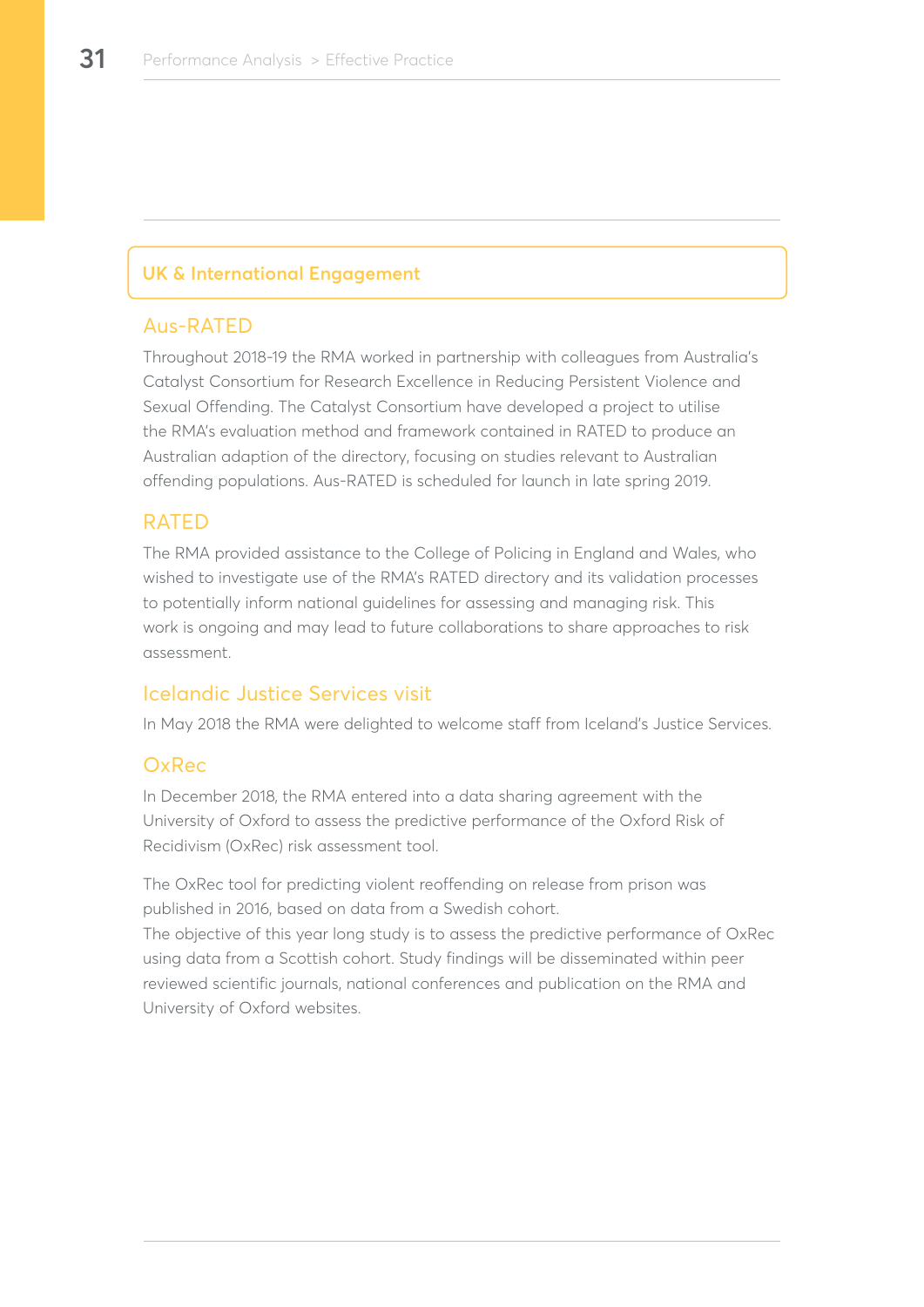# **LS/CMI Support**

The Level of Service / Case Management Inventory (LS/CMI) is a general offending risk / needs assessment and management planning method. The RMA plays a key role in supporting its use throughout Scotland.

#### Working Groups

The RMA coordinates the LS/CMI Working Group, which brings together representatives from the RMA, Social Work Scotland, the Scottish Prison Service, Community Justice Scotland and the Scottish Government. Three meetings were held, in July 2018, October 2018 and January 2019. Through this group we coordinate the national change management process with over 100 mentors, to ensure requirements are identified, reviewed and implemented. This results in ongoing updates and changes being actioned to improve the assessment method and system.

We also contribute to the LS/CMI Change Control Forum and the short-life working group, with the later focusing on promoting consistent use of the method between prison, community and MAPPA.

#### Support

The RMA promotes the effective application and implementation of LS/CMI by providing comprehensive online guidance and delivering follow on sessions for staff based in prisons and local authorities. New content for LS/CMI practitioners was developed to coincide with the launch of the new RMA website in June 2018.



Follow up sessions on a variety of topics related to practice, team leader tasks and quality assurance matters were delivered throughout the year: we delivered thirteen support sessions to practitioners from across Scotland including North & South Lanarkshire, Shetland, East Ayrshire, Na h-Eileanan Siar, Dumfries & Galloway, Inverclyde and HMP Greenock.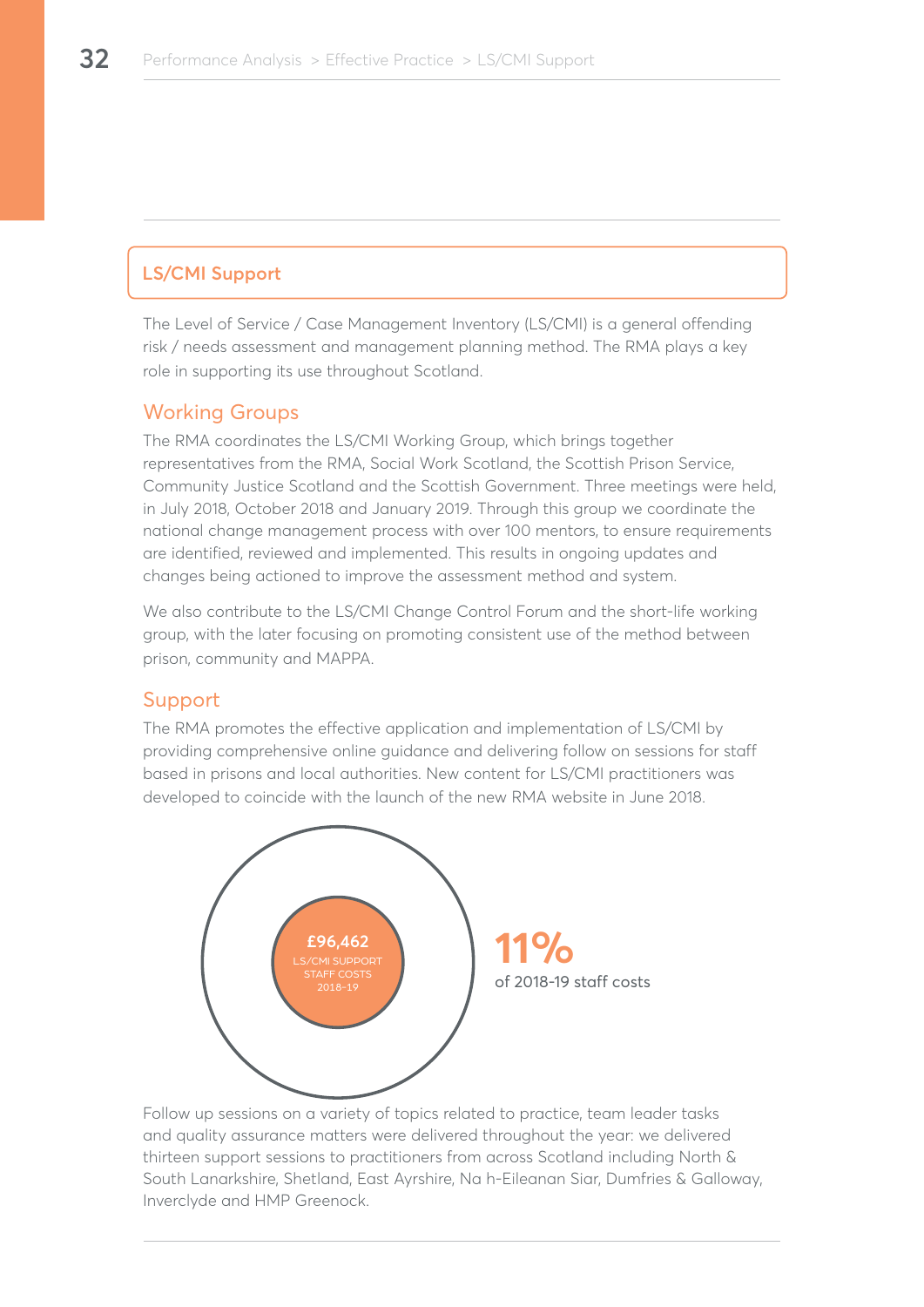# IT Training and System

The RMA provides IT sessions for new users, system testing; and support to new software releases. During the year we trained four new delegates in the IT element of the LS/ CMI training course. These delegates were from Highland, Moray and Orkney, therefore videoconferencing facilities were used (sessions were held in June 2018, Dec 2018 and Jan 2019). We assisted in the roll out of IT system updates, with Version 5.1 of the LS/CMI system successfully installed in all areas by NVT (central IT developers/support) in July 18.

RMA staff also published a Troubleshooting Guide in October 2018 to support practitioners. This guide provides advice and practical steps on common / nontechnical issues that may occur within the LS/CMI system.

#### Evaluations

The RMA produced two evaluation reports in 2018-19: the *"In Practice Custodial Report"* was published in September 2018, providing a broad analysis of information on the use of the LS/CMI within custodial settings in Scotland. The *"In Practice Risk of Serious Harm Report"* was published in September 2018, providing a profile of individuals assessed within the community who met the criteria for further risk of serious harm assessment. This report drew upon aggregated data provided by Criminal Justice Social Work Services from across Scotland.

## Helpdesk

Over the last year the RMA helpdesk has responded to a total of 370 queries (249 from community-based social workers and 121 from custodial workers).

The 2018 LS/CMI user satisfaction survey was circulated to 154 individuals via Survey Monkey. There were a total of 42 respondents (response rate of 27%). The survey sought to gather results on user satisfaction concerning speed of responses and quality of advice/guidance provided by the helpdesk (answered used a rating scale from very satisfied-very dissatisfied). The results found that:

- 100% of respondents were satisfied/very satisfied with the speed of the response to their enquiry
- 100% of respondents were satisfied/very satisfied with the advice/guidance provided to their enquiry

The survey also asked for suggestions on how the current helpdesk service could be improved. 13 respondents answered this question, with 8/13 respondents indicating they had no suggestions for improvement.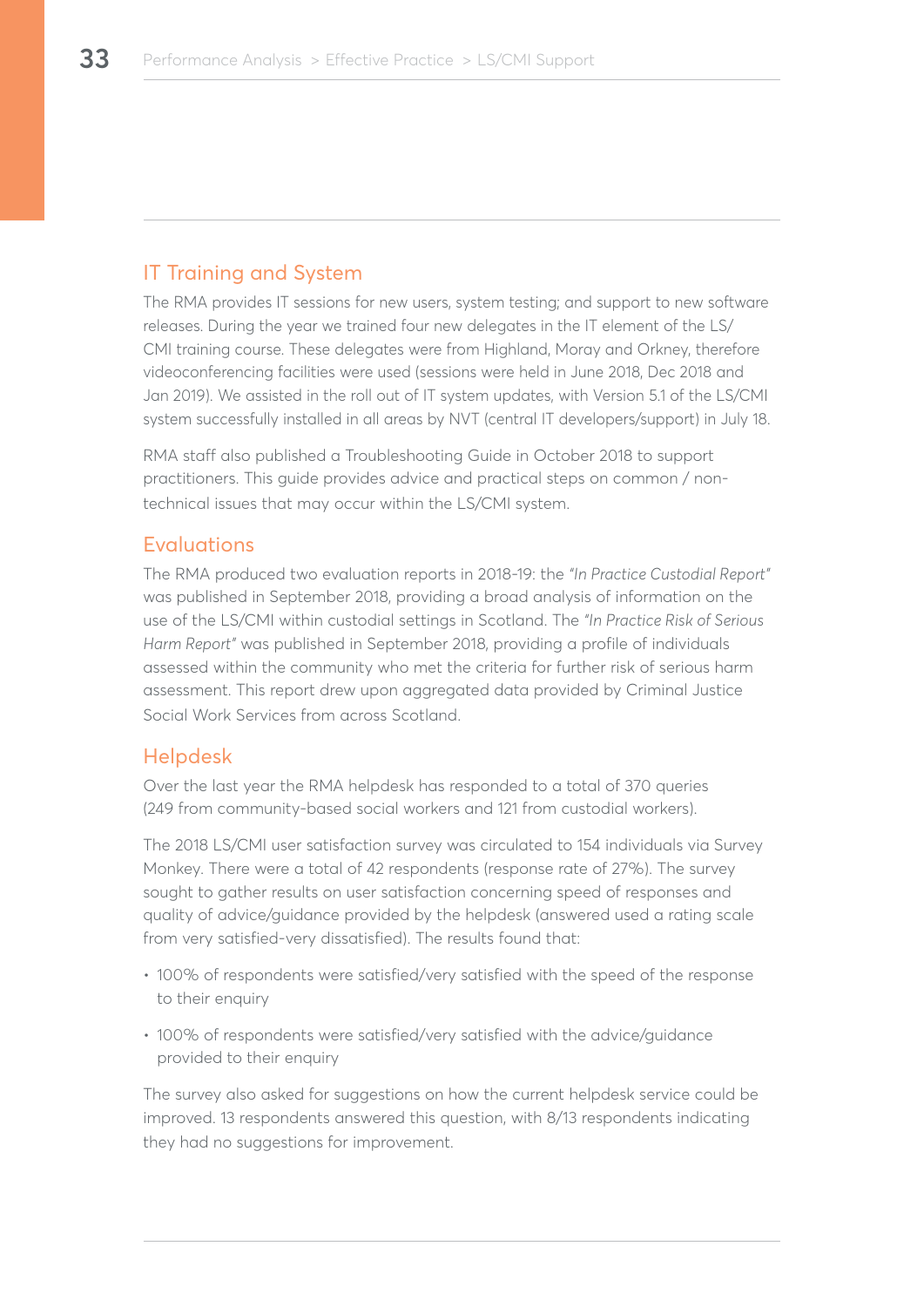# **Communications Channels**

The RMA website, twitter and mailing lists are the RMA's key means of communication with stakeholders and practitioners. The totals below illustrate the level of engagement achieved:



The RMA operates a Mailing List to notify subscribers of latest developments and content. In November 2018 the RMA issued a campaign to publicise the Internet Offending Literature Review: this campaign had a message open rate of 49.57% (27.3% above the industry average) which demonstrates the benefits of this communications channel to the RMA in its function to promote effective practice.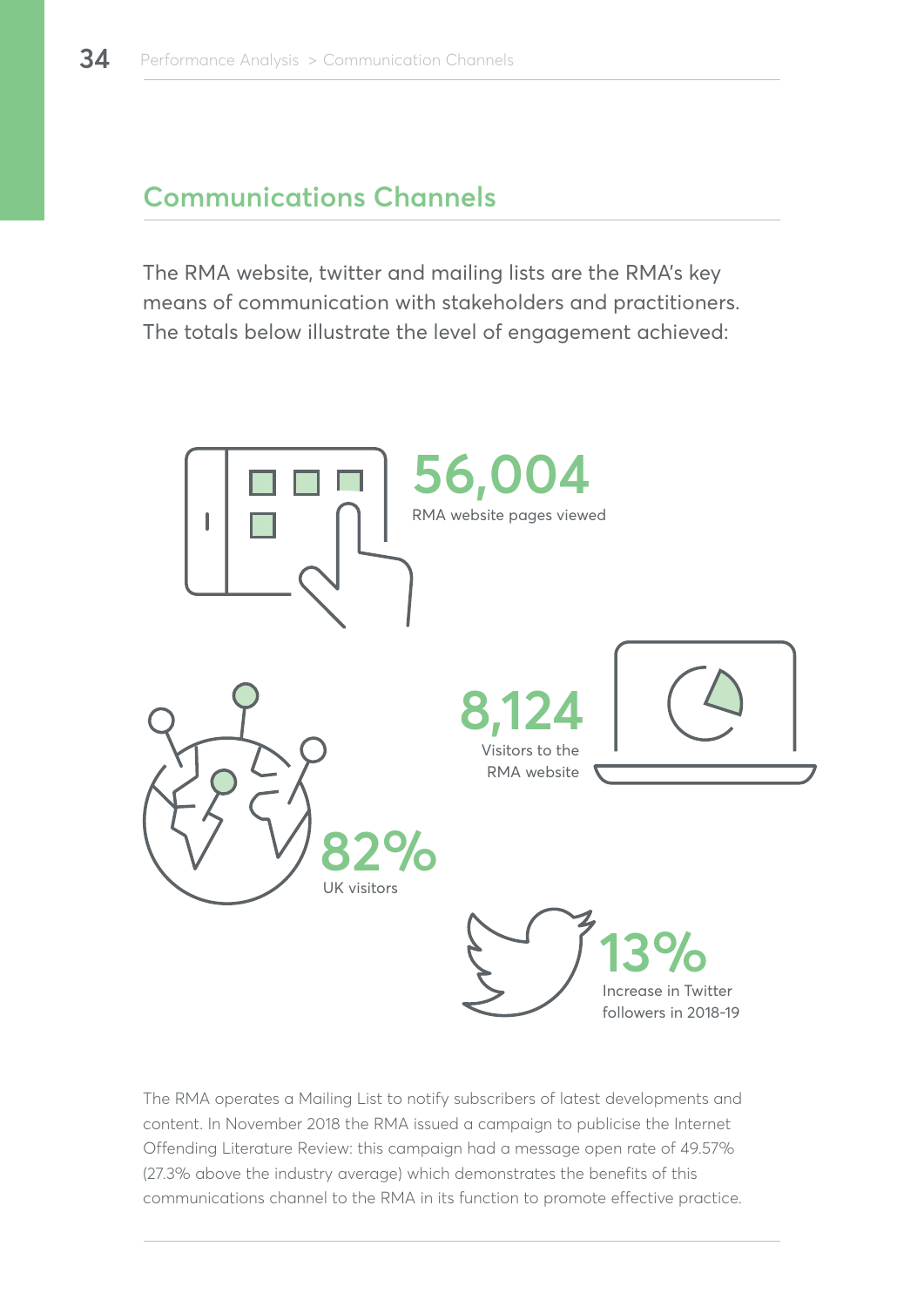# **Key Performance Indicators**

# The RMA identified 4 key performance indicators (KPIs) to measure the effective delivery of our statutory functions.

Reviewing our results against these measures helps us to manage our resources and maintain the delivery of services to a high standard.

| <b>KPI</b>               |                                                                                                   | <b>Target</b> | Result  |
|--------------------------|---------------------------------------------------------------------------------------------------|---------------|---------|
|                          | OLR Risk Management Plans approved in<br>accordance with statutory 9 month timescale              | 100%          | $100\%$ |
| 2                        | OLR Annual Implementation Reports: completion<br>of initial evaluations within 6 weeks of receipt | 85%           | 71%     |
| 3                        | Fundamentals of Risk practice training: delegates<br>agree this training adds value to their work | 85%           | 95.8%   |
| $\overline{\mathcal{L}}$ | LS/CMI Helpdesk: user satisfaction levels on advice<br>and quidance provided                      | 85%           | 100%    |

#### **Detail**

- 1. Lead Authorities are required to submit a Risk Management Plan to the RMA for each OLR offender, within 9 months of sentencing. During 2018-19, the RMA supported Lead Authorities to achieve the approval of 100% of initial plans within the 9 month timescale.
- 2. Performance against this KPI was impacted by staff resource changes. The RMA has implemented a realignment of resources to ensure improved results against this target in 2019-20.
- 3. The RMA delivered Risk Practice training to Criminal Justice Social Workers and Police Offender Management Officers. Training evaluations showed that:
	- The material covered enhanced my knowledge and understanding of risk assessment and management practice: 97.5%
	- The course has equipped me to undertake an assessment of risk of serious harm and build a risk management plan: 97.5%
	- The skills I have learnt are relevant and easily transferable to my workplace: 85%
	- I would recommend this training to others: 92.5%
- 4. The RMA operated a helpdesk for LS/CMI practitioners, responding to 370 queries during 2018-19.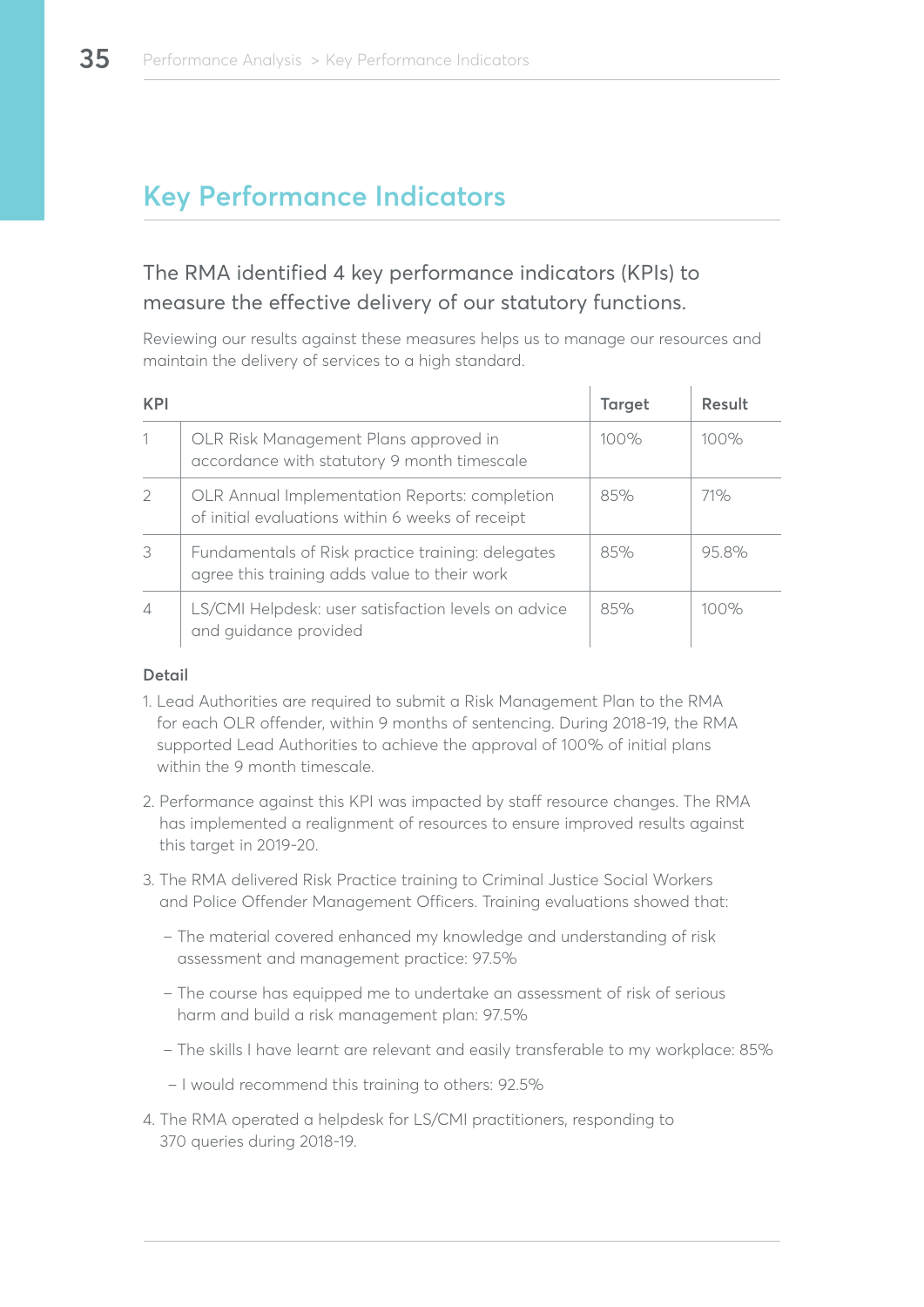# **The Order for Lifelong Restriction**

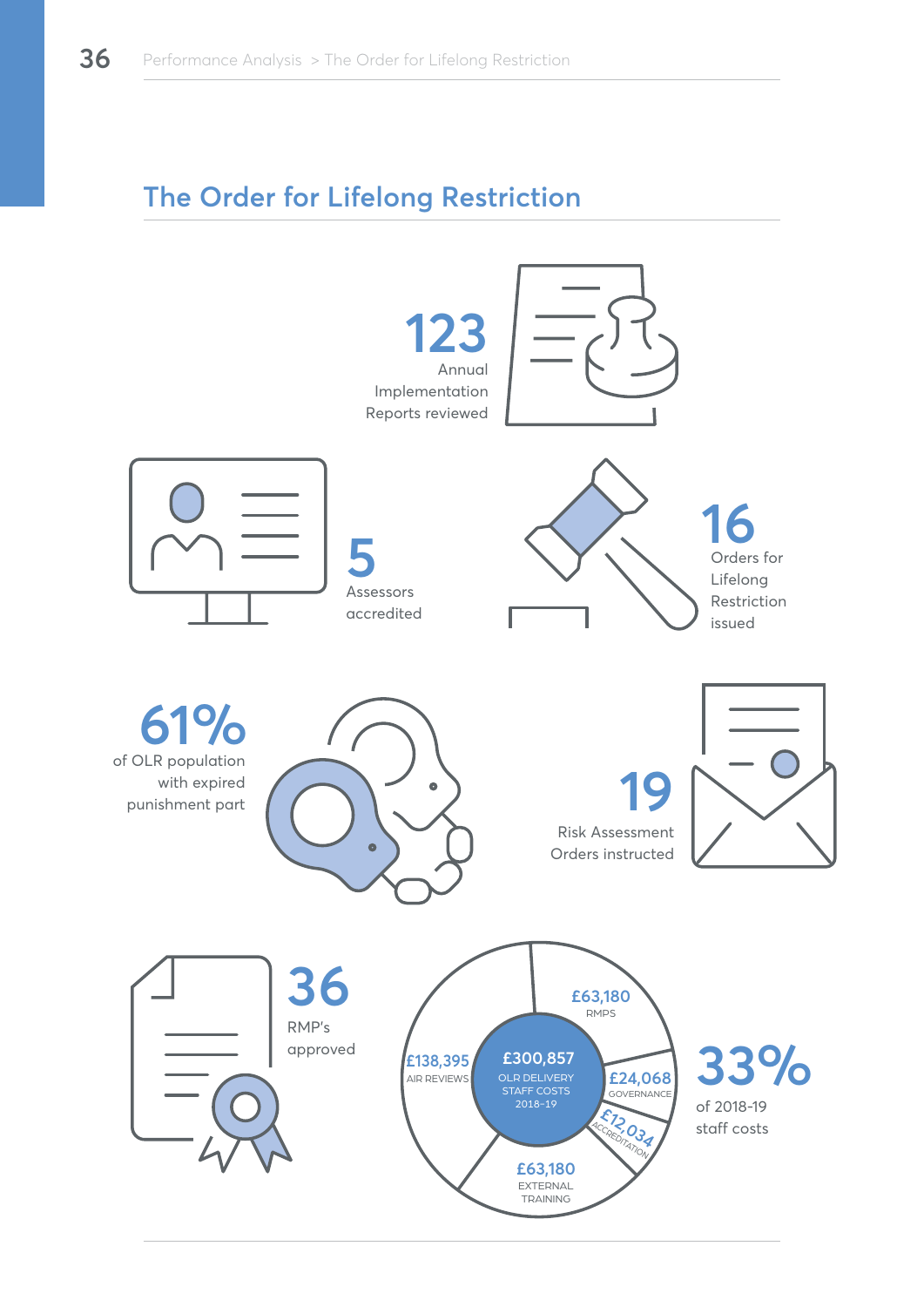# The Order for Lifelong Restriction

The Order for Lifelong Restriction (OLR) became available to the High Court in 2006. This sentence provides for the lifelong management of high-risk violent and sexual offenders. In cases where the High Court considers that an offender may meet the set 'risk criteria', it will make a Risk Assessment Order (RAO). With this order an assessor accredited by the RMA is appointed to produce a Risk Assessment Report; this report assists the High Court in its consideration of whether or not an Order for Lifelong Restriction should be imposed.

There are many offences which may lead the High Court to seek an RAO and subsequently impose an OLR. Other than murder (where there is a mandatory life sentence) there are no exclusions to the offences that may be considered. Three specific categories are mentioned:

- Sexual offences;
- Violent offences; and
- Offences which endanger life

The RMA has a statutory function to approve Risk Management Plans (RMP) prepared by Lead Authorities for each individual sentenced to an OLR. Thereafter the RMA will receive and review annual reports on the implementation of approved RMPs for the duration of the sentence.

An element of the OLR sentence is that detention can continue beyond an offender's expired punishment part. The Parole Board (sitting as a tribunal) is responsible for determining whether or not an OLR offender requires to continue to be confined for the protection of the public. The tribunal directs an individual's release, on licence, from custody only when it is satisfied that the risk can be managed safely in the community. On release an individual would continue to be subject to a Risk Management Plan and Annual Implementation Report. Should an individual breach conditions of their release or give cause for concern whilst on licence, they would be liable to be recalled to custody.

The OLR process is outlined in the flow chart overleaf.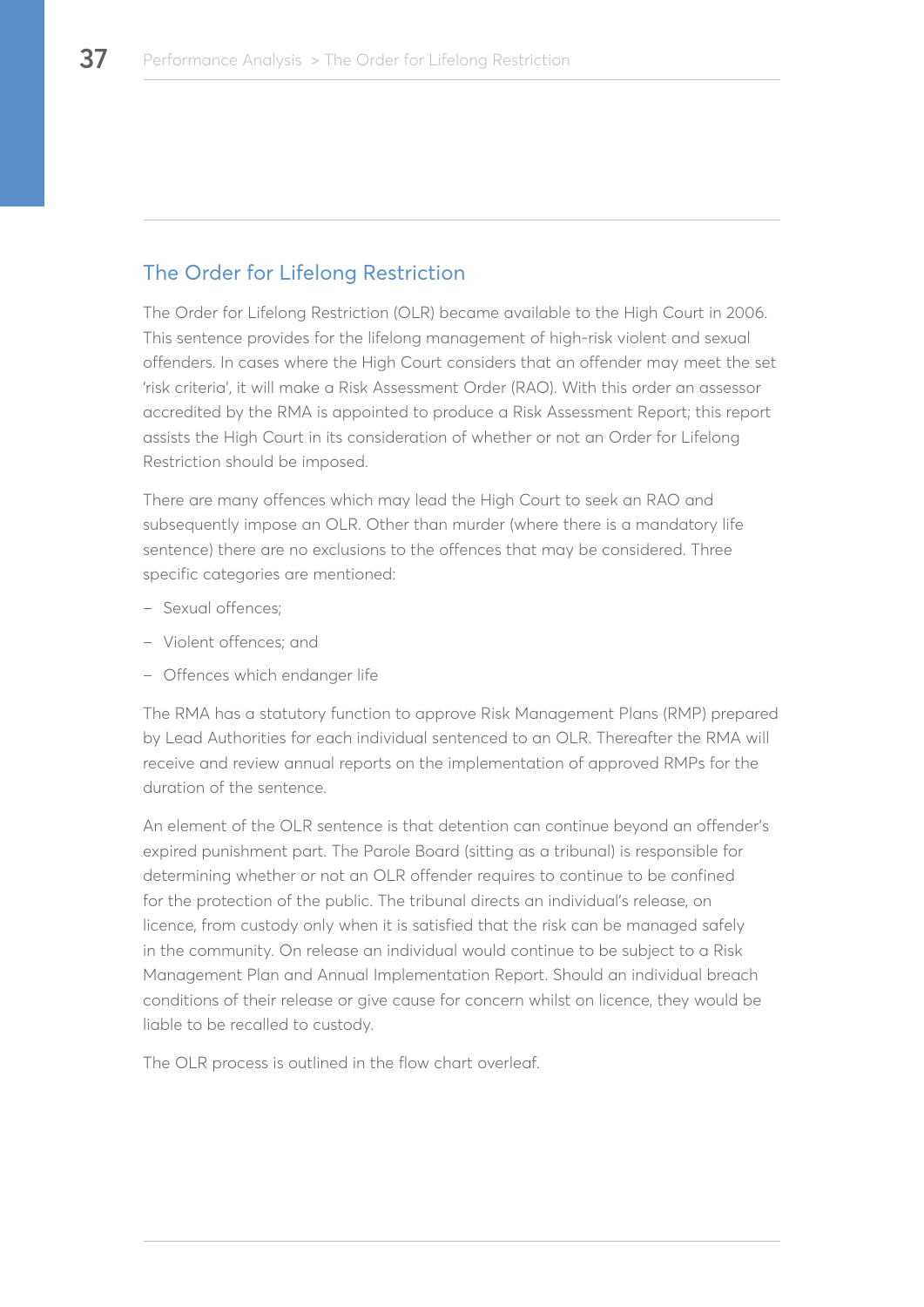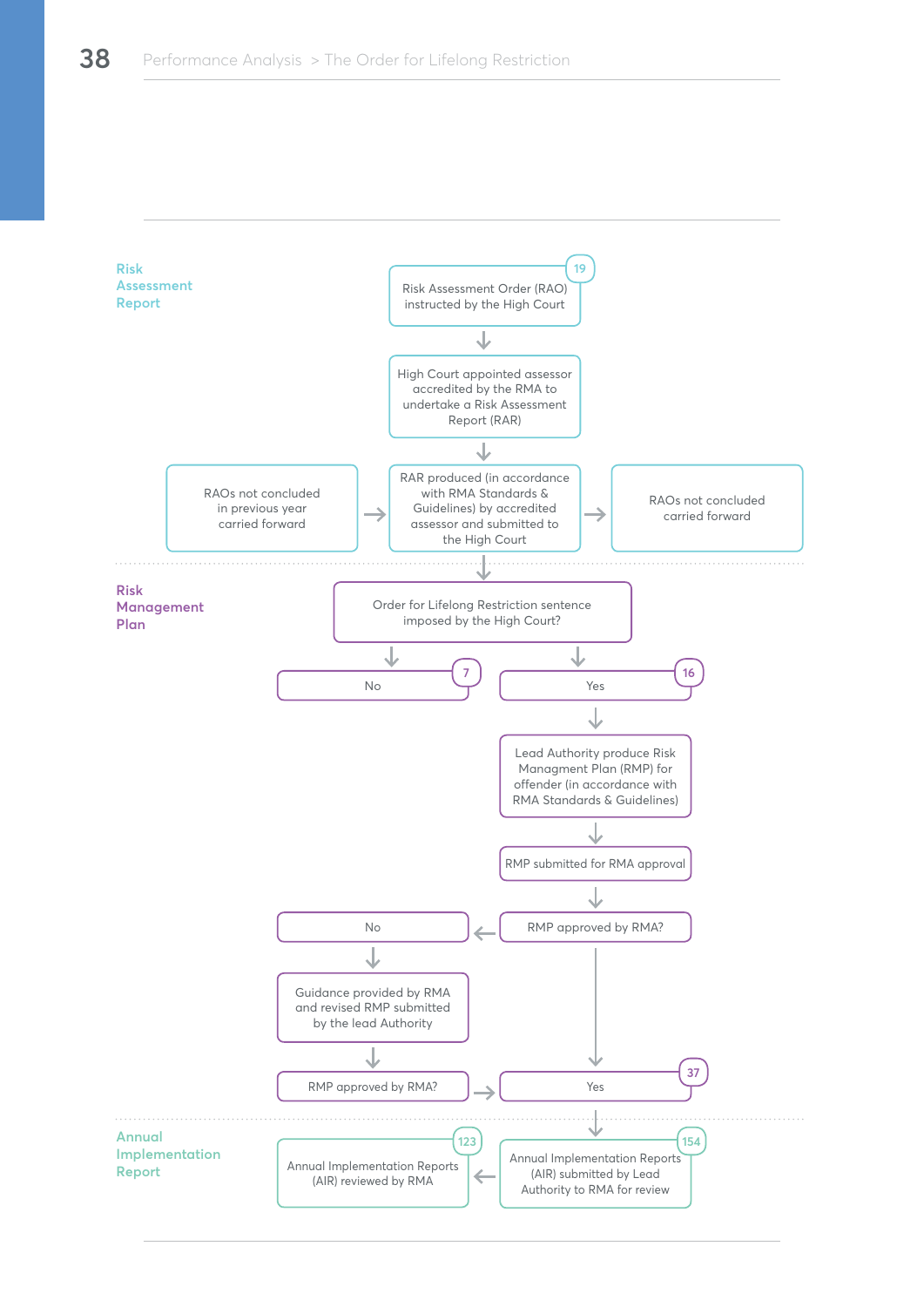# Risk Assessment Orders

Once a RAO has been instructed, the Accredited Assessor has 90 days to complete the Risk Assessment Report (although this can be extended). As such, RAOs instructed near the financial year end are carried forward, to be concluded in the subsequent financial year.



**19** Risk Assessment Orders made by the High Court in 2018-19

Since the inception of the legislation to 31 March 2019, the 259 Risk Assessment Orders made by the High Court have resulted in a total of 192 individuals being sentenced to an OLR; providing a conversion rate of 74%. The conversion rate for 2018-19 was 75%. At 31 March 2019 there are 180 active OLR cases.



**180** Active OLR cases **16** Orders for Lifelong Restriction imposed in 2018-19

Of the 180 OLR cases currently active, the punishment part has expired for 111 (62%).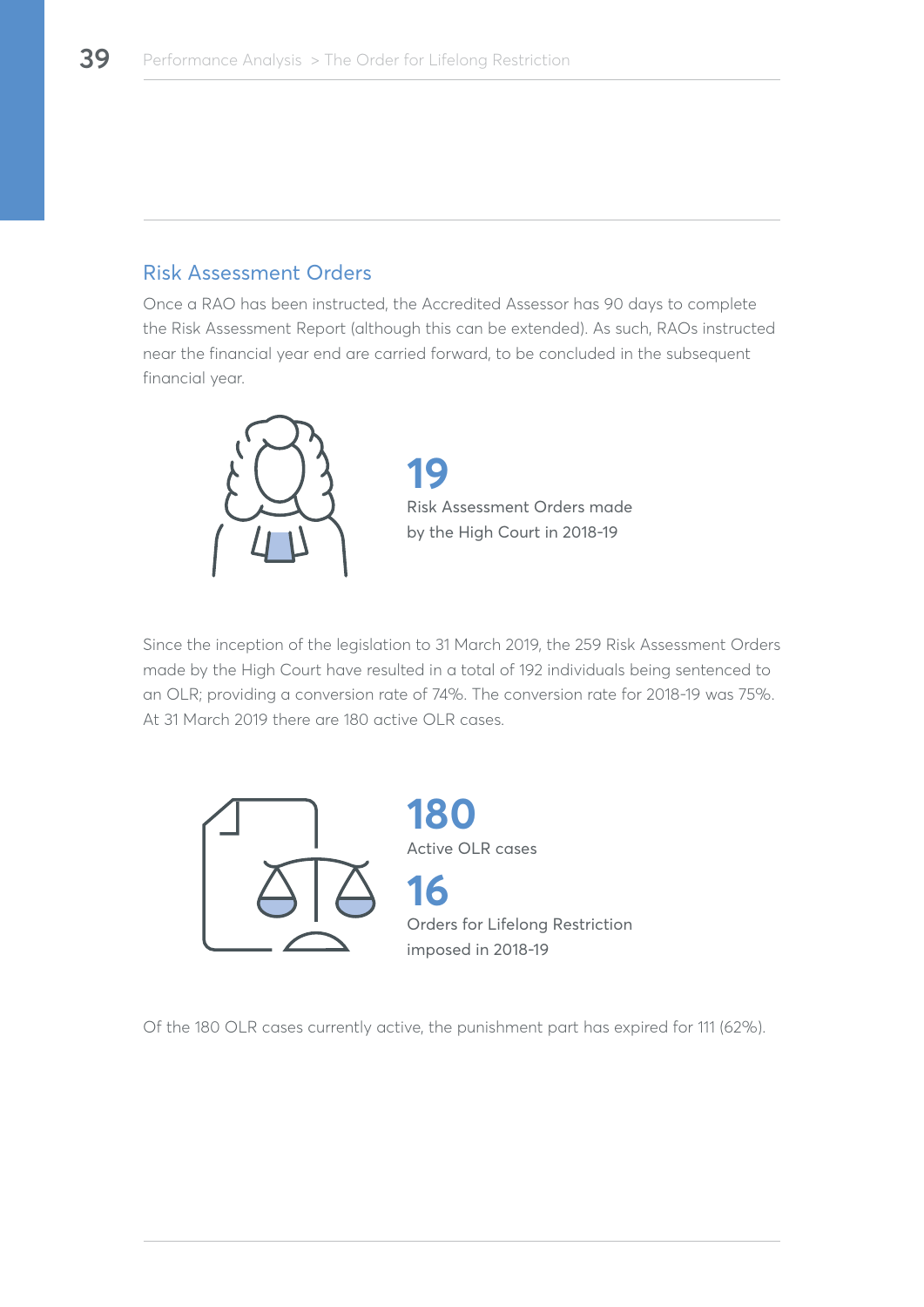## Risk Management Plans

The Criminal Justice (Scotland) Act 2003 outlines the RMA's functions regarding OLR Risk Management Plans. Where the Court decided to imposed an OLR, the Lead Authority for that individual has a legislative responsibility to produce a Risk Management Plan (for approval by the RMA within 9 months of the OLR sentence being imposed). Legislation also requires that where the Lead Authority changes, or where the Lead Authority determines the current Risk Management Plan is, or is likely to become, unsuitable, an amended plan is to be prepared and submitted to the RMA for approval.

The purpose of the Risk Management Plan is to ensure that risk is properly managed on a multi-disciplinary basis. As such, Lead Authorities (agencies with statutory responsibilities for the offender such as the Scottish Prison Service, local authority social work services and health services providers) must collaborate in the preparation of the Risk Management Plan.

The Risk Management Plan provides an assessment of the offender's risk, describing the measures taken to minimise that risk and how those measures are co-ordinated.

In this reporting year, 37 Risk Management Plans (RMP) were approved by the RMA. The 37 plans consisted of 10 initial RMPs, 26 amended RMPs and 1 revised amended RMP. Amended RMPs are plans developed following a significant change in the circumstances of the offender.



**37**  Risk Management Plans approved in 2018-19

At 31 March 2019, the breakdown of individuals managed by Lead Authorities was:

- Scottish Ministers/SPS: 173
- $NHS: 3$
- Local Authorities: 3
- English prison service: 1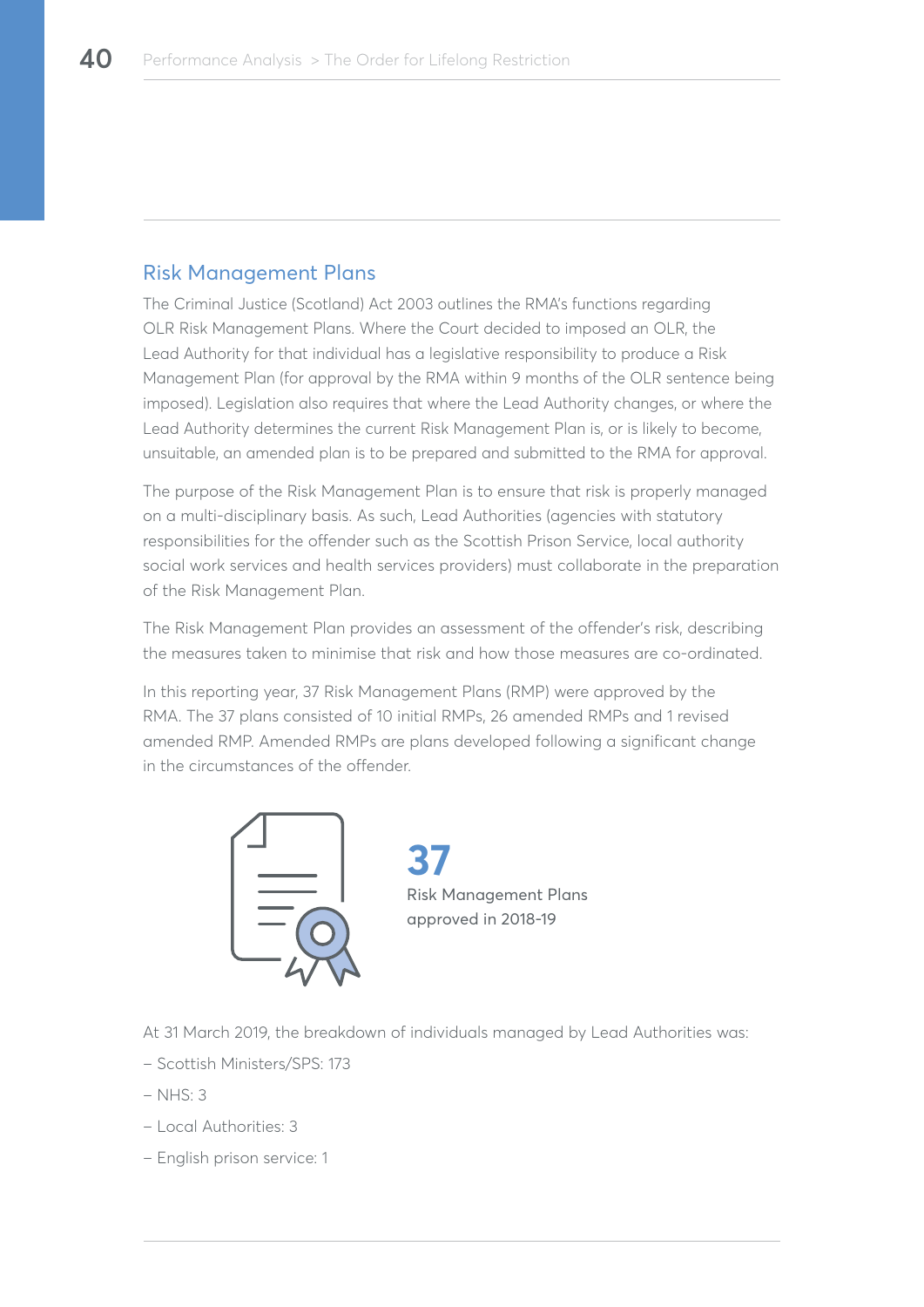# Annual Implementation Reporting

Legislation requires that Lead Authorities report annually to the RMA on their implementation of OLR Risk Management Plans. The legislation also provides the RMA with the power to issue a direction to a Lead Authority if it is considered to be failing to implement a plan. The RMA reports that no directions were issued in this year.

154 Annual Implementation Reports were submitted by Lead Authorities in 2018-19, of which 123 reports were reviewed by the RMA.



**123** Annual Implementation Reports reviewed by the RMA in 2018-19

# Accreditation

The accreditation of risk assessors by the RMA is based on a competency framework in order to apply consistent standards of assessment across different professions. The competency framework underpins the application process, which balances the required rigour with recognition that candidates for accreditation are experienced practitioners with a wide range of relevant skills. It should be noted that while assessors are accredited by the RMA, they are commissioned directly by the High Court.

## Accreditation Committee

The OLR process is supported by the Risk Management Authority's Accreditation Committee. The primary function of the Accreditation Committee is to consider the accreditation of persons and manners of assessing and minimising risk, identifying whether they meet the RMA standard for accreditation. The Committee's specific powers, set out in full in the Risk Assessment and Minimisation (Accreditation Scheme) (Scotland) Order 2006, include:

- To decide whether an applicant has met the required competencies and standards to become an RMA risk assessor and to award accredited status if they have;
- To provide appropriate direction to RMA staff on the handling of an application for accreditation at all stages prior to a final decision on whether or not to accredit a person;
- To decide whether a manner has met the required criteria to become an RMA accredited manner and to award accredited status if it has;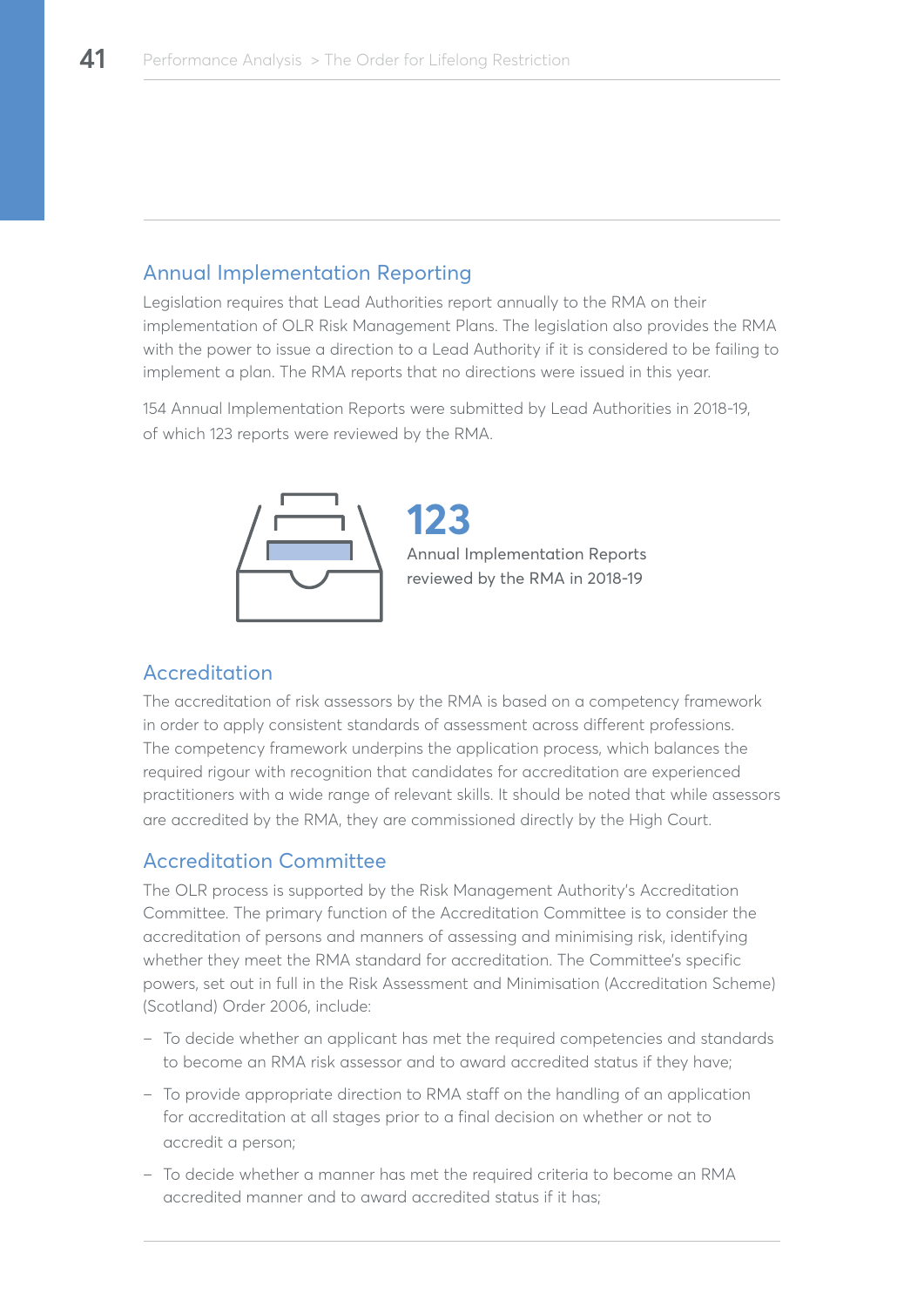– Oversee the development and review of any RMA Standards & Guidelines with regards to risk assessment and management, which Accredited Assessors must conform to.

During 2018-19 the RMA Accreditation Committee processed five applications for accreditation, with all five applications approved. The cohort of assessors available to undertake Risk Assessment Reports on behalf of the High Court is fourteen; this number of RMA Accredited Assessors is sufficient to meet the current demands of the High Court.



**5** Applications for Accreditation approved in 2018-19

The Risk Assessment and Minimisation (Accreditation Scheme) (Scotland) Order 2006 requires the RMA to consider complaints relating to either an accredited person or manner of assessing or minimising risk. The RMA processed one complaint in 2018-19, which was not upheld.

The RMA has legislative powers to accredit manners (methods) for the purposes of assessing and minimising risk.

There is currently one manner accredited by the RMA, which is used for the purposes of risk assessments conducted by Accredited Assessors under Section 210B and 210D of the Criminal procedure (Scotland) Act 1995 (as amended by the Criminal Justice (Scotland) Act 2003).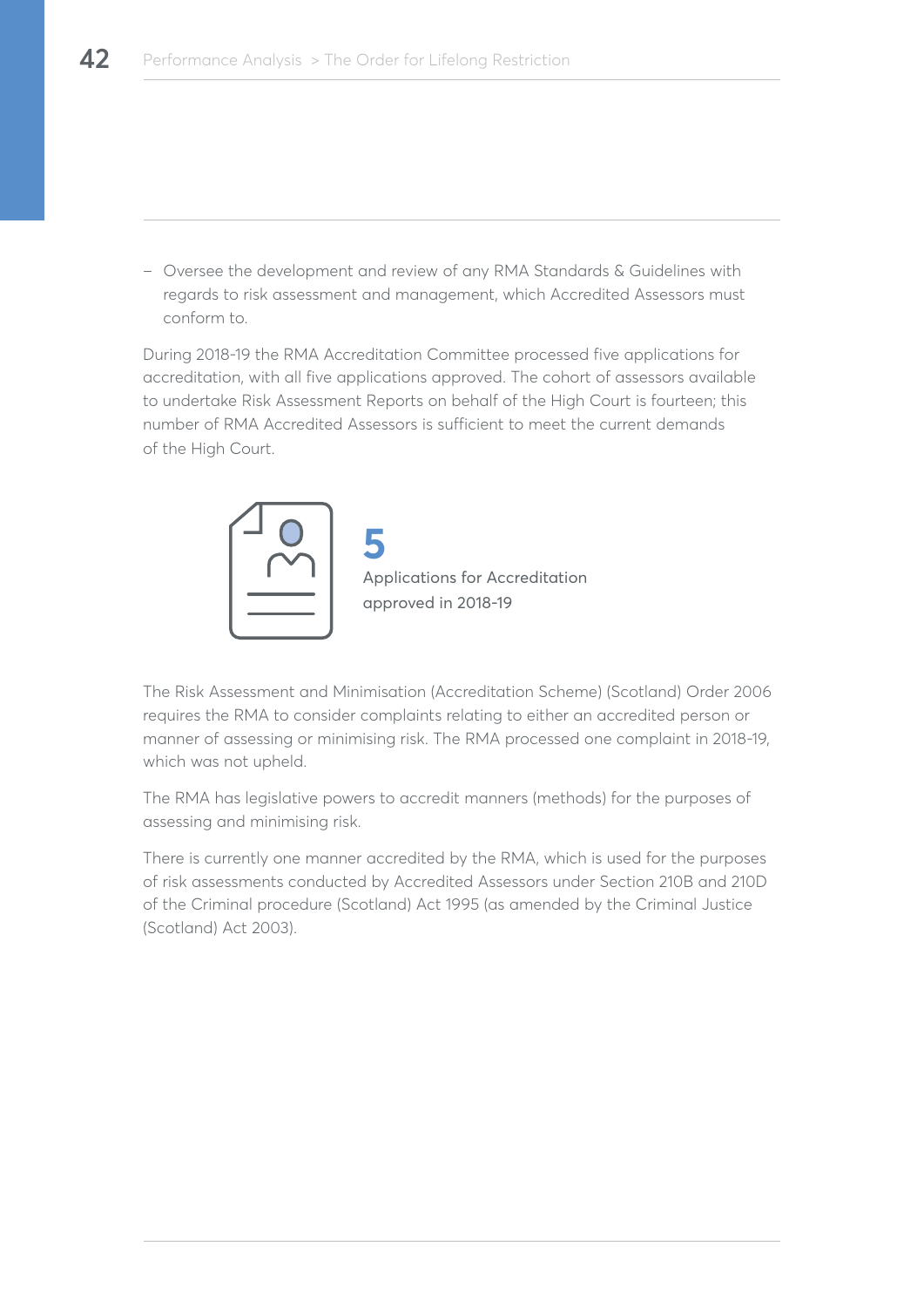

#### **Risk Assessment Orders made**

#### **Order for Lifelong Restriction imposed**



## **RAOs made and OLRs imposed**



### **RMPs approved and AIRs reviewed**

## **% of individuals with an OLR whose punishment part has expired**



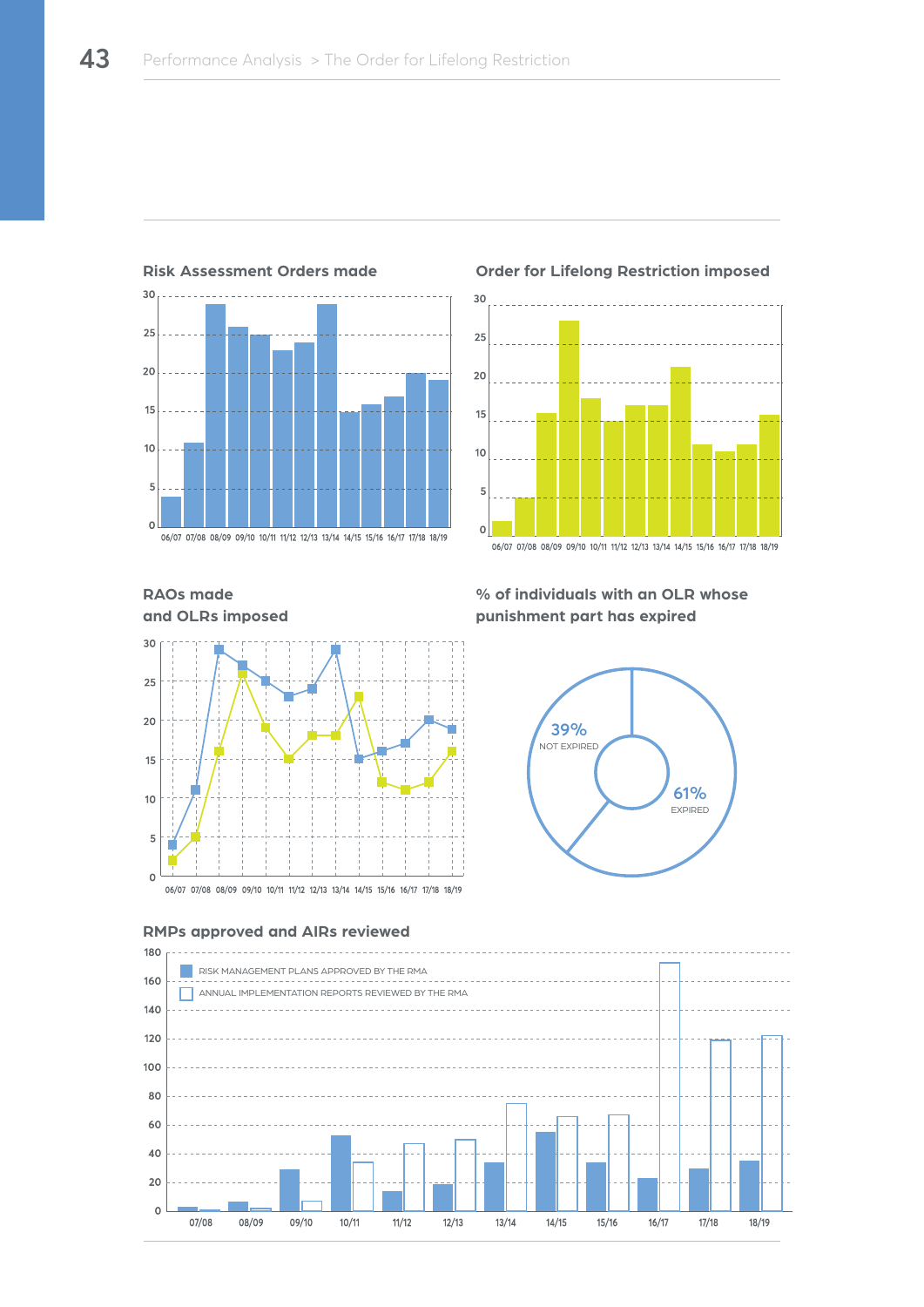# **Financial Summary**

# The annual accounts report the financial results of the Risk Management Authority for the year 1 April 2018 to 31 March 2019.

They have been prepared in accordance with the Accounts Direction given by the Scottish Ministers subject to Section 12 (3) of the Criminal Justice (Scotland) Act 2003.

The Risk Management Authority is financed through Grant-in-Aid from the Scottish Government Criminal Justice Directorate. The Scottish Ministers are answerable to the Scottish Parliament for the Risk Management Authority and are responsible for making financial provision to meet the Risk Management Authority's needs.

For this year the Risk Management Authority's total expenditure amounted to £1,200,000. Funding was provided by Scottish Government in the form of grant-in-aid (£1,073,000) with the balance of £120,000 funded from reserves.

|              | Funding<br>£'000 | Drawdown<br>£'000 |
|--------------|------------------|-------------------|
| Resource DEL | .O /4            | .073              |

All expenditure incurred during 2018-19 was within agreed budgetary provision.

The Financial Statements and Notes for this reporting period are appended to the end of the report.

# Changes in Non-Current Assets

The Risk Management Authority acquired £68,000 in non-current assets during the year, which related primarily to the upgrade of IT equipment and a case management system.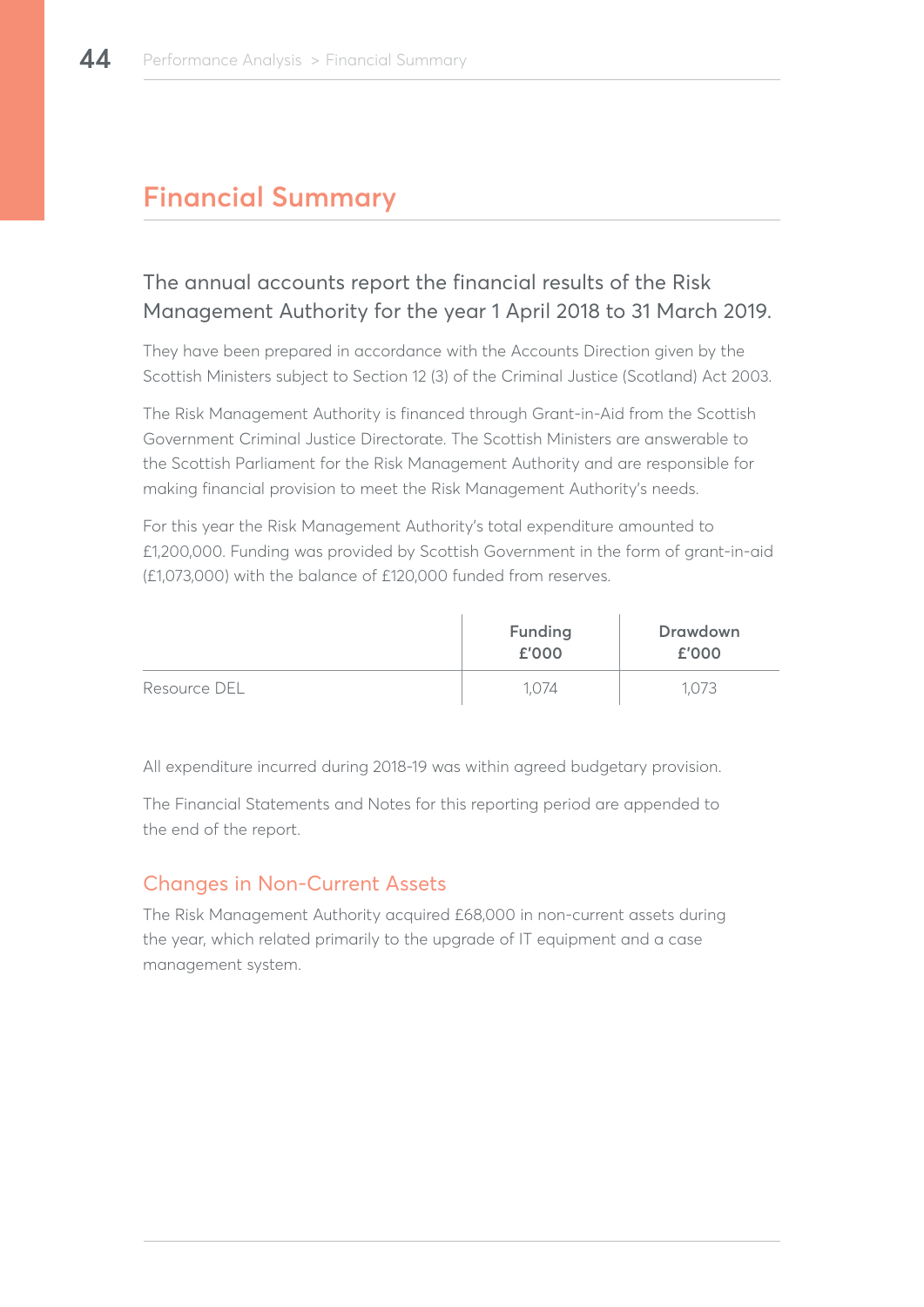# **Public Interest Reports**

## Environmental Issues

The Risk Management Authority operates environmental policies and procedures, which include recycling and choosing sustainable products. The Risk Management Authority also provides a cycle to work scheme for all staff and promote car sharing for attendance at events and meetings. The RMA aims to communicate through electronic media, making better use of technology to deliver information in a cost effective and environmentally friendly manner.

## Social, Community and Human Rights Issues

The Risk Management Authority has a policy to support staff volunteering and voluntary activities and also has an Equal Opportunities Policy and Procedure. Under the Equality Act 2010 Specific Duties (Scotland) Regulations 2012 and 2016, the Risk Management Authority reports on mainstreaming the equality duty, publishes equality outcomes and records progress.

In 2018-19 the Risk Management Authority produced Equality Impact Assessments for the following publications:

- Standards and Guidelines for risk assessment report writing
- Risk Assessment Tools Evaluation Directory

To enhance staff knowledge on equalities, in April 2018 the Risk Management Authority appointed a consultant to deliver equalities training and guidance on conducting equality impact assessments. The Risk Management Authority also arranged for an equalities input to be delivered to Accredited Assessors in October 2018.

# Anti-Corruption and Anti-Bribery Matters

The Risk Management Authority Fraud policy incorporates bribery and corruption. The policy outlines methods for reducing opportunities for fraud and the process for reporting and responding to fraud.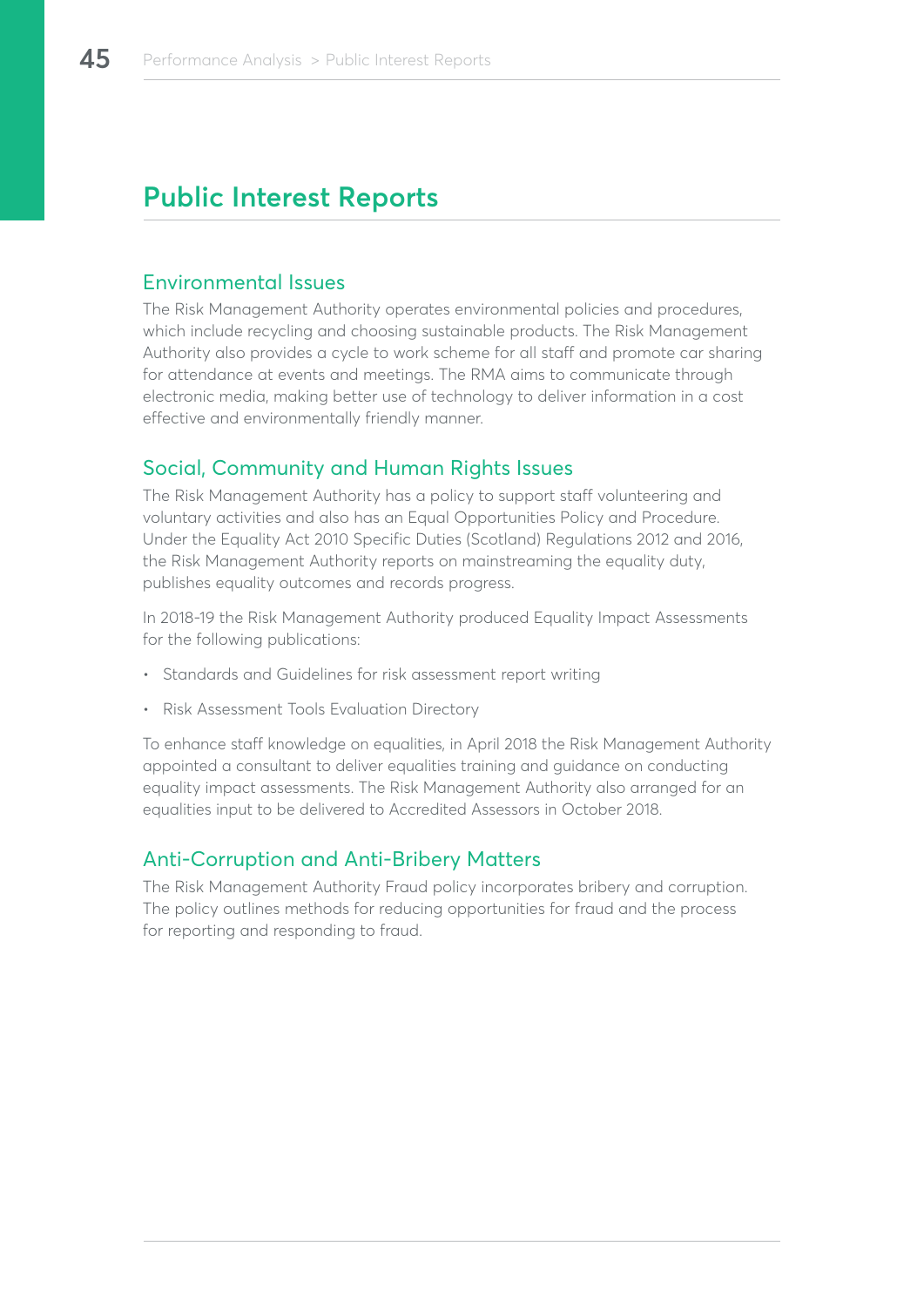# Public Services Reform Act Report

The Public Services Reform (Scotland) Act 2010 (the Act) came into force on 1 October 2010. Sections 31 to 32 of Part 3, places duties on public bodies to provide and publish information on certain expenditure and exercise of functions. The chart below represents the Risk Management Authority's publication of the required information.

| <b>Public Services Reform Act Report</b>                         | Cost     |
|------------------------------------------------------------------|----------|
| External Consultancy                                             | £25,167  |
| <b>Public Relations</b>                                          | £7,377   |
| Payments Exceeding £25,000:                                      | £139,037 |
| i) Abbeymill Business Centre - Office Rent: £46,020              |          |
| ii) Anderson Strathern - Legal Costs - £40,833                   |          |
| iii) Scottish Government – IT & Internal Audit Services: £52,184 |          |

## Payment Performance

In line with Scottish Government the Risk Management Authority's policy for the payment of invoices, not in dispute, is within 10 day of receipt (or the agreed contractual terms if otherwise specified). The Risk Management Authority aims to pay 100% of invoices, including disputed invoices once the dispute has been settled, within these terms.

During this financial period the Risk Management Authority paid a total of 91% of invoices received within the terms of the payment policy, compared with 86% in the previous year. The Risk Management Authority will continue to investigate service improvements in order to achieve this target in future.

As at year end the value of supplier payments outstanding was £45,189. Supplier payments outstanding at 31 March 2018 was £81,115. All short term liabilities were classified as trade payables.

The Risk Management Authority observes the principles of the Better Payment Procedure Code.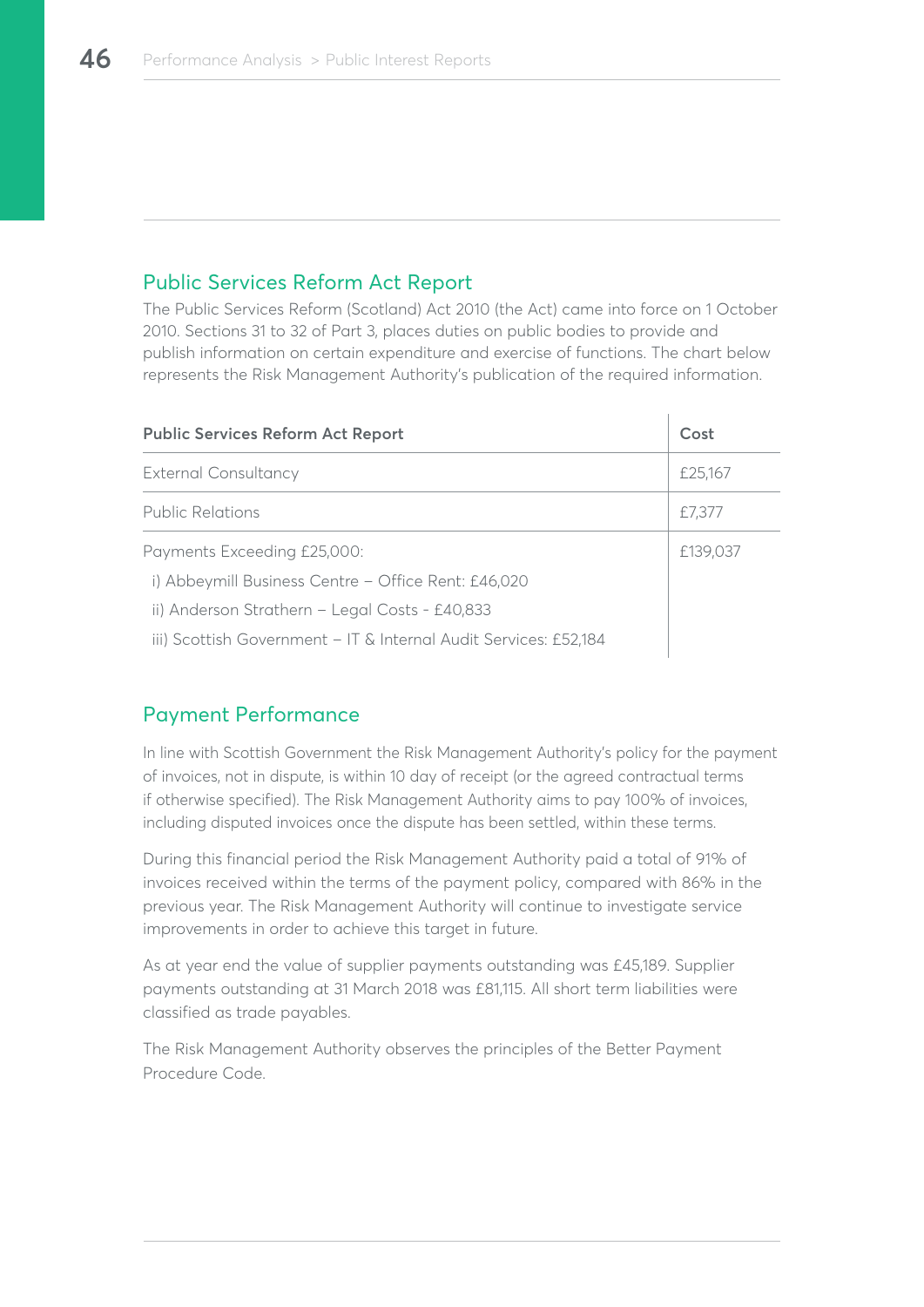# Freedom of Information

The Freedom of Information (Scotland) Act 2002 (FOISA) provides individuals with a right of access to all recorded information held by Scotland's public authorities. Anyone can use this right, and information can only be withheld where FOISA expressly permits it. Section 23 of FOISA also requires that all Scottish public authorities maintain a publication scheme. The RMA's publication scheme sets out the types of information that we routinely make available.

FOISA statistics for the period 1st of April 2018 to 31st of March 2019:

- 18 FOISA requests received (1 carried forward from 2017-18).
- 16 responses provided by RMA staff (2 carried forward to 2019-20)
- 1 request for review received.
- 2 appeals made to the Scottish Information Commissioner (SIC). One SIC decision reached, which found that the RMA had complied with FOISA. Remaining decision expected to be received in April 2019.
- All responses provided within the legislative 20 working day timescale.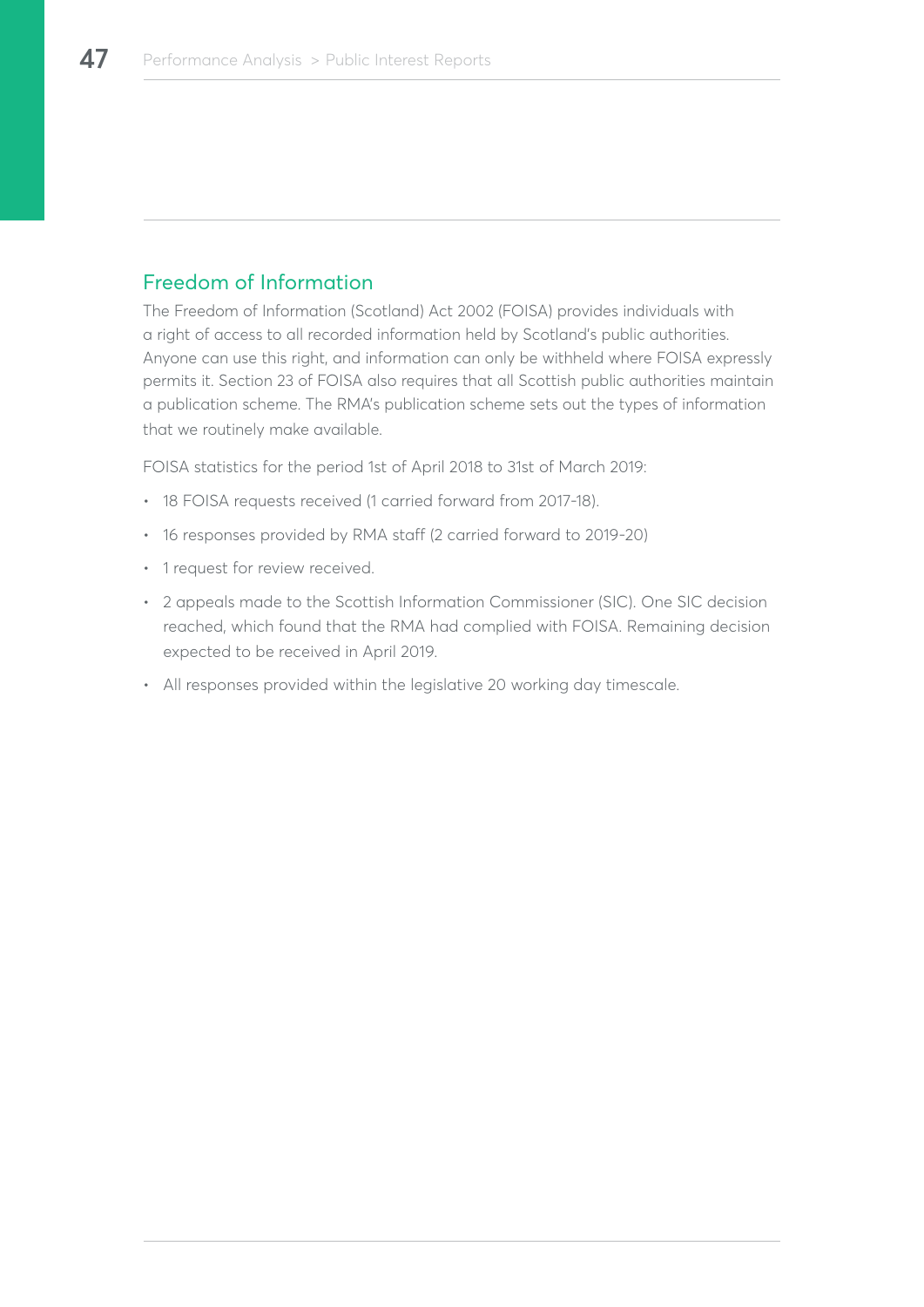# **Future Strategic Developments**

# The RMA Business Plan 2019-20 sets out our objectives for the forthcoming year that will contribute to the achievement of our Corporate Plan.

Through Strategic Aim 1 we advance evidence-based, effective and ethical risk practice by our work to set standards, produce guidelines, review research, and develop the framework for practice.

Delivery of Strategic Aim 2 concerns our work with partner agencies to deliver learning and training opportunities, the provision of advice and guidance and supporting the implementation of initiatives.

With Strategic Aim 3 we evaluate the quality and impact of risk practice, reviewing effectiveness and undertaking quality assurance processes to record outcomes and identify opportunities for continuous improvement.

#### **Business Plan objectives to be taken forward in 2019-20:**

#### **Strategic Objectives:**

- Development Project: Internet Offending
- Conduct review of RMA Research and Development strategy
- Development and implementation of an engagement strategy for Local Authorities

## **Operational Objectives:**

- Development of OLR Research
- Publish updated version of the Risk Assessment Tools Evaluation Directory (RATED)
- Delivery of Risk Practice training
- Review of quality assurance method with LS/CMI practitioners
- Accreditation of risk assessors
- Approval of Risk Management Plans
- Delivery of Formulation and Risk Management Plan workshops
- Continuous improvement of the Multi Agency Risk Management Plan
- Measurement of Risk Practice Training outcomes
- Review annual implementation of Risk Management Plans

A copy of the RMA Business Plan for 2019-20 is available to download from our website.

**Yvonne Gailey** Chief Executive and Accountable Officer 17/06/2019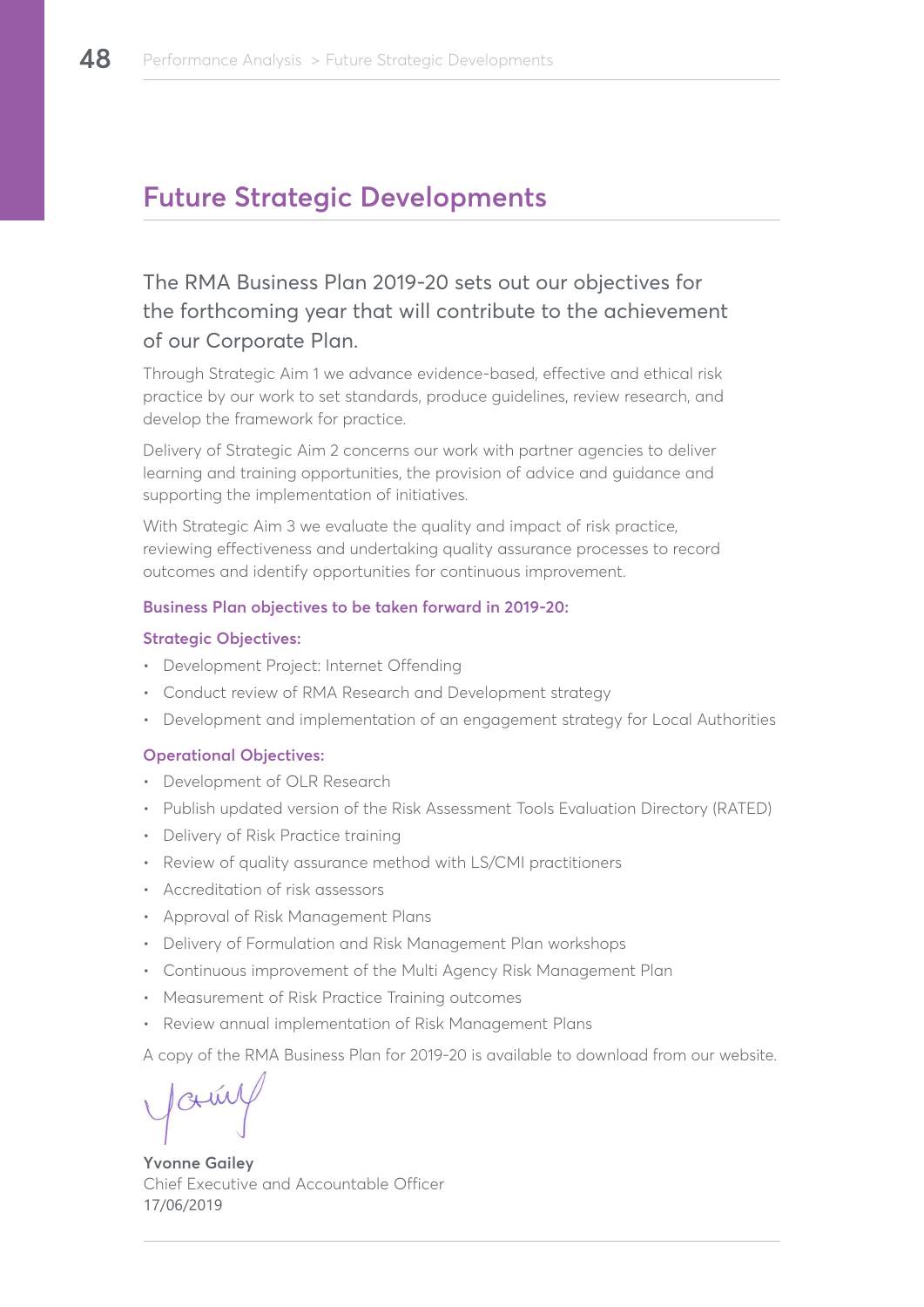# **Accountability Report**

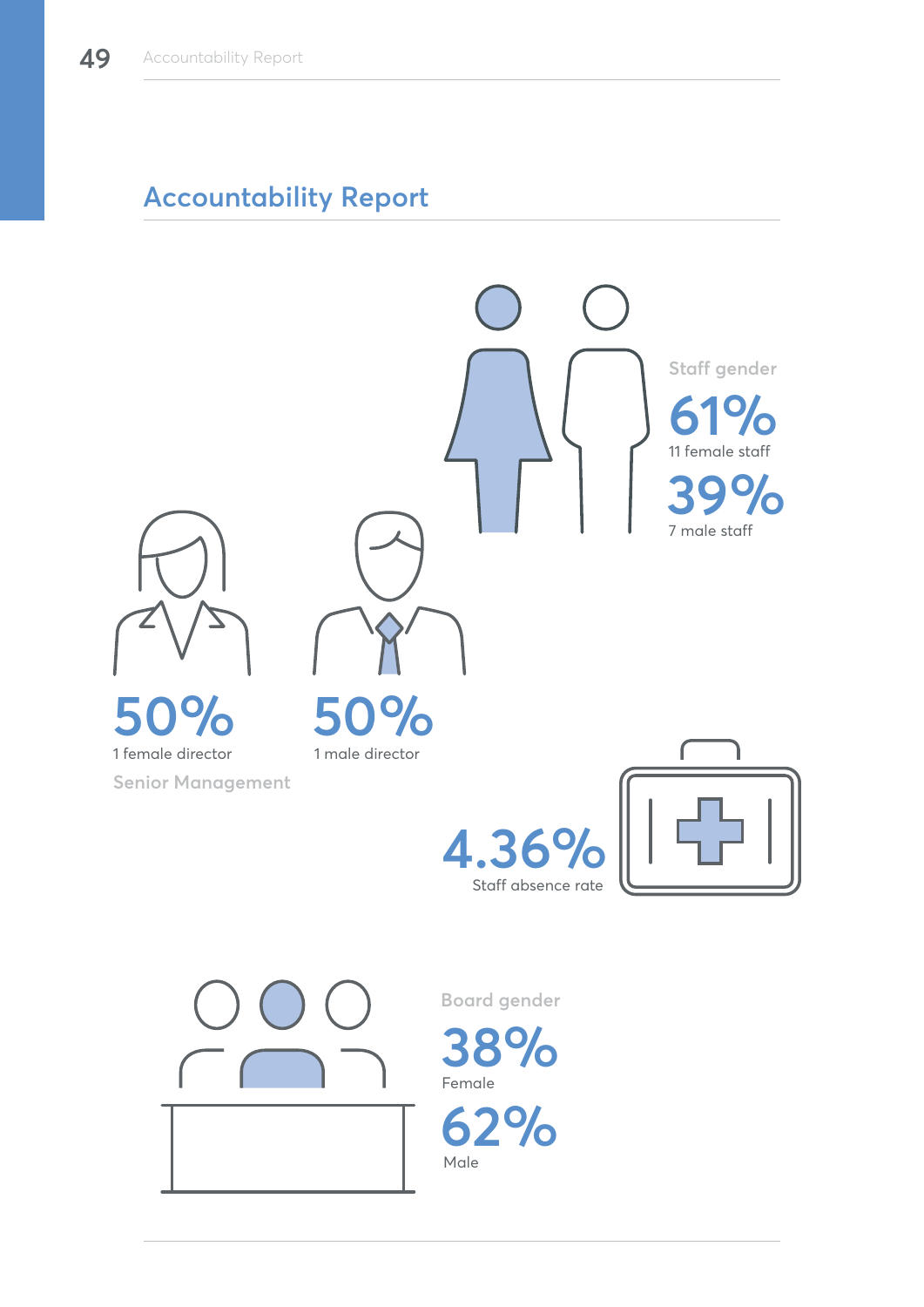# **Corporate Governance Report / Director's Report**

## Board Members

The role of the Board is to provide leadership, direction, support and guidance to ensure the Risk Management Authority delivers and is committed to delivering its functions effectively and efficiently and in accordance with the aims, policies and priorities of the Scottish Ministers. It has corporate responsibility, under the leadership of the convener, for the following:

- taking forward the strategic aims and objectives for the body agreed by the Scottish Ministers;
- determining the steps needed to deal with changes which are likely to impact on the strategic aims and objectives or on the attainability of its operational targets;
- promoting the efficient, economic and effective use of staff and other resources;
- ensuring that effective arrangements are in place to provide assurance on risk management, governance and internal control;
- taking into account relevant guidance issued by the Scottish Ministers;
- ensuring the Board receives and reviews regular financial information concerning the management and performance and is informed in a timely manner about any concerns regarding activities;
- appointing, with the approval of the Scottish Ministers, the Chief Executive and, in consultation with the Scottish Government, set appropriate performance objectives and remuneration terms linked to these objectives which give due weight to the proper management and use of resources and the delivery of outcomes;
- demonstrating high standards of corporate governance at all times, including openness and transparency in its decision making;
- functions as laid out in the Risk Assessment and Minimisation (Accreditation Scheme) (Scotland) Order 2006; and
- functions as laid out in the Criminal Justice (Scotland) Act 2003.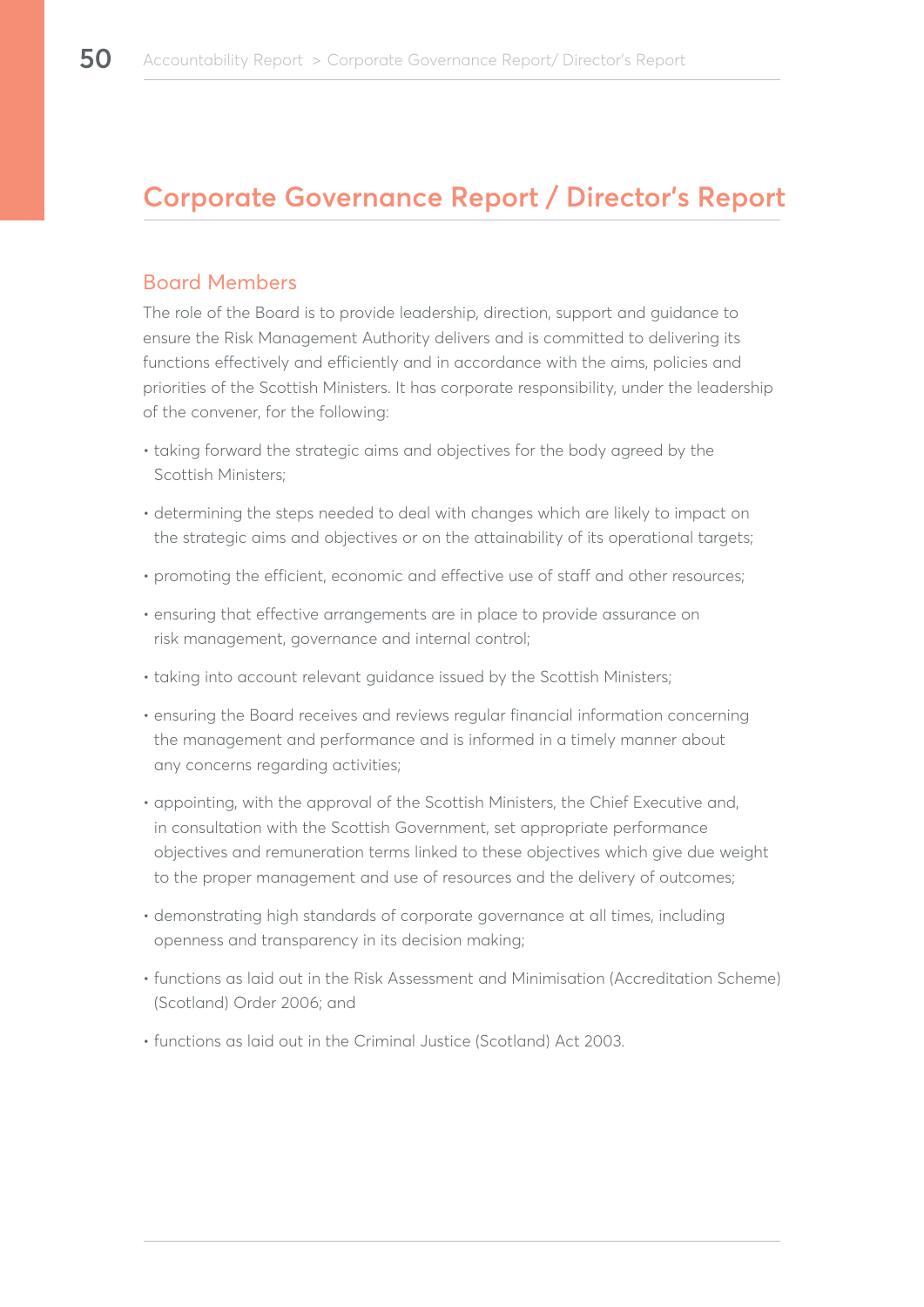The Board convened on 8 occasions during the financial year and comprised the following members:

| Mr David Crawford (Convener) | Dr Aileen Burnett     |
|------------------------------|-----------------------|
| Mr Stephen Swan              | Mr Chris Hawkes       |
| Ms Jane Davey                | Mr Terence Powell     |
| Ms Michele Gilluley          | Mr Stephen McAllister |

To support informed decision and policy making the Board established the following committees:

- i) Accreditation Committee The primary purpose of this Committee is to take decisions relating to the accreditation of assessors and manners of assessment. The Accreditation Committee was chaired by Ms Jane Davey. The Committee convened on four occasions over the course of the year during which the Committee accredited five assessors for the purposes of preparing risk assessment reports for individuals being considered for an Order for Lifelong Restriction;
- ii) Appeals Committee The purpose of this Committee is to consider and decide any appeals lodged against a decision by the Accreditation Committee. The Appeals Committee is chaired by the Convener and was not required to convene during the reporting period;
- iii) Audit & Assurance Committee The purpose of this Committee is to support the Accountable Officer responsible for issues of risk, control and governance and associated assurance through a process of constructive challenge. The Committee was chaired by Mr Stephen Swan and convened on four occasions during the year; and
- iv) Remuneration Committee The purpose of this Committee is to consider and make recommendations to the Board and Scottish Ministers on pay policy and the annual pay award for the Chief Executive and staff. The Committee is chaired by the Convener and convened on one occasion to consider pay related matters.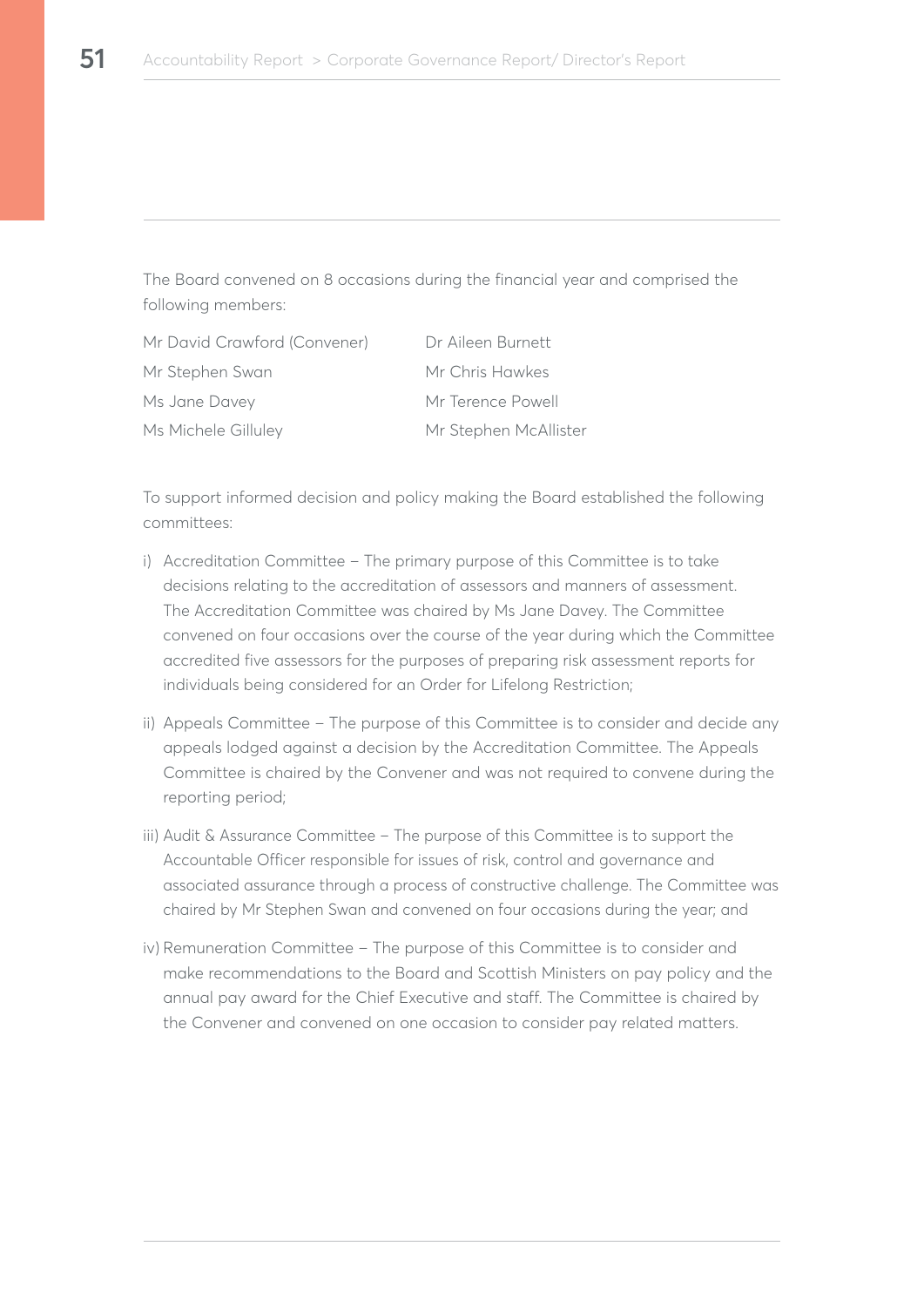## **Directors**

The Risk Management Authority has an executive management team to support the Board, this team includes:

## **i) Chief Executive**

The Chief Executive, Ms Yvonne Gailey was appointed on 27 May 2009 and is the Accountable Officer of the RMA. Responsibilities as Accountable Officer include responsibility for the propriety and regularity of the public finances for which the Accountable Officer is answerable, for the keeping of proper records and for safeguarding the Risk Management Authority's assets, as set out in the Framework Document with the Scottish Government and the Statement of Accountable Officer's Responsibilities within the accounts.

#### **ii) Director Corporate Services**

The Director Corporate Services, Mr Paul Keoghan was appointed on 26 January 2009. In supporting governance arrangements the Director Corporate Services oversees all corporate service functions including human resources, finance, policy development, communications and information technology.

#### **Register of Interests**

All devolved public bodies have a duty to set up, maintain and make available for public inspection a register of Board member interests. The Risk Management Authority's Register of Members' interests is available for inspection on its corporate website at: https://www.rma.scot/resource/board-committee/

#### **Personal Data Incidents**

Under the requirement to report on personal data related incidents which have been formally reported to the information commissioner' s office, the Risk Management Authority reports that there were no personal data incidents reported in the financial period.

#### **Pensions**

All staff of the Risk Management Authority are eligible to become members of the civil service pension arrangements. Further details about the Civil Service Pension arrangements can be found at the website www.civilservice.gov.uk/pensions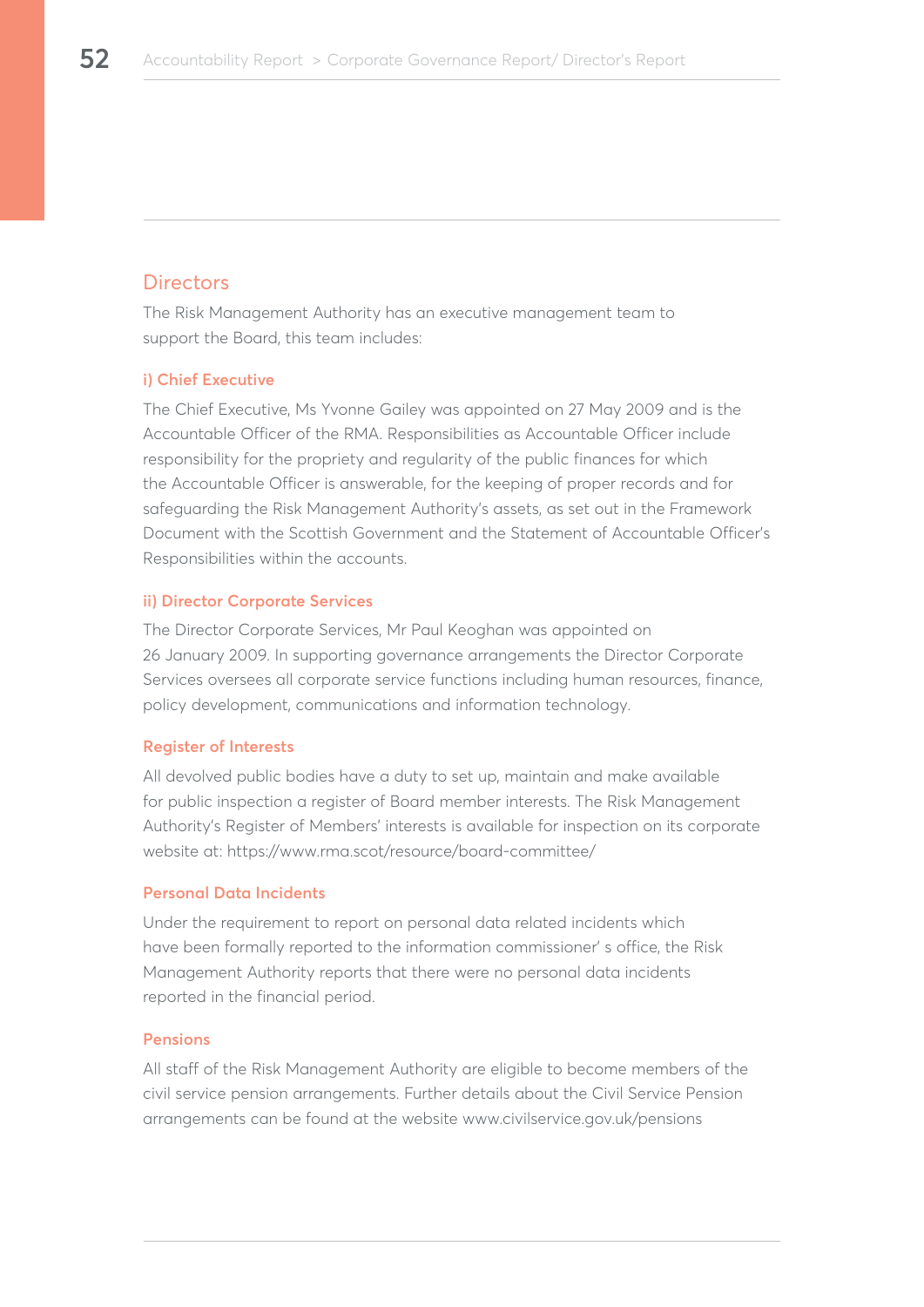# **Statement of Accountable Officer's Responsibilities**

Under paragraph 13 of the Criminal Justice (Scotland) Act 2003, the Scottish Ministers have directed the Risk Management Authority to prepare for each financial year a statement of accounts in the form and on the basis set out in the Accounts Direction. The accounts are prepared on an accruals basis and must give a true and fair view of the state of affairs of the Risk Management Authority, and of its income and expenditure, recognised gains and losses, and cash flows for the financial year. In preparing the accounts the Accountable Officer is required to comply with the requirements of the Government Financial Reporting Manual and in particular to:

- observe the Accounts Direction issued by the Scottish Ministers, including the relevant accounting and disclosure requirements, and apply suitable accounting policies on a consistent basis;
- make judgements and estimates that are reasonable and prudent;
- state whether applicable accounting standards as set out in the Financial Reporting Manual have been followed, and disclose and explain any material departures in the financial statements; and
- prepare the financial statements on a going concern basis.

The Accountable Officer for the Scottish Government Justice Department designated the Risk Management Authority's Chief Executive, Ms Yvonne Gailey, as the Accountable Officer for the Risk Management Authority. Responsibilities as Accountable Officer, including the responsibility for the propriety and regularity of the public finances for which the Accountable Officer is answerable, for the keeping of proper records and for safeguarding the Risk Management Authority's assets, are set out in the Memorandum to Accountable Officers of Other Public Bodies.

The Accountable Officer is responsible for the maintenance and integrity of the corporate and financial information included on the Risk Management Authority's website. Legislation in the UK governing the preparation and dissemination of financial statements may differ from legislation in other jurisdictions.

As Accountable Officer, as far as I am aware, there is no relevant audit information of which the Risk Management Authority's auditors are unaware. I have taken all reasonable steps that ought to have been taken to make myself aware of any relevant audit information and to establish that the Risk Management Authority's auditors were aware of that information.

In my opinion, the annual reports and accounts are fair, balanced and understandable and I accept responsibility for the annual report and accounts and the judgements required for determining that it is fair, balanced and understandable.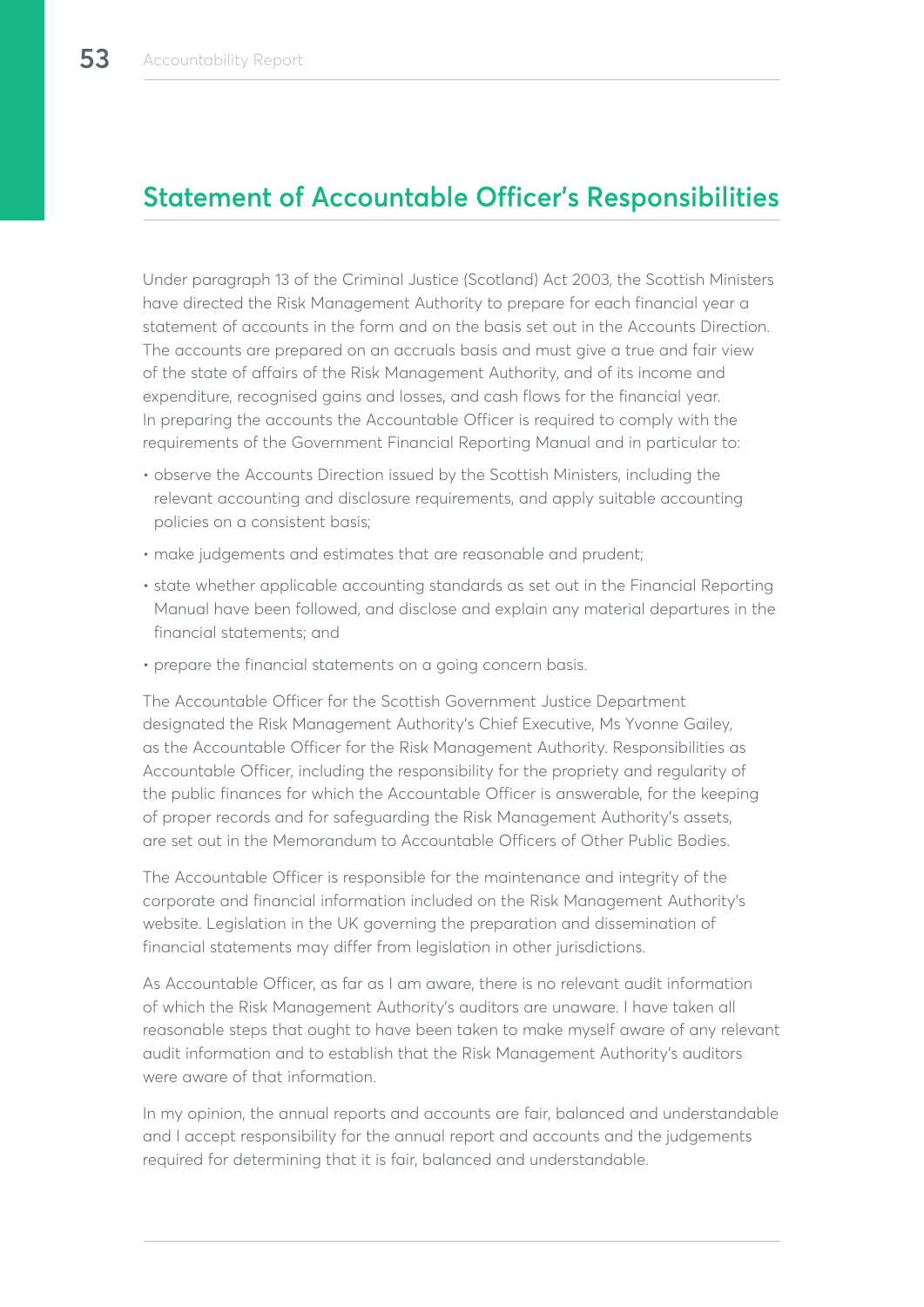# **Governance Statement**

## Scope of responsibility

As Accountable Officer, I have responsibility for maintaining a sound system of internal control that supports the achievement of the Risk Managemevnt Authority's policies, aims and objectives, whilst safeguarding the public funds and the Risk Management Authority's assets for which I am personally responsible, in accordance with the responsibilities assigned to me in the Sponsorship Framework.

As Accountable Officer I have specific responsibility in relation to:

- planning, performance management and monitoring;
- advising the Risk Management Authority;
- managing risk and resources; and
- accounting for the Risk Management Authority's activities.

The Scottish Public Finance Manual (SPFM) is issued by the Scottish Ministers to provide guidance to the Scottish Government and other relevant bodies on the proper handling and reporting of public funds. It sets out the relevant statutory, parliamentary and administrative requirements, emphasizes the need for economy, efficiency and effectiveness, and promotes good practice and high standards of propriety.

#### **The Governance Framework**

The Risk Management Authority's governance framework is clearly defined within the context of the Sponsorship Framework which specifically addresses:

- the functions, duties and powers of the Risk Management Authority;
- aims, objectives and targets;
- the responsibilities of the Convener, the Board and the Chief Executive;
- planning, budgeting and control;
- external accountability;
- staff management;
- reviewing the Risk Management Authority's role; and
- key financial and operating procedures.

The governance framework is further supported by a Code of Conduct for Board Members and a Corporate Risk Management Strategy.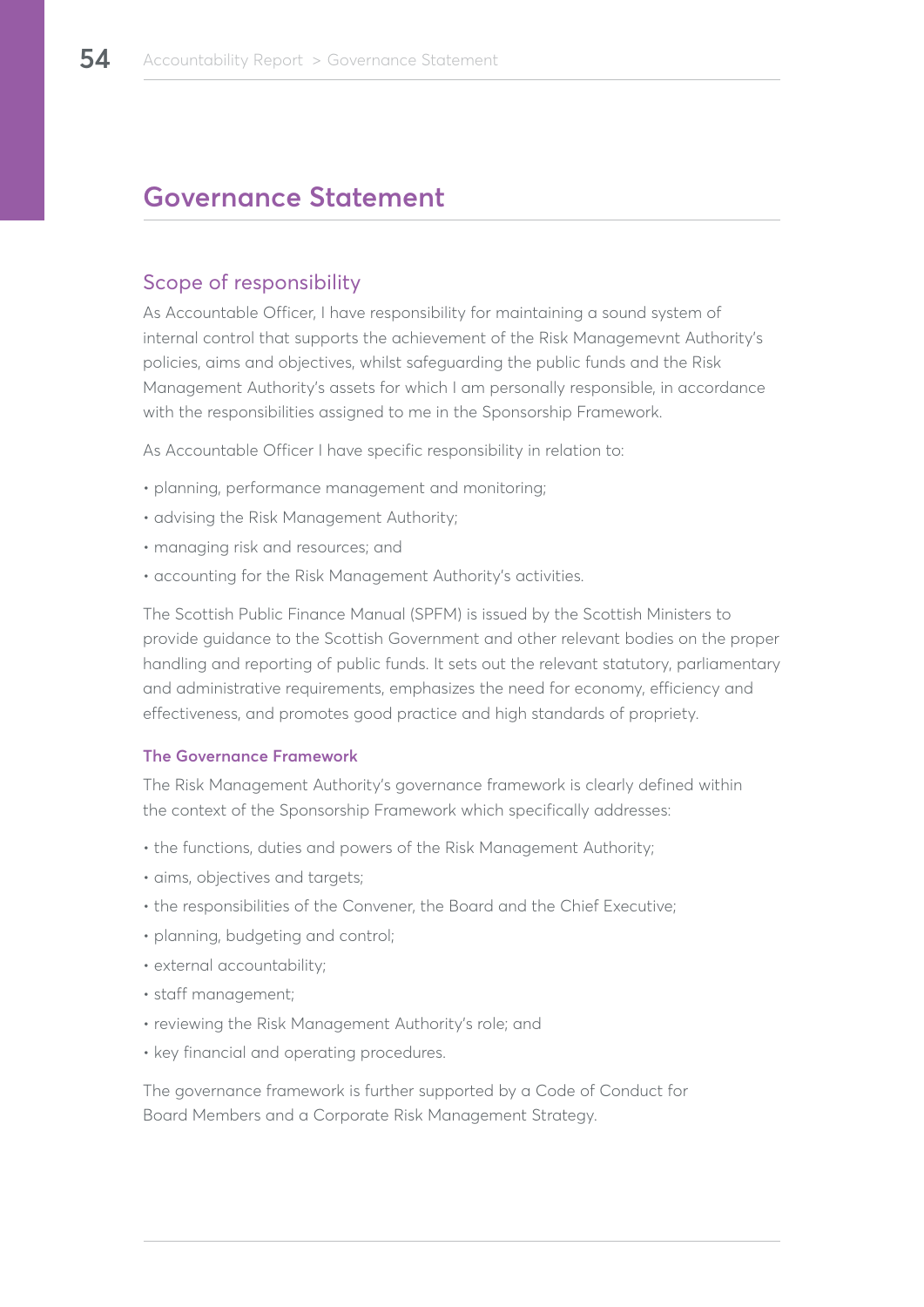### **The Board**

The Board has corporate responsibility for ensuring the Risk Management Authority fulfils the aims and objectives set by Scottish Ministers and for promoting the efficient and effective use of staff and other resources in accordance with the principles of Best Value. The Board is supported by an Accreditation Committee, Appeals Committee, Audit & Assurance Committee and Remuneration Committee.

During the reporting period the Board convened on eight occasions, and on each occasion the meetings were quorate and a set of minutes produced to record all agreed actions and decisions. At each meeting Members are requested to submit any declarations of interest, with a full record made on the minutes in compliance with the Code of Conduct. In accordance with the Risk Management Authority's Publication Scheme, edited versions of these minutes are available on the corporate website. The Risk Management Authority provides an internal induction programme for all new Board Members in addition to access to external Board Training.

#### **Risk Management**

All bodies subject to the requirements of the SPFM must operate a risk management strategy in accordance with relevant guidance issued by Scottish Ministers. The general principles for a successful risk management strategy are set out in the SPFM.

Staff are trained to manage risk in a way appropriate to their authority and duties. The Risk Management Authority communicates its risk register to staff and has a framework for staff to report risk.

The Risk Management Authority has a documented risk management strategy which specifies the roles of the Board, the Audit & Assurance Committee and the Chief Executive and details the process of risk identification in relation to the Risk Management Authority's objectives. The strategy details the process of risk categorisation and the approval and review structure for the Risk Register by the Audit & Assurance Committee and Board.

Risk Management is embedded into corporate processes with the risk register reviewed regularly and reported to the Audit & Assurance Committee meeting. The risk register is reviewed in conjunction with the preparation of Corporate and Business Plans.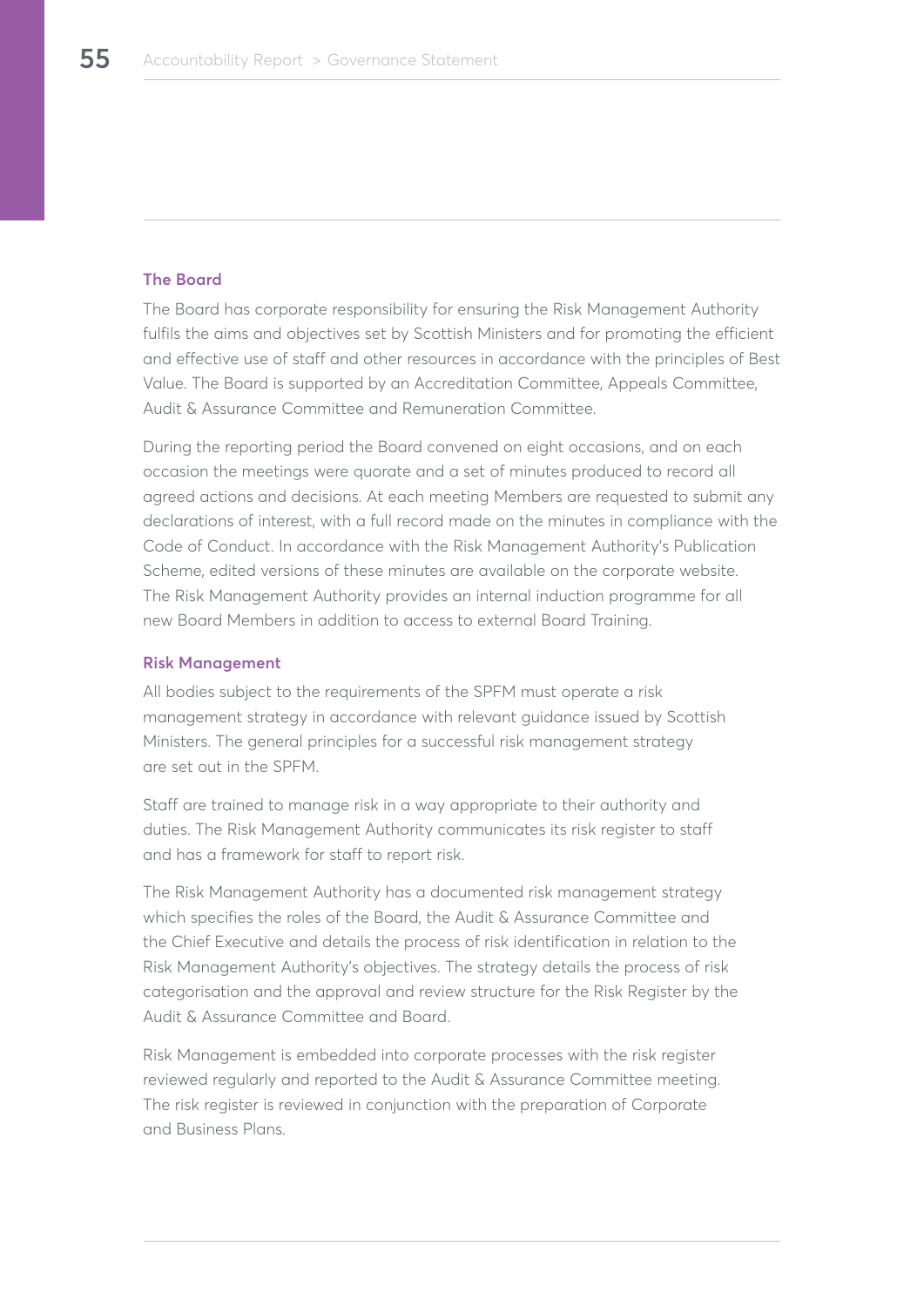#### **Assessment of Corporate Governance and Risk Management Arrangements**

As Accountable Officer, I have responsibility for overseeing the Risk Management Authority's corporate governance arrangements including compliance with generally accepted best practice principles and relevant guidance. In addition, I have responsibility for reviewing the effectiveness of the Risk Management Authority's risk management arrangements and system of internal control. My review of the effectiveness of these systems has been informed by the following key processes:

- the management team within the Risk Management Authority who have responsibility for the development and maintenance of governance, performance and internal controls frameworks;
- the Board which has responsibility for receiving, monitoring and commenting on regular management reports on governance matters, performance outcomes and risk management;
- the work of the Risk Management Authority's Audit & Assurance Committee as delegated by the Board which includes ongoing review of the Authority's external assurance functions and internal assessments on governance, risk and Best Value;
- the work of the internal auditors, who submit to the Risk Management Authority's Audit & Assurance Committee regular reports which include the independent and objective opinion on the adequacy and effectiveness of the organisation's systems of internal control together with recommendations for improvement;
- comments made by the external auditors in their management letters and other reports.
- the work of the Committees charged with responsibility for the governance and performance in the areas encompassing Accreditation, Audit and Remuneration.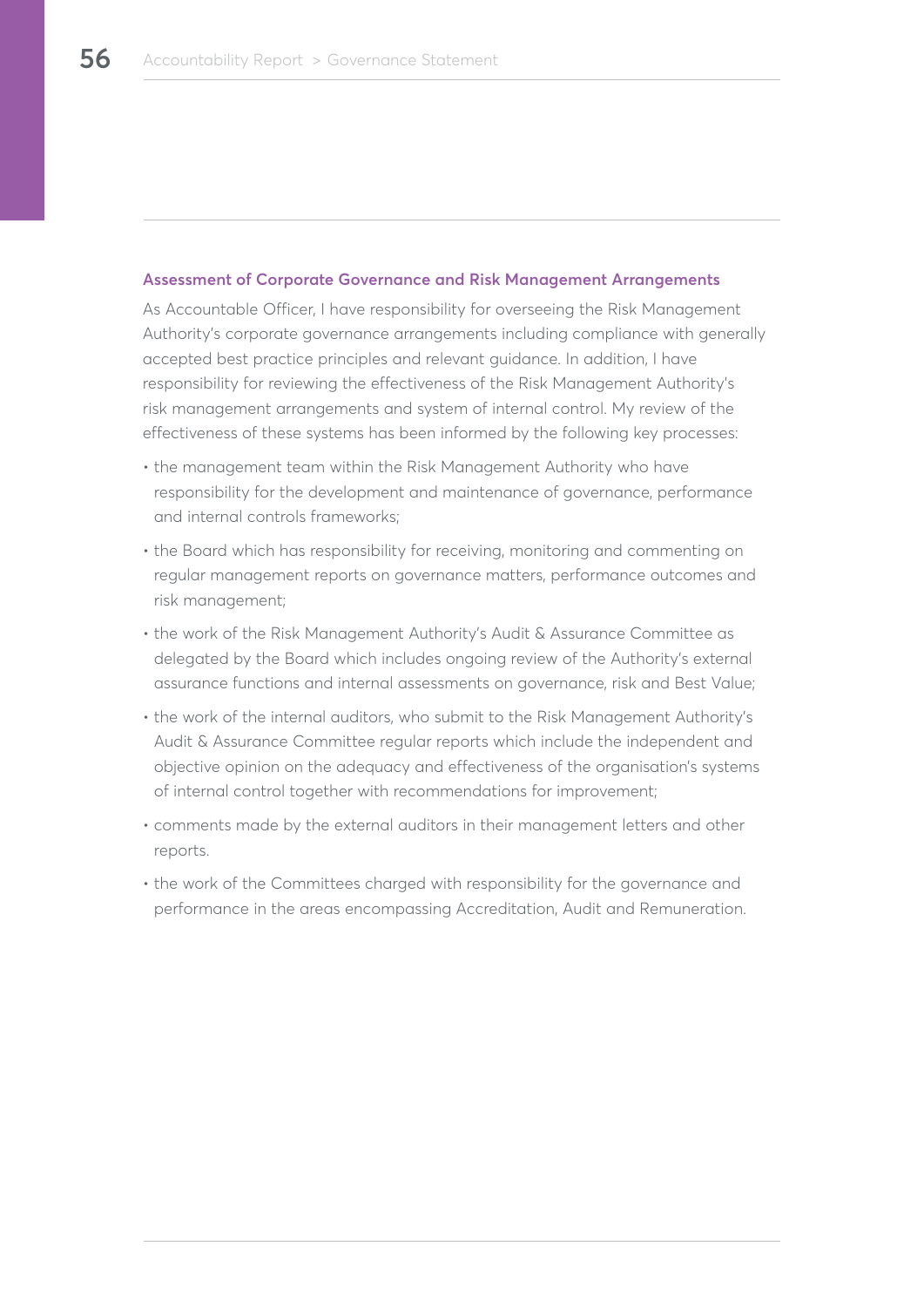My review and assessment has been informed directly by the following key processes which have operated continuously and effectively during the course of the reporting period:

- meetings of the Board to consider, policies, plans and the strategic direction of the Risk Management Authority;
- a programme of planned audits performed by the internal auditors with reports being presented to the Accountable Officer and the Audit & Assurance Committee;
- Internal Audit provided substantial assurance on risk management, control and governance arrangements;
- action plans are in place to correct any weaknesses identified by internal audit and these are monitored by the Audit & Assurance Committee;
- certificates of assurance provided by the Director of Corporate Services; Head of Delivery; Head of Development and Head of Internal Audit to support my review of the system of internal control;
- committee meetings;
- annual committee performance reports;
- regular meetings with staff on business plan objectives and risk identification;
- a system of key performance and risk indicators;
- a risk register for the Authority;
- publication of best value self-assessment document.

As Accountable Officer I can confirm that I am fully content with the effectiveness of the Risk Management Authority's existing arrangements to ensure appropriate standards of corporate governance and effective risk management. I can also confirm that there were no significant control weaknesses or identified lapses in data security during the reporting period.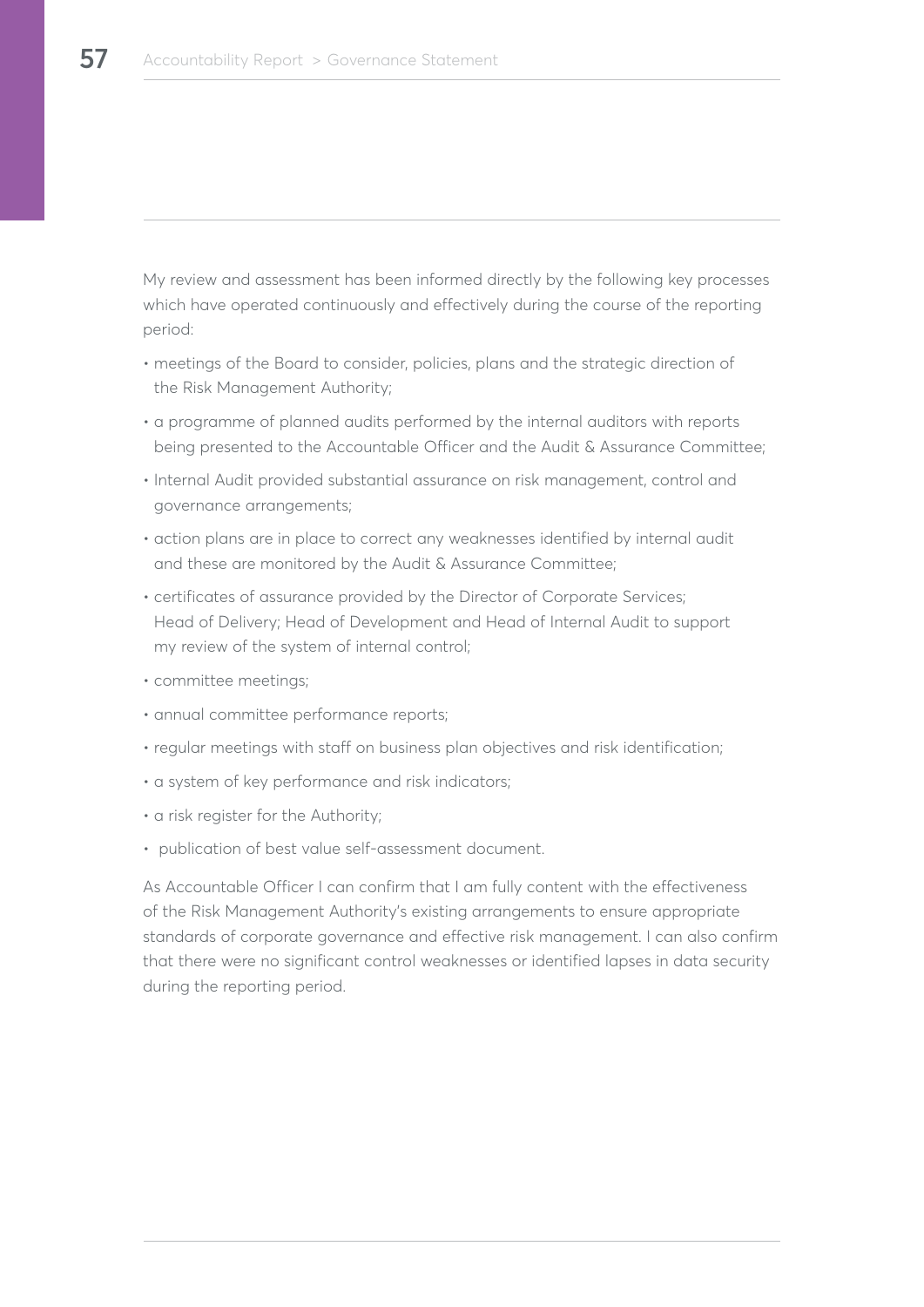# **Remuneration and staff report**

The sections marked with a \* in this Remuneration and staff report are subject to a separate opinion by Audit Scotland. The other sections of the Remuneration and staff report were reviewed by Audit Scotland to ensure they were consistent with the financial statements.

## **Board Member Remuneration Policy**

The Convener and Board Members are public appointments made by the Scottish Ministers under the procedures set by the Office of the Commissioner for Public Appointments. The Convener was appointed for a term of 4 years which ends on 31 March 2021.

The Convener and Board Members are paid a daily fee rate which is set by the Scottish Ministers. Board Member fees are reviewed annually and pay awards are controlled by the Scottish Government Senior Salary Review Board. The Convener and Board Member appointments are not pensionable.

The Risk Management Authority has in place a Remuneration Committee, current membership of the Committee is Mr David Crawford, Mr Stephen Swan, Mr Chris Hawkes and Ms Jane Davey. The Committee's function is to make recommendations to the Board and the Scottish Ministers on a range of pay policy matters including the level of annual pay award for staff and the senior executives (directors) which include the Chief Executive and Director Corporate Services.

## **Chief Executive Remuneration Policy**

The Board, in conjunction with the Scottish Government, agree a salary range for the Chief Executive. The Chief Executive, Ms Yvonne Gailey, assumed post on the 27 May 2009 and is employed on a permanent contract with a requirement for a three month notice period. The Chief Executive post is pensionable under the civil service pension arrangements and there are no early termination payment clauses contained in the contract of employment.

Annual pay awards are dependent upon performance and the parameters of pay awards controlled by the Scottish Government's Public Sector Pay Policy for Senior Appointments. The Chief Executive Salary is reviewed annually by the Remuneration Committee with all changes to salaries or benefits requiring approval of the Scottish Ministers. The Chief Executive's performance is assessed by the Convener of the Risk Management Authority using a system of annual appraisal which assesses performance against business plan and corporate plan objectives.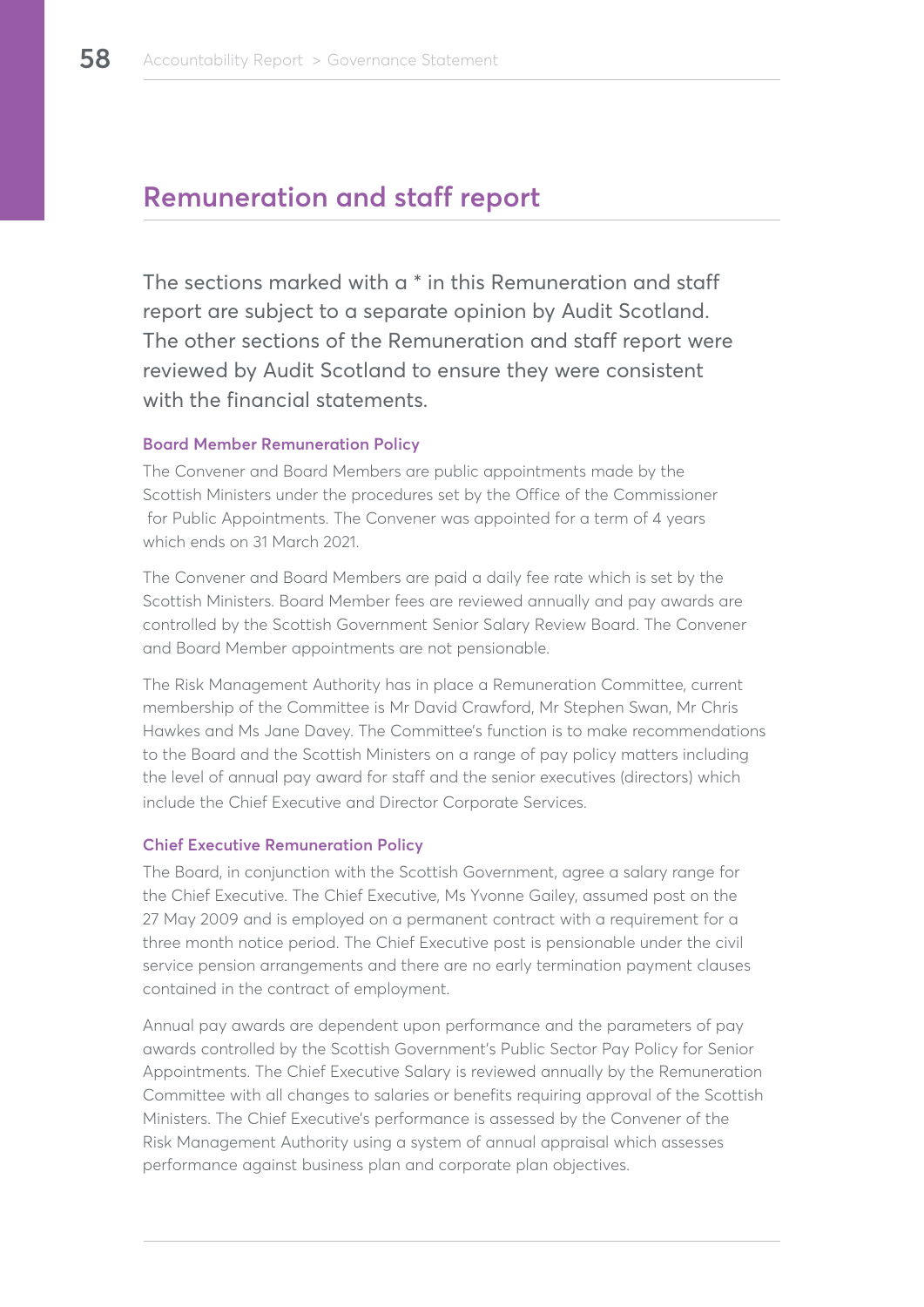In the reporting year the Chief Executive's pay award was governed by a one year pay policy covering 2018-19, the key terms of the policy included:

- i) Cost of increase in basic pay limited to 2%
- ii) Cost of pay scale progression, where applicable, limited to 1.5%
- iii) A commitment to no compulsory redundancy
- iv) Payments under performance related pay suspended

The Chief Executive salary was subject to review in 2018-19 resulting in an additional 2% increase.

### **Director Corporate Services Remuneration Policy**

The remuneration of the Director Corporate Services is set by the Board. The Board agree salary ranges for the Director and annual pay awards are dependent upon performance. The Director Corporate Services, Mr Paul Keoghan, assumed post on 26 January 2009 and is employed on a permanent appointment with a three month notice period. The Director post is pensionable under the civil service pension arrangements and there are no early termination payment clauses contained in the contract of employment.

The parameters for annual pay awards are controlled by the Scottish Government's Public Sector Pay Policy for Staff Pay Remits. The Director's is reviewed annually by the Remuneration Committee with all changes to salaries or benefits requiring approval of the Scottish Ministers. The Director's performance is assessed by the Chief Executive using a system of annual appraisal which will assess performance against business plan and corporate plan objectives. In the reporting year the Director's pay award is governed by a two year pay policy covering 2018-19 and 2019-20, the key terms of the policy included:

- i) Cost of increase in basic pay limited to 2%
- ii) Pay scale progression, where applicable, can be awarded
- iii) A commitment to no compulsory redundancy
- iv) Payments under performance related pay suspended

The Director's salary was subject to review in 2018-19 resulting in an additional 3.1% increase.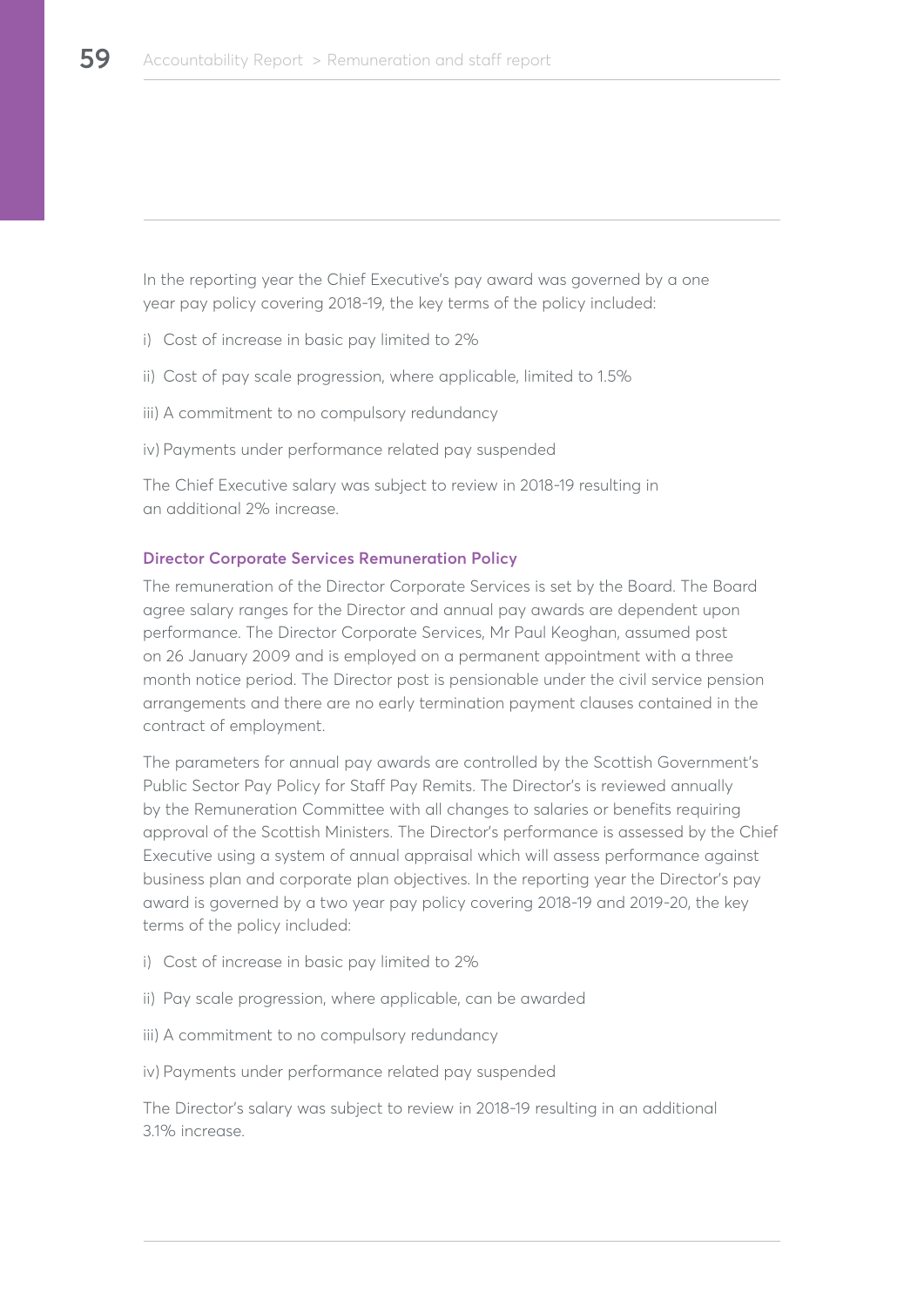## Remuneration\*

### **i) Board Member Remuneration**

'Salary' includes gross salary; overtime; reserved rights to London weighting or London allowances; recruitment and retention allowances; private office allowances and any other allowance to the extent that it is subject to UK taxation.

| <b>Board Member</b><br>Remuneration                          | 2018-19<br>£'000 | 2017-18<br>£'000 |
|--------------------------------------------------------------|------------------|------------------|
| Mr David Crawford, Convener                                  | $5 - 10$         | $5 - 10$         |
| Dr Aileen Burnett, Board Member                              | $1 - 5$          | $5 - 10$         |
| Ms Jane Davey, Board Member                                  | $1 - 5$          | $5 - 10$         |
| Mr Terence Powell, Board Member                              | $1 - 5$          | $5 - 10$         |
| Mr Stephen Swan, Board Member                                | $1 - 5$          | $5 - 10$         |
| Mr Chris Hawkes, Board Member                                | $1 - 5$          | $5 - 10$         |
| Ms Michele Gilluley, Board Member (joined 1 November 2018)   | $1 - 5$          |                  |
| Mr Stephen McAllister, Board Member (joined 1 November 2018) | $1 - 5$          |                  |
| Prof Hazel Kemshall, Board Member (until 28 February 2018)   |                  | $5 - 10$         |
| Dr Katharine Russell, Board Member (until 31 March 2018)     |                  | $5-10$           |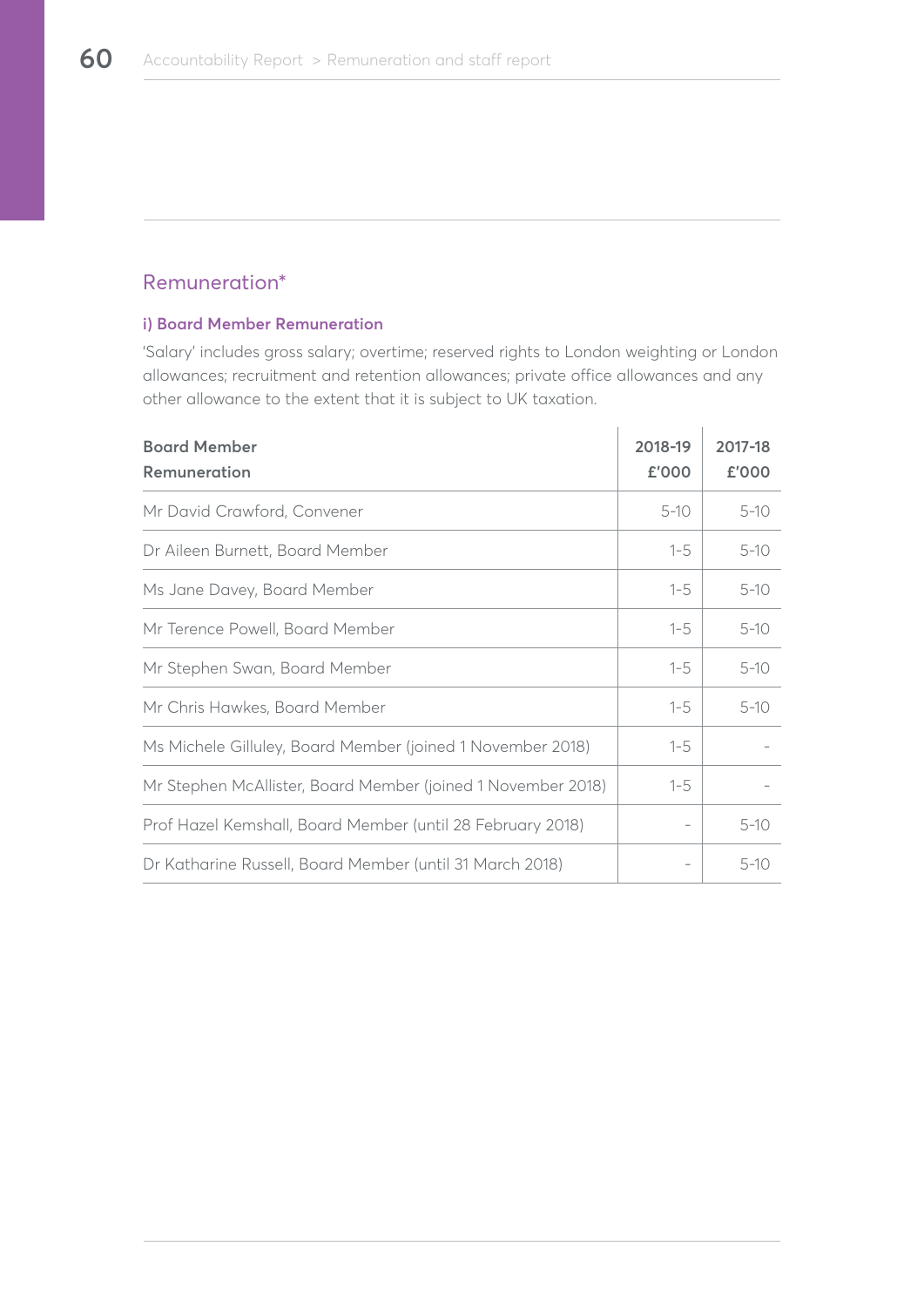#### **ii) Performance Related Pay**

Performance pay or bonuses are disclosed separately from salaries and relate to the year in which they become payable. The value of payments made under performance related pay for the reporting period was nil.

### **iii) Directors' Remuneration and Accrued Pension Benefits\***

| <b>Director</b>     |         | Salary<br>£'000 |                          | Benefit in kind<br>(nearest £100) | <b>Pension benefits</b><br>(nearest £1000) |         | <b>Total</b><br>£'000 |           |
|---------------------|---------|-----------------|--------------------------|-----------------------------------|--------------------------------------------|---------|-----------------------|-----------|
|                     | 2018-19 | 2017-18         | 2018-19                  | 2017-18                           | 2018-19                                    | 2017-18 | 2018-19               | 2017-18   |
| Ms Yvonne<br>Gailey | 75-80   | $70 - 75$       |                          |                                   | 29                                         | 18      | 105-110               | $90 - 95$ |
| Mr Paul<br>Keoghan  | 65-70   | $60 - 65$       | $\overline{\phantom{a}}$ | $\overline{\phantom{a}}$          | 26                                         | 25      | $90 - 95$             | 85-90     |

Board Member appointments are not pensionable. The table below shows the value of accrued pension benefits and remuneration for Directors.

#### **iv) Compensation on early retirement or for loss of life\***

The value of payments made under compensation on early retirement or for loss of life for the reporting period was nil.

#### **v) Payments to past directors**

The value of payments made to past directors in the reporting period was nil.

#### **vi) Directors' Pensions Entitlements\***

Board Member appointments are not pensionable.

Directors' pension benefits are provided through the Civil Service Pension arrangements. The Schemes are unfunded with the cost of benefits met by monies voted by Parliament each year. Pensions payable are increased annually in line with changes in the Retail Prices Index. Contribution rates payable by the employee are dependent upon annual pensionable earnings. For the reporting period 2018-19 the contribution rates payable by Directors was 7.35%.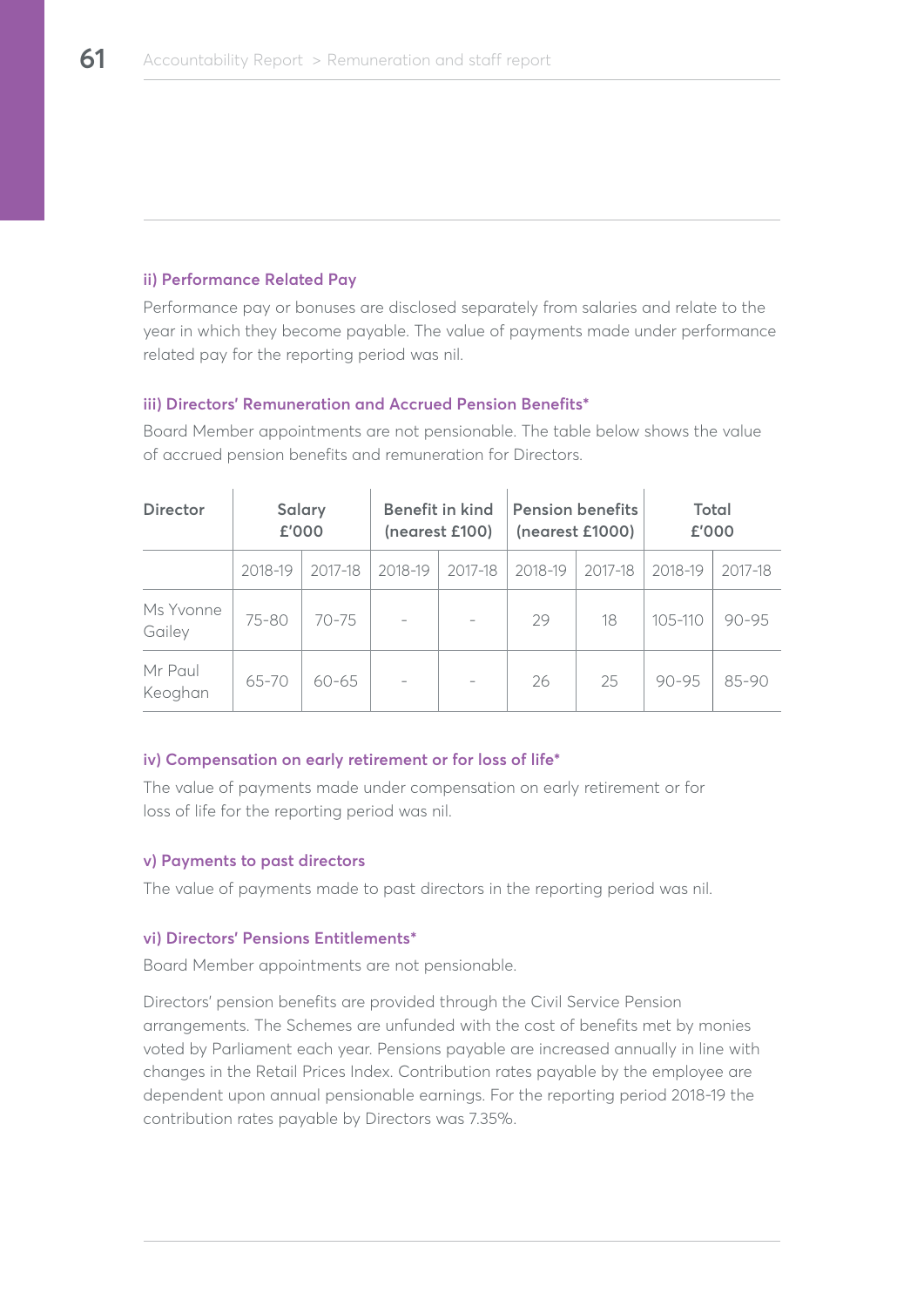A Cash Equivalent Transfer Value (CETV) is the actuarially assessed capitalised value of the pension scheme benefits accrued by a member at a particular point in time. The benefits valued are the member's accrued benefits and any contingent spouse's pension payable from the scheme. A CETV is a payment made by a pension scheme or arrangement to secure pension benefits in another pension scheme or arrangement when the member leaves a scheme and chooses to transfer the benefits accrued in their former scheme. The pension figures shown relate to the benefits that the individual has accrued as a consequence of their total membership of the pension scheme, not just their service in a senior capacity to which disclosure applies.

The CETV figures and the other pension details, include the value of any pension benefit in another scheme or arrangement which the individual has transferred to the Civil Service Pension arrangements and for which the CS Vote has received a transfer payment commensurate to the additional pension liabilities being assumed. They also include any additional pension benefit accrued to the member as a result of their purchasing additional years of pension service in the scheme at their own cost. CETVs are calculated within the guidelines and framework prescribed by the Institute and Faculty of Actuaries.

This reflects the increase in CETV effectively funded by the employer. It takes account of the increase in accrued pension due to inflation, contributions paid by the employee (including the value of any benefits transferred from another pension scheme or arrangement) and uses common market valuation factors for the start and end of the period.

Further details about the Civil Service Pension arrangements can be found at the website www.civilservice.gov.uk/pensions

| <b>Director</b>     | Accrued pension<br>at pension age<br>as at 31/03/2019 | <b>Real Increase</b><br>in pension and<br>related lump sum<br>at pension age | CETV at<br>31/03/2019 | CETV at<br>31/03/2018 | Real<br>increase<br>in CETV |
|---------------------|-------------------------------------------------------|------------------------------------------------------------------------------|-----------------------|-----------------------|-----------------------------|
|                     | £'000                                                 | £'000                                                                        | £'000                 | £'000                 | £'000                       |
| Ms Yvonne<br>Gailey | $15 - 20$                                             | $0 - 2.5$                                                                    | 324                   | 279                   | 29                          |
| Mr Paul<br>Keoghan  | $15 - 20$                                             | $0 - 2.5$                                                                    | 200                   | 159                   | 14                          |

The table below details the pension entitlements for each Director.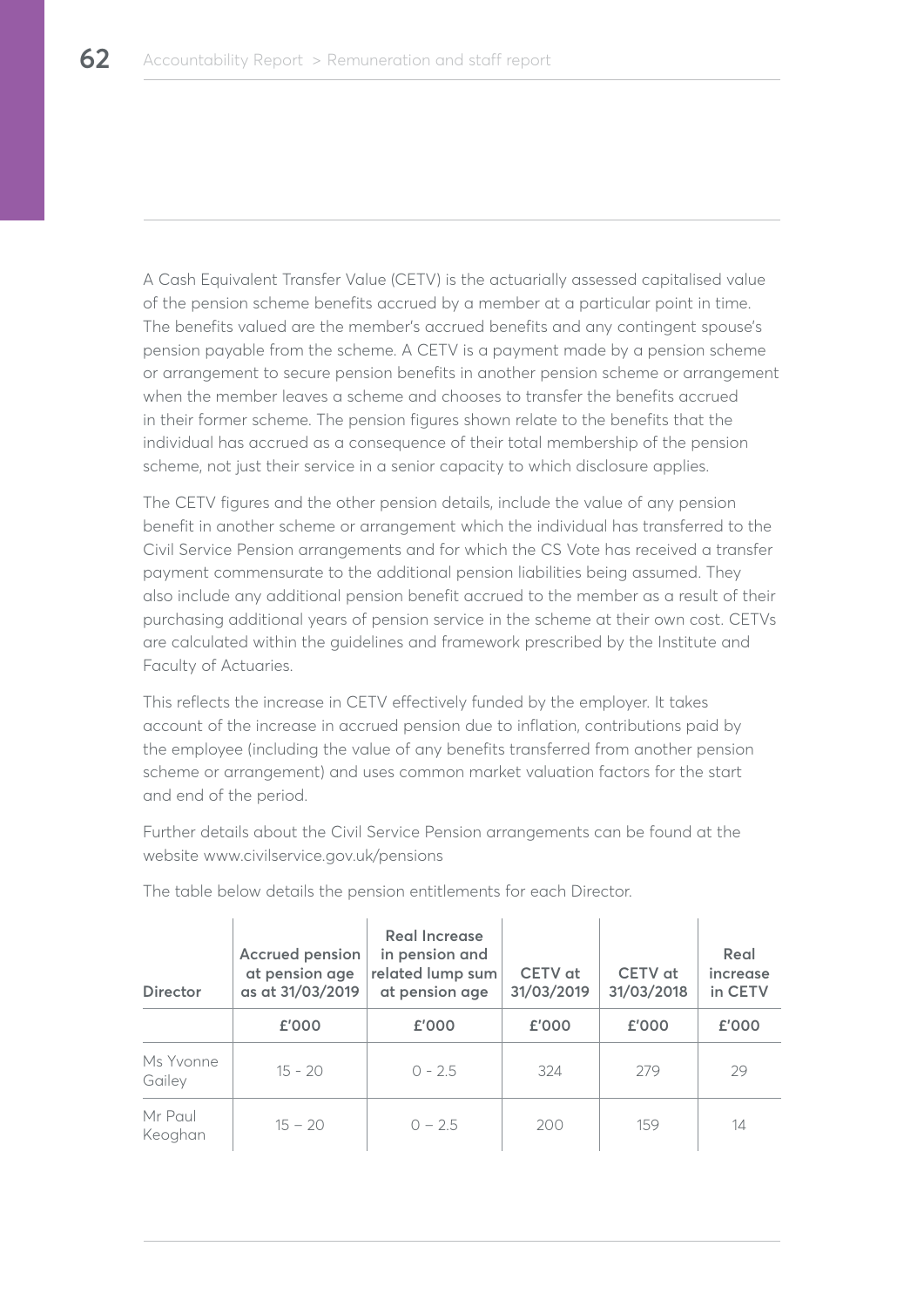# Staff Report

This report covers all staff employed by the Risk Management Authority, including directors and board members. Key information in relation to this cost includes:

## **i) Staff Costs\***

The chart below provides details of the total staff costs incurred during the reporting period.

| <b>Authority Members</b>       | 2018-19<br>£'000 | 2017-18<br>£'000 |
|--------------------------------|------------------|------------------|
| Salary                         | 31               | 53               |
| <b>Social Security Costs</b>   |                  |                  |
| <b>Total Authority Members</b> | 31               | 55               |

| Administrative staff              | 2018-19<br>£'000 | 2017-18<br>£'000 |
|-----------------------------------|------------------|------------------|
| Wages and Salaries                | 666              | 627              |
| <b>Social Security Costs</b>      | 71               | 65               |
| Pension Costs                     | 136              | 128              |
| <b>Total administrative Staff</b> | 873              | 820              |
| <b>Total Staff Costs</b>          | 904              | 875              |

| Average number of employees during the year | No. | No. |
|---------------------------------------------|-----|-----|
| <b>Authority Members</b>                    |     |     |
| Staff                                       |     |     |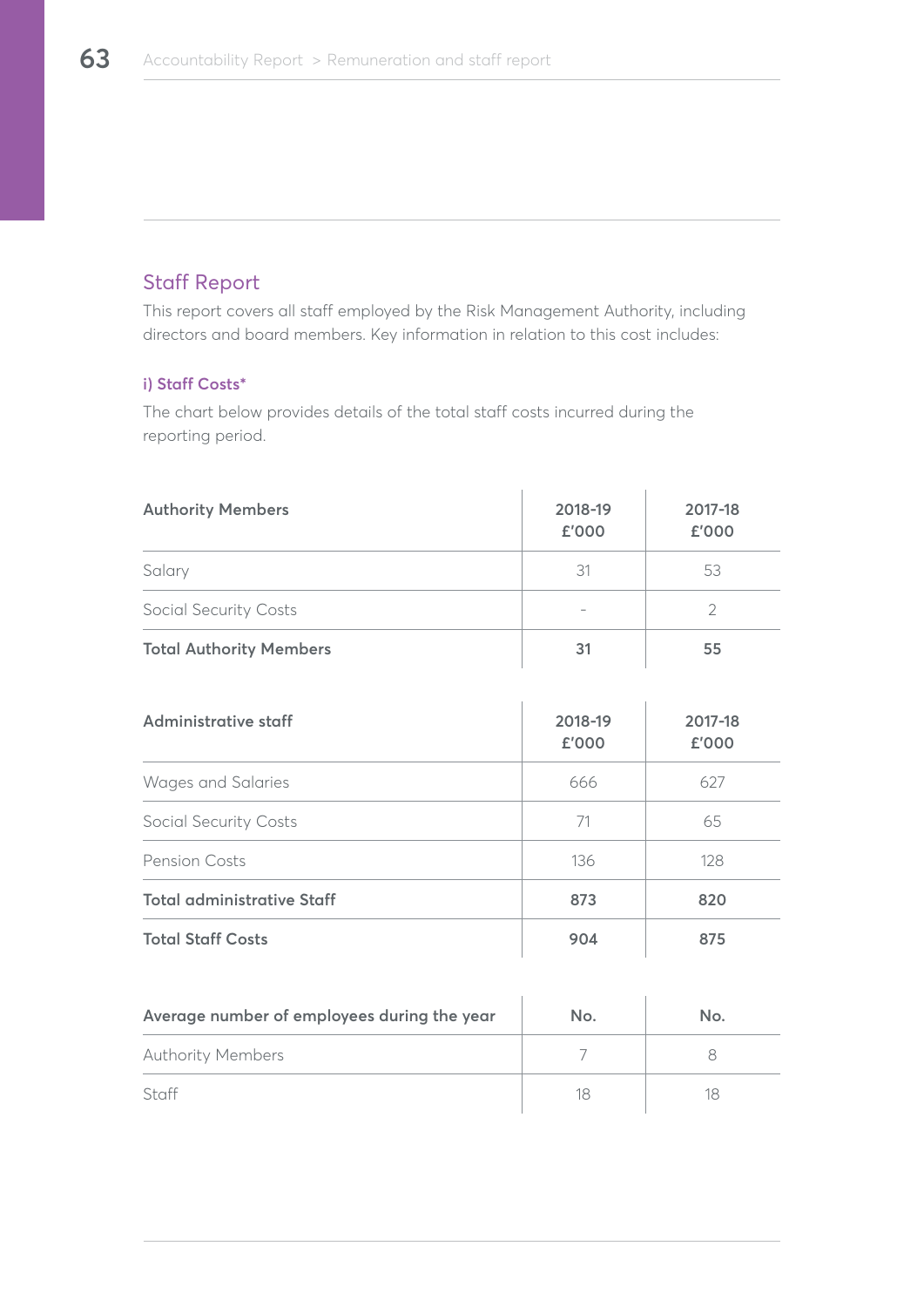## **ii) Staff Numbers\***

Fixed term staff account for 14% of the total workforce. The chart below provides analysis of staff by engagement type.

| <b>Staff Number</b>            |      |
|--------------------------------|------|
| Number of Permanent Staff      | 15.9 |
| Number of Fixed Term Staff     | 2.5  |
| Total Number of Staff Employed | 184  |

## **iii) Staff Composition**

The chart below provides analysis of the number of persons of each sex who were employed as directors or staff during the reporting period.

| <b>Staff Composition</b> | Male   |      | Female |      |
|--------------------------|--------|------|--------|------|
|                          | Actual | FTE. | Actual | FTE. |
| Directors                |        | 1.0  | 1      | 1.0  |
| Staff                    | 6      | 6.0  | 10     | 10.4 |
| Total                    |        | 7.0  | 11     | 11.4 |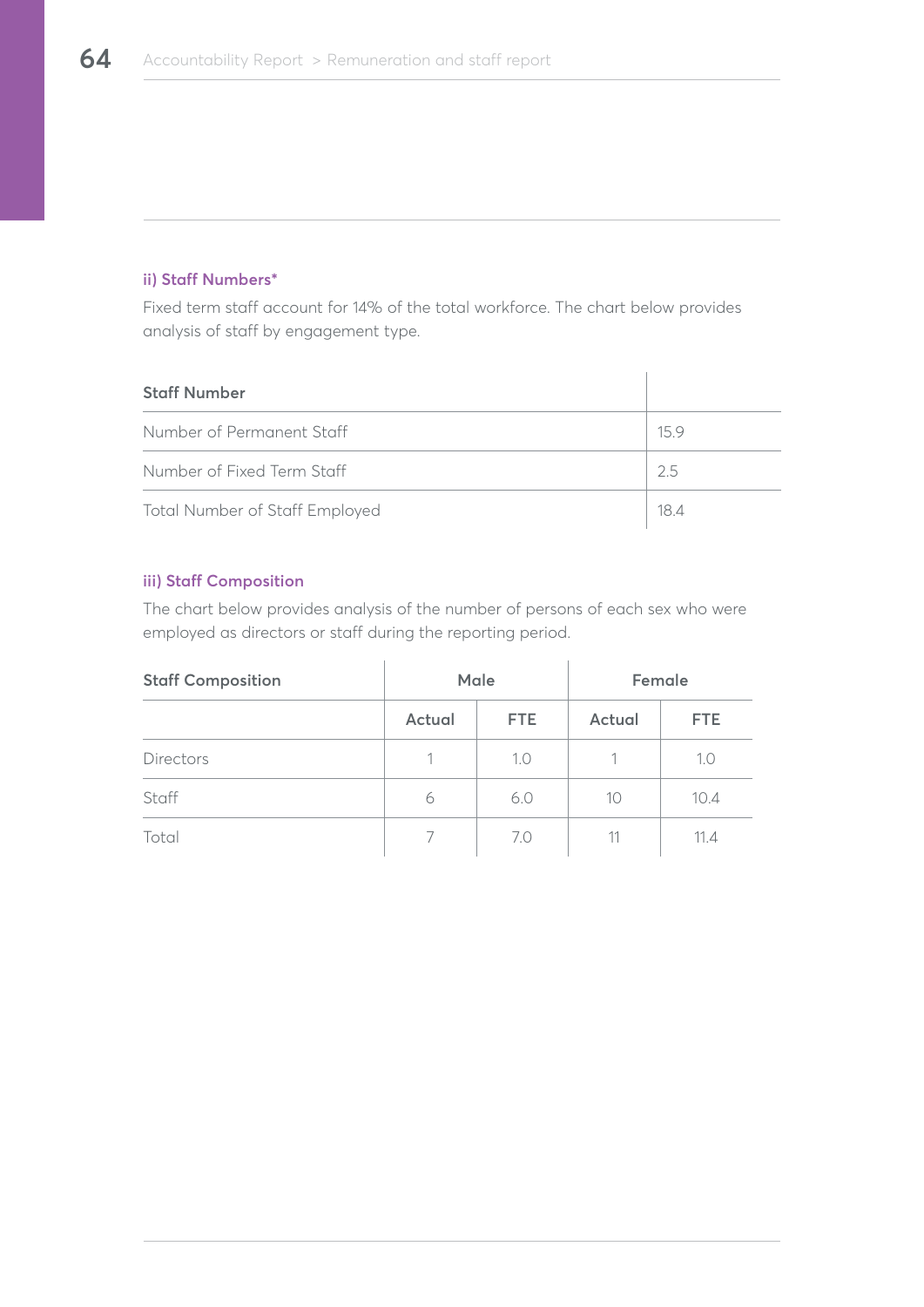## **iv) Fair Pay Disclosure\***

Reporting bodies are required to disclose the relationship between the remuneration of the highest-paid director in their organisation and the median remuneration of the organisation's workforce. Total remuneration includes salary, non-consolidated performance-related pay, benefits-in-kind as well as severance payments. It does not include employer pension contributions and the cash equivalent transfer value of pensions.

The table below presents fair pay disclosure information for current and previous year.

| <b>Top to Median Staff Pay Multiples</b>                    | 2018-19 | 2017-18   |
|-------------------------------------------------------------|---------|-----------|
| Band of Highest Paid Director's<br>Total Remuneration £'000 | 75-80   | $70 - 75$ |
| Median Total Remuneration f                                 | 31,898  | 29,403    |
| Ratio (%)                                                   | 24      | 25        |
| Range of Staff Remuneration £'000                           | 20-80   | $19 - 75$ |

## **v) Sickness Absence Data**

During the year the RMA's rate of absence increased.

| Sickness Absence Data                        | 2018-19 | 2017-18 |
|----------------------------------------------|---------|---------|
| Total Number of days absence due to sickness | 208     | 176     |
| Absence Rate (%)                             | Δ4      | 39      |

## **vi) Number of Senior Civil Service Equivalents by Band**

The chart below provides the number of senior civil service equivalent staff employed by the Risk Management Authority

| Number of Senior Civil Service Equivalents by Band | <b>Directors</b> | <b>Staff</b> |
|----------------------------------------------------|------------------|--------------|
| Band 1                                             |                  |              |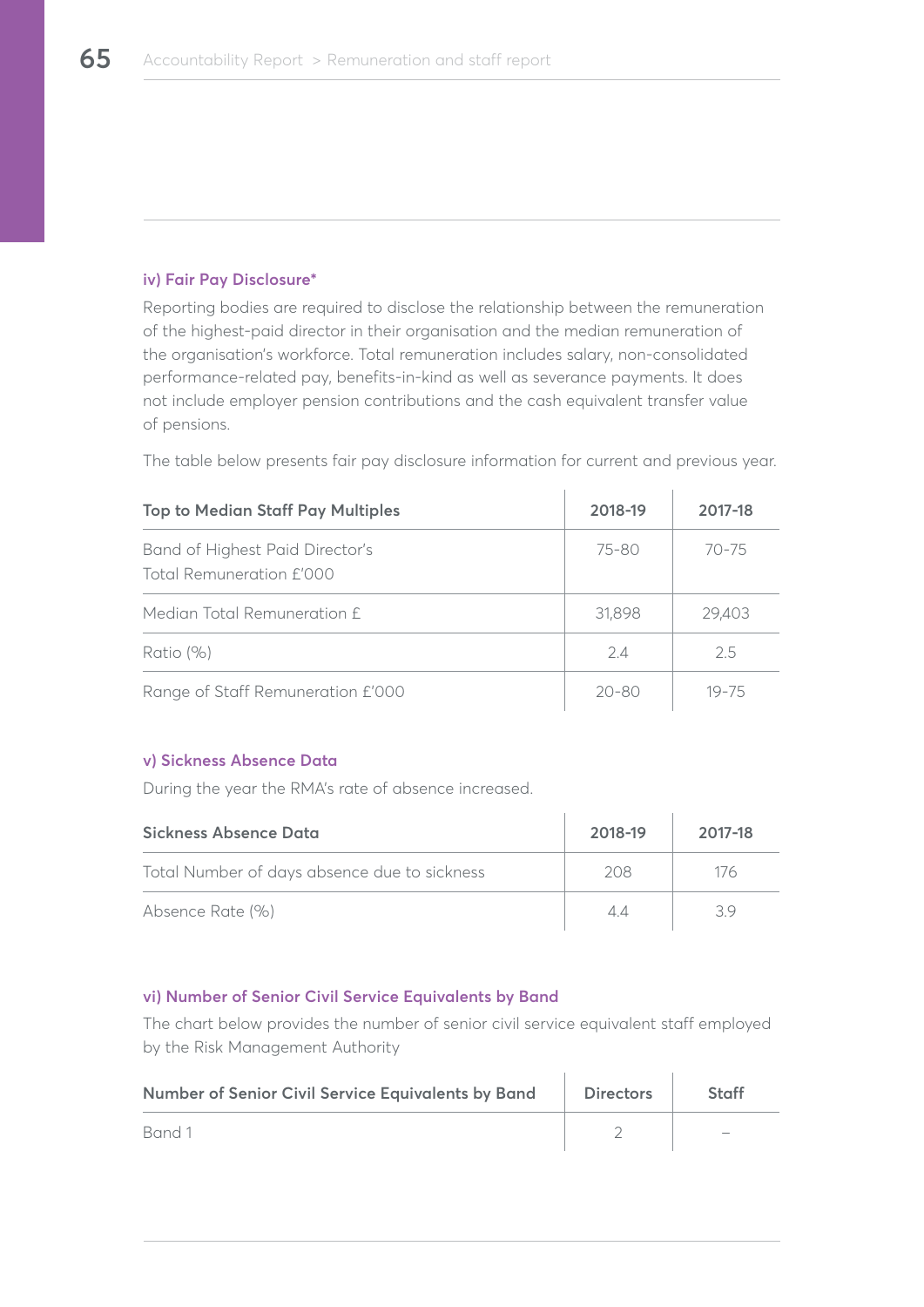### **vii) Equal Opportunities**

The Risk Management Authority is committed to ensuring equal opportunities for all employees and potential employees. The Risk Management Authority adheres to its equal opportunities policy in all working practices.

#### **viii) People with Disabilities**

The Risk Management Authority's equal opportunities policy aims to ensure that there is no employment discrimination on the grounds of disability and that access to employment and career development within the Risk Management Authority is based solely on ability, qualifications and suitability for the role.

### **ix) Exit packages**

The value of exit packages in the reporting period was nil.

#### **x) Other Diversity, Health and Safety at Work and Trade Union relationship**

The Risk Management Authority's Health and Safety policy aim is to provide a safe working environment for staff, visitors and others. All activities should be carried out with the highest regard for Health and Safety of all staff, visitors and others who may be affected by our undertaking. We will act positively to ensure compliance with The Health and Safety at Work Act 1974 and other associated legislation, guidance or standards.

The Risk Management Authority has a trade union recognition agreement with PCS which governs all staff.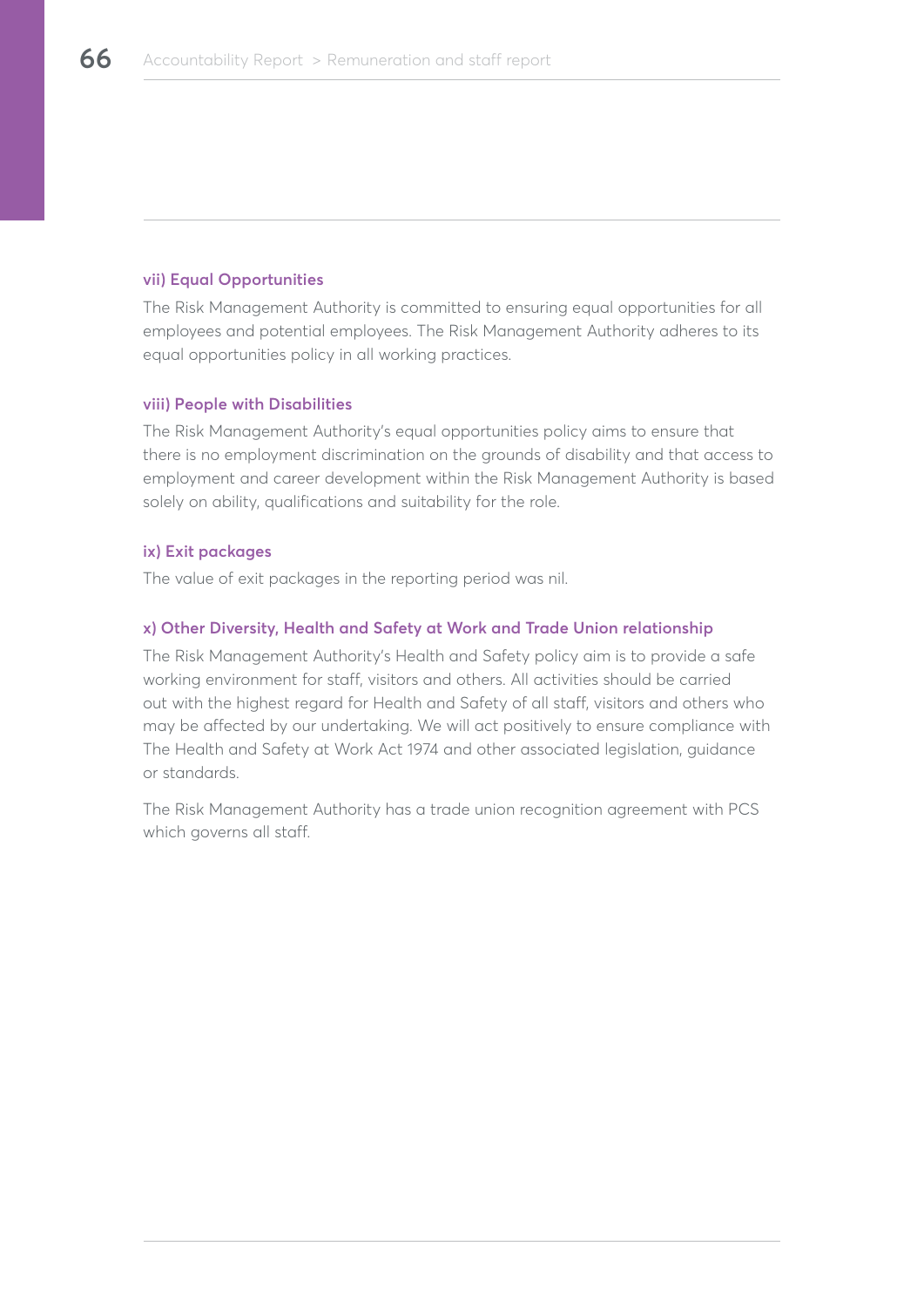# **Parliamentary Accountability Report**

#### **Auditor's Remuneration**

The annual accounts of the Risk Management Authority are audited by an auditor appointed by the Auditor General for Scotland in accordance with Section 13 (c) of the Criminal Justice (Scotland) Act 2003. External audit services for the 2018-19 accounts were at a cost of £7,010 (£6,870 in 2017-18) and no additional payments were made to the auditor for non-audit work.

## **Political Expenditure**

The Risk Management Authority made no political donations or incurred no political expenditure in the financial year.

### **Gifts and Charitable Donations**

The Risk Management Authority made no gifts or charitable donations in the financial year.

### **Losses and Special Payments**

The Risk Management Authority incurred no losses or made special payments in the financial year.

## **Remote Contingent Liabilities**

The Risk Management Authority had no contingent liabilities in the financial year.

young

**Yvonne Gailey** Chief Executive and Accountable Officer 17/06/2019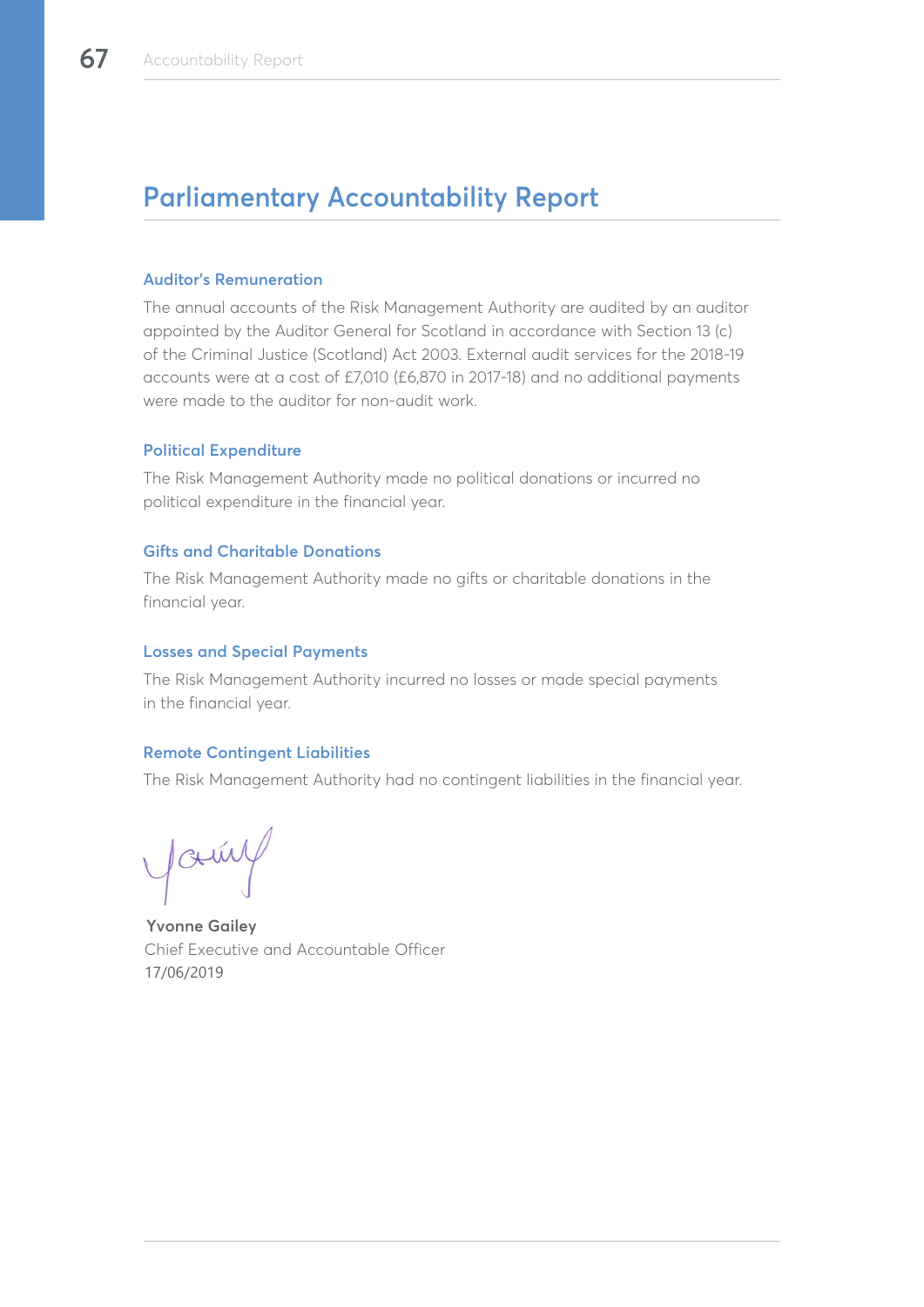# **Independent auditor's report**

**Independent auditor's report to the members of the Risk Management Authority, the Auditor General for Scotland and the Scottish Parliament**

## Report on the audit of the financial statements

#### **Opinion on financial statements**

I have audited the financial statements in the annual report and accounts of the Risk Management Authority (RMA) for the year ended 31 March 2019 under the Criminal Justice (Scotland) Act 2003. The financial statements comprise the Statement of Comprehensive Net Expenditure, the Statement of Financial Position, the Statement of Cash Flows, the Statement of Changes in Taxpayers' Equity and notes to the accounts including a summary of significant accounting policies. The financial reporting framework that has been applied in their preparation is applicable law and International Financial Reporting Standards (IFRSs) as adopted by the European Union, and as interpreted and adapted by the 2018/19 Government Financial Reporting Manual (the 2018/19 FReM).

In my opinion the accompanying financial statements:

- give a true and fair view in accordance with the Criminal Justice (Scotland) Act 2003 and directions made thereunder by the Scottish Ministers of the state of the body's affairs as at 31 March 2019 and of its net expenditure for the year then ended;
- have been properly prepared in accordance with IFRSs as adopted by the European Union, as interpreted and adapted by the 2018/19 FReM; and
- have been prepared in accordance with the requirements of the Criminal Justice (Scotland) Act 2003 and directions made thereunder by the Scottish Ministers.

#### **Basis for opinion**

I conducted my audit in accordance with applicable law and International Standards on Auditing (UK) (ISAs (UK)), as required by the [Code of Audit Practice](https://www.audit-scotland.gov.uk/uploads/docs/report/2016/code_audit_practice_16.pdf) approved by the Auditor General for Scotland. My responsibilities under those standards are further described in the auditor's responsibilities for the audit of the financial statements section of my report. I was appointed by the Auditor General on 28 January 2019. The period of total uninterrupted appointment is three years. I am independent of the body in accordance with the ethical requirements that are relevant to my audit of the financial statements in the UK including the Financial Reporting Council's Ethical Standard, and I have fulfilled my other ethical responsibilities in accordance with these requirements. Non-audit services prohibited by the Ethical Standard were not provided to the body. I believe that the audit evidence I have obtained is sufficient and appropriate to provide a basis for my opinion.

#### **Conclusions relating to going concern basis of accounting**

I have nothing to report in respect of the following matters in relation to which the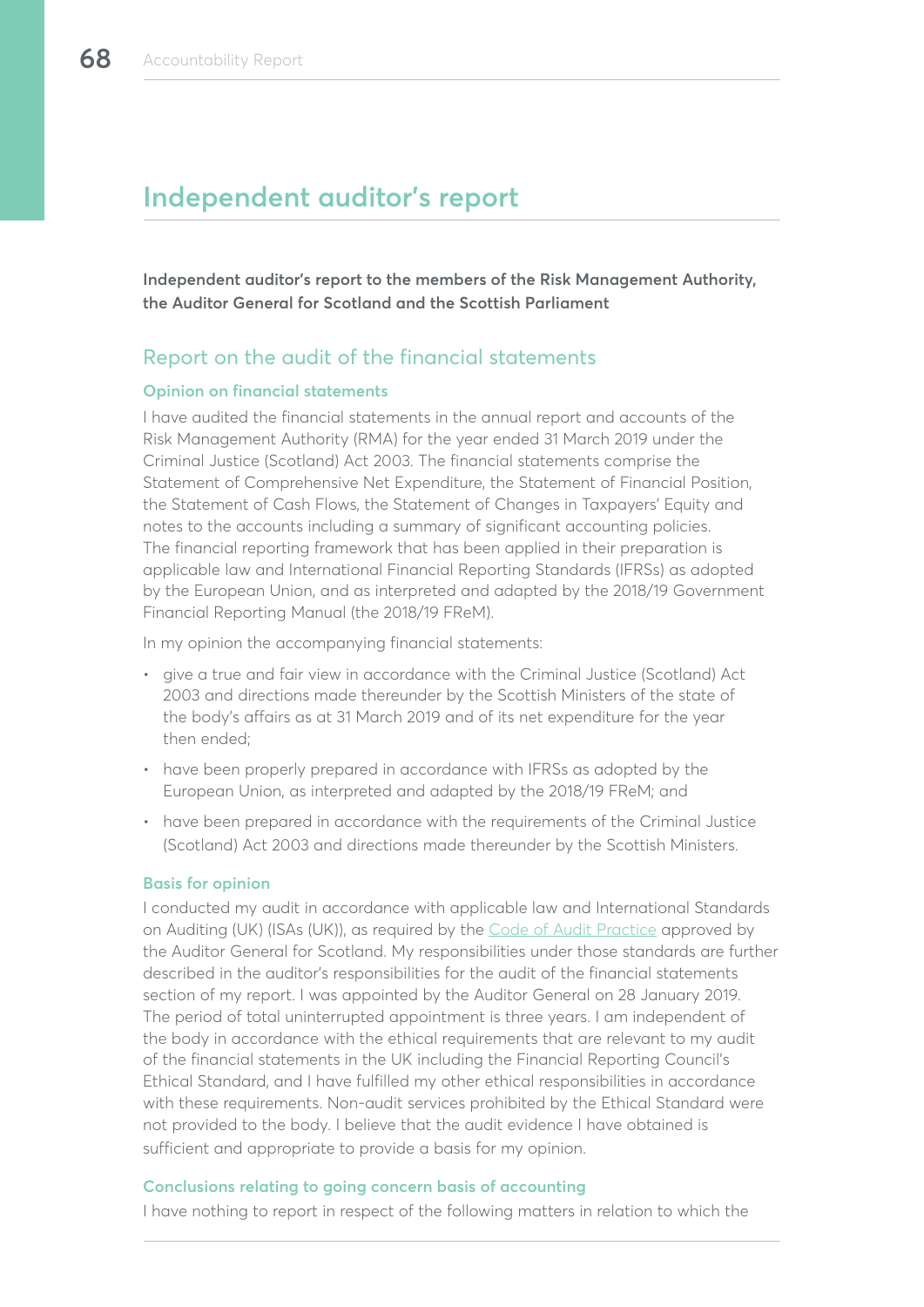ISAs (UK) require me to report to you where:

- the use of the going concern basis of accounting in the preparation of the financial statements is not appropriate; or
- the body has not disclosed in the financial statements any identified material uncertainties that may cast significant doubt about its ability to continue to adopt the going concern basis of accounting for a period of at least twelve months from the date when the financial statements are authorised for issue.

#### **Risks of material misstatement**

I have reported in a separate Annual Audit Report, which is available from the [Audit Scotland website](https://www.audit-scotland.gov.uk/our-work/annual-audits) the most significant assessed risks of material misstatement that I identified and my conclusions thereon.

#### **Responsibilities of the Accountable Officer for the financial statements**

As explained more fully in the Statement of the Accountable Officer Responsibilities, the Accountable Officer is responsible for the preparation of financial statements that give a true and fair view in accordance with the financial reporting framework, and for such internal control as the Accountable Officer determines is necessary to enable the preparation of financial statements that are free from material misstatement, whether due to fraud or error.

In preparing the financial statements, the Accountable Officer is responsible for assessing the body's ability to continue as a going concern, disclosing, as applicable, matters related to going concern and using the going concern basis of accounting unless deemed inappropriate.

#### **Auditor's responsibilities for the audit of the financial statements**

My objectives are to obtain reasonable assurance about whether the financial statements as a whole are free from material misstatement, whether due to fraud or error, and to issue an auditor's report that includes my opinion. Reasonable assurance is a high level of assurance, but is not a guarantee that an audit conducted in accordance with ISAs (UK) will always detect a material misstatement when it exists. Misstatements can arise from fraud or error and are considered material if, individually or in the aggregate, they could reasonably be expected to influence the economic decisions of users taken on the basis of these financial statements.

The risk of not detecting a material misstatement resulting from fraud is higher than for one resulting from error, as fraud may involve collusion, intentional omissions, misrepresentations, or the override of internal control. The capability of the audit to detect fraud and other irregularities depends on factors such as the skilfulness of the perpetrator, the frequency and extent of manipulation, the degree of collusion involved, the relative size of individual amounts manipulated, and the seniority of those individuals involved. I therefore design and perform audit procedures which respond to the assessed risks of material misstatement due to fraud.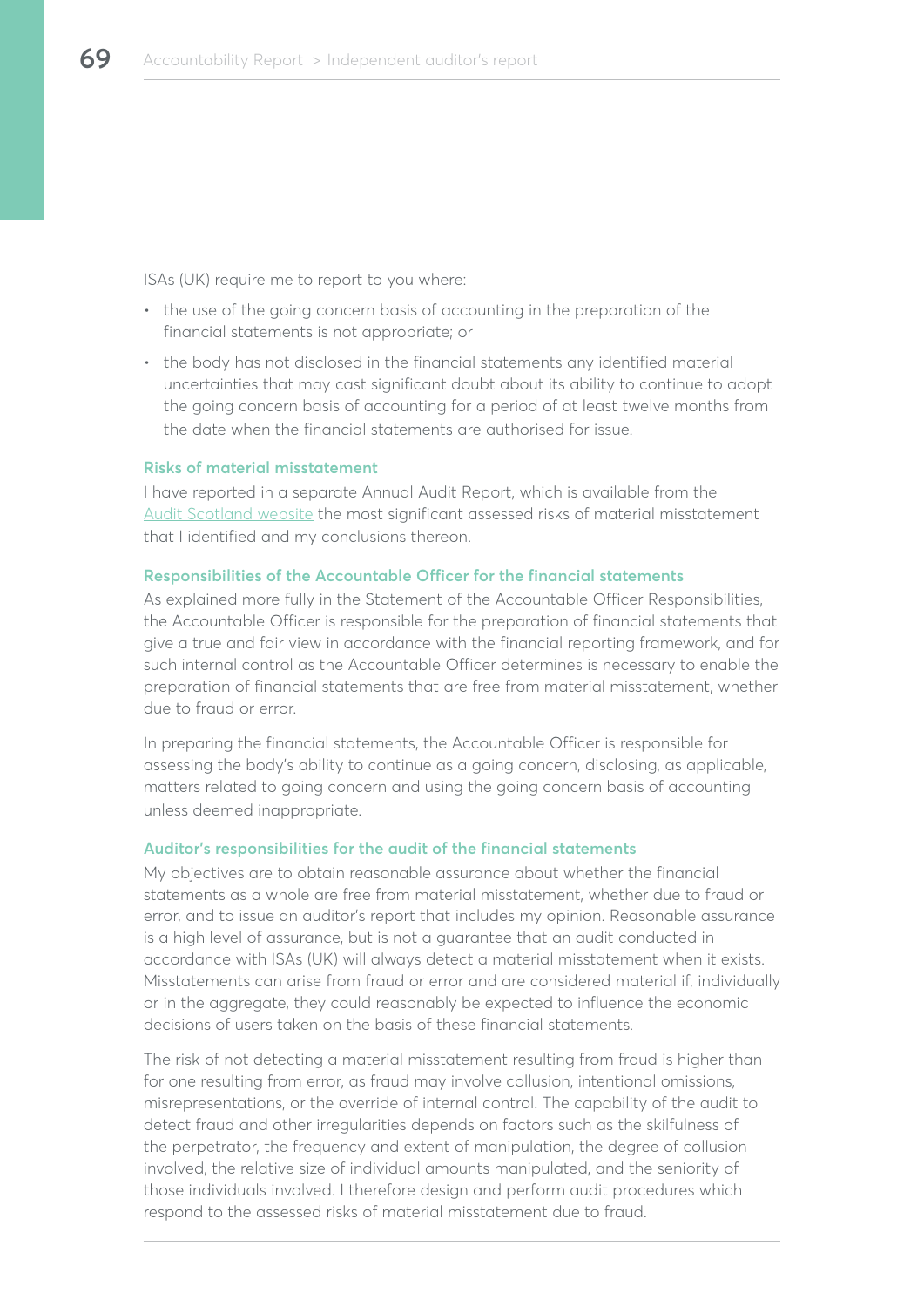A further description of the auditor's responsibilities for the audit of the financial statements is located on the Financial Reporting Council's website www.frc.org.uk/auditorsresponsibilities. This description forms part of my auditor's report.

#### **Other information in the annual report and accounts**

The Accountable Officer is responsible for the other information in the annual report and accounts. The other information comprises the information other than the financial statements, the audited part of the Remuneration and Staff Report, and my auditor's report thereon. My opinion on the financial statements does not cover the other information and I do not express any form of assurance conclusion thereon except on matters prescribed by the Auditor General for Scotland to the extent explicitly stated later in this report.

In connection with my audit of the financial statements, my responsibility is to read all the other information in the annual report and accounts and, in doing so, consider whether the other information is materially inconsistent with the financial statements or my knowledge obtained in the audit or otherwise appears to be materially misstated. If I identify such material inconsistencies or apparent material misstatements, I am required to determine whether there is a material misstatement in the financial statements or a material misstatement of the other information. If, based on the work I have performed, I conclude that there is a material misstatement of this other information, I am required to report that fact. I have nothing to report in this regard.

## Report on regularity of expenditure and income

#### **Opinion on regularity**

In my opinion in all material respects the expenditure and income in the financial statements were incurred or applied in accordance with any applicable enactments and guidance issued by the Scottish Ministers.

#### **Responsibilities for regularity**

The Accountable Officer is responsible for ensuring the regularity of expenditure and income. I am responsible for expressing an opinion on the regularity of expenditure and income in accordance with the Public Finance and Accountability (Scotland) Act 2000.

## Report on other requirements

#### **Opinions on matters prescribed by the Auditor General for Scotland**

In my opinion, the audited part of the Remuneration and Staff Report has been properly prepared in accordance with the Criminal Justice (Scotland) Act 2003 and directions made thereunder by the Scottish Ministers.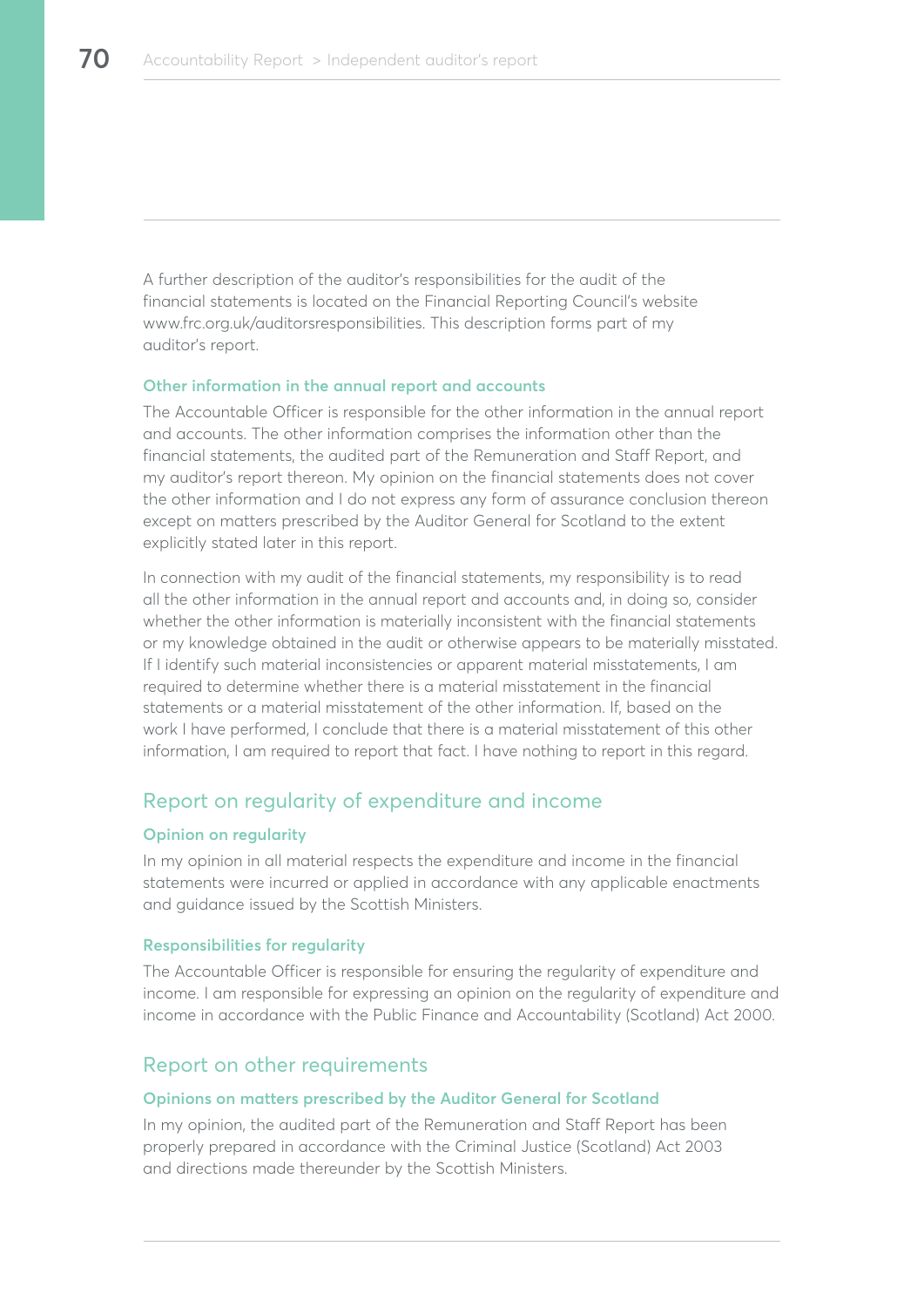In my opinion, based on the work undertaken in the course of the audit:

- the information given in the Performance Report for the financial year for which the financial statements are prepared is consistent with the financial statements and that report has been prepared in accordance with the Criminal Justice (Scotland) Act 2003 and directions made thereunder by the Scottish Ministers; and
- the information given in the Governance Statement for the financial year for which the financial statements are prepared is consistent with the financial statements and that report has been prepared in accordance with the Criminal Justice (Scotland) Act 2003 and directions made thereunder by the Scottish Ministers.

#### **Matters on which I am required to report by exception**

I am required by the Auditor General for Scotland to report to you if, in my opinion:

- adequate accounting records have not been kept; or
- the financial statements and the audited part of the Remuneration and Staff Report are not in agreement with the accounting records; or
- I have not received all the information and explanations I require for my audit.

I have nothing to report in respect of these matters.

#### **Conclusions on wider scope responsibilities**

In addition to my responsibilities for the annual report and accounts, my conclusions on the wider scope responsibilities specified in the Code of Audit Practice are set out in my Annual Audit Report.

#### **Use of my report**

This report is made solely to the parties to whom it is addressed in accordance with the Public Finance and Accountability (Scotland) Act 2000 and for no other purpose. In accordance with paragraph 120 of the Code of Audit Practice, I do not undertake to have responsibilities to members or officers, in their individual capacities, or to third parties.

Sun Bulet

**James Rundell** [Audit Scotland](https://www.audit-scotland.gov.uk) 4th Floor, Athenaeum Building 8 Nelson Mandela Place Glasgow G2 1BT 17/06/2019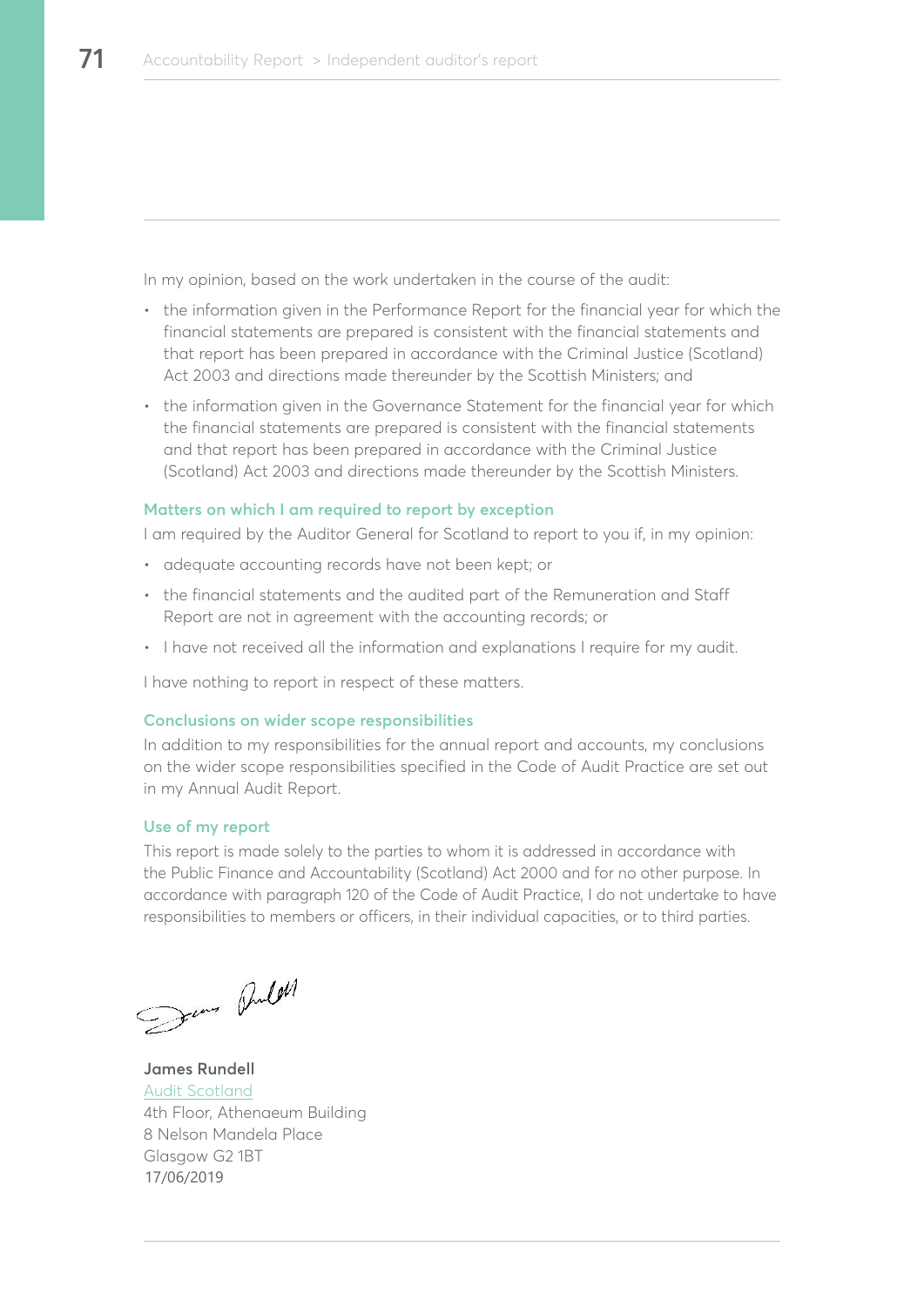# **Financial Statements**

## **Statement of Comprehensive Net Expenditure**

For the year ended 31 March 2019

|                            |              | 2018-19 | 2017-18 |
|----------------------------|--------------|---------|---------|
|                            | <b>Notes</b> | £'000   | £'000   |
| Expenditure                |              |         |         |
| Staff costs                | 2            | 904     | 875     |
| Other admin costs          | 3            | 296     | 235     |
| <b>Net operating costs</b> |              | 1,200   | 1,110   |
|                            |              |         |         |

The results for the year derive from the ordinary activities of Risk Management Authority, all of which are continuing.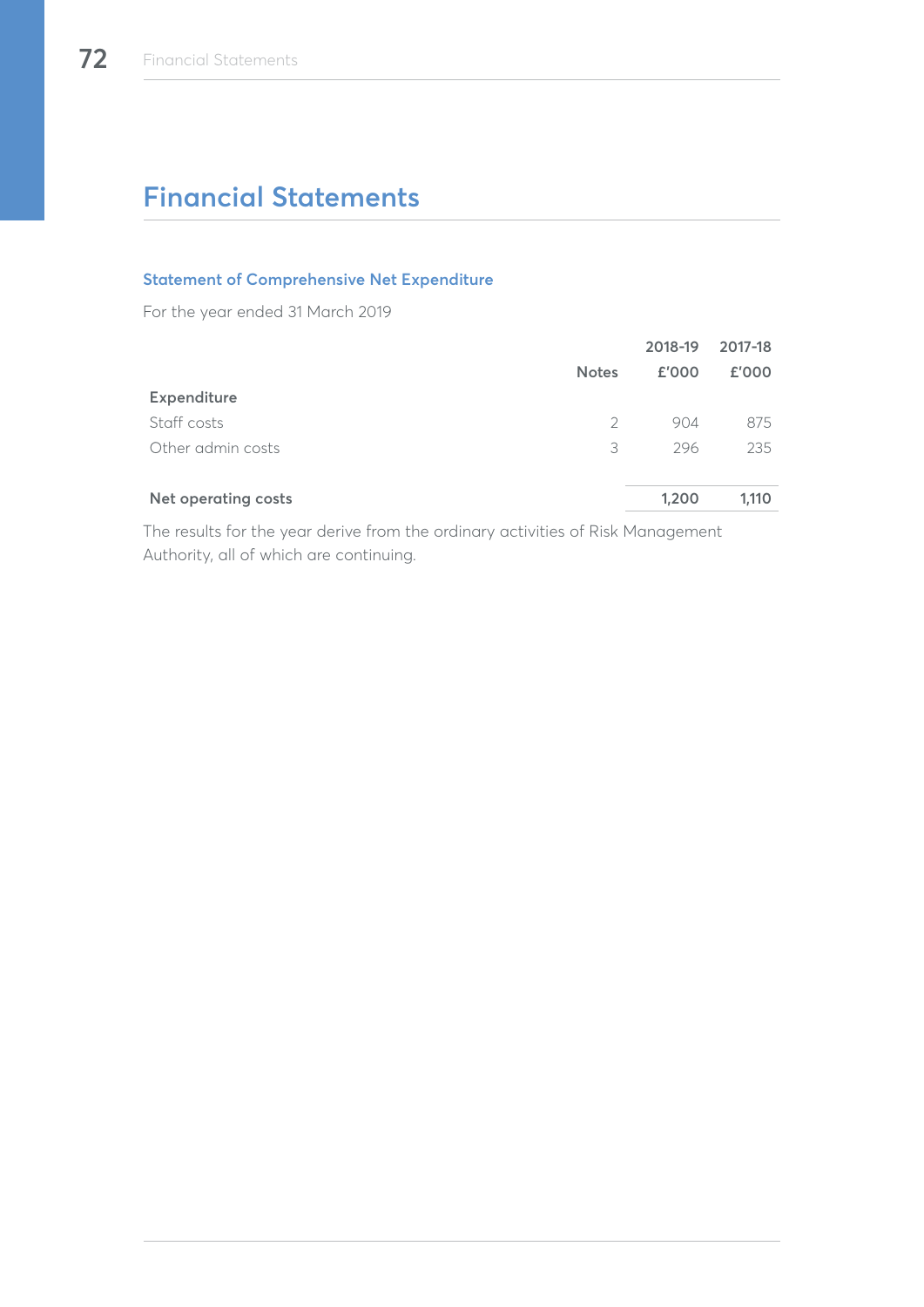| <b>Statement of Financial Position</b> |                |         |         |
|----------------------------------------|----------------|---------|---------|
| As at 31 March 2019                    |                | 2018-19 | 2017-18 |
|                                        | <b>Notes</b>   | £'000   | £'000   |
| Non-current assets                     |                |         |         |
| Property, plant and equipment          | $\overline{4}$ | 17      | 5       |
| Intangible assets                      | 5              | 45      |         |
| Total non-current assets               |                | 62      | 5       |
| <b>Current Assets</b>                  |                |         |         |
| Trade and other receivables            | 7              | 8       | 9       |
| Cash and cash equivalents              | 8              | 237     | 370     |
| Total current assets                   |                | 245     | 379     |
| <b>Total assets</b>                    |                | 307     | 384     |
| <b>Current liabilities</b>             |                |         |         |
| Trade and other liabilities            | 9              | 196     | 146     |
| Total current liabilities              |                | 196     | 146     |
| Total assets less current liabilities  |                | 111     | 238     |
| <b>Net Assets</b>                      |                | 111     | 238     |
| <b>Taxpayers Equity</b>                |                |         |         |
| General Fund - Unallocated             |                | 111     | 238     |
| <b>Total taxpayers equity</b>          | <b>SOCTE</b>   | 111     | 238     |

The annual accounts report the results of the Risk Management Authority for the year 1 April 2018 to 31 March 2019. The following notes form part of these accounts which have been prepared in accordance with the Accounts Direction given by the Scottish Ministers in accordance with Section 12(3) of the Criminal Justice (Scotland) Act 2003.

The Accountable Officer authorises these financial statements for issue on the date noted below.

Jamy

**Yvonne Gailey** Chief Executive and Accountable Officer 17/06/2019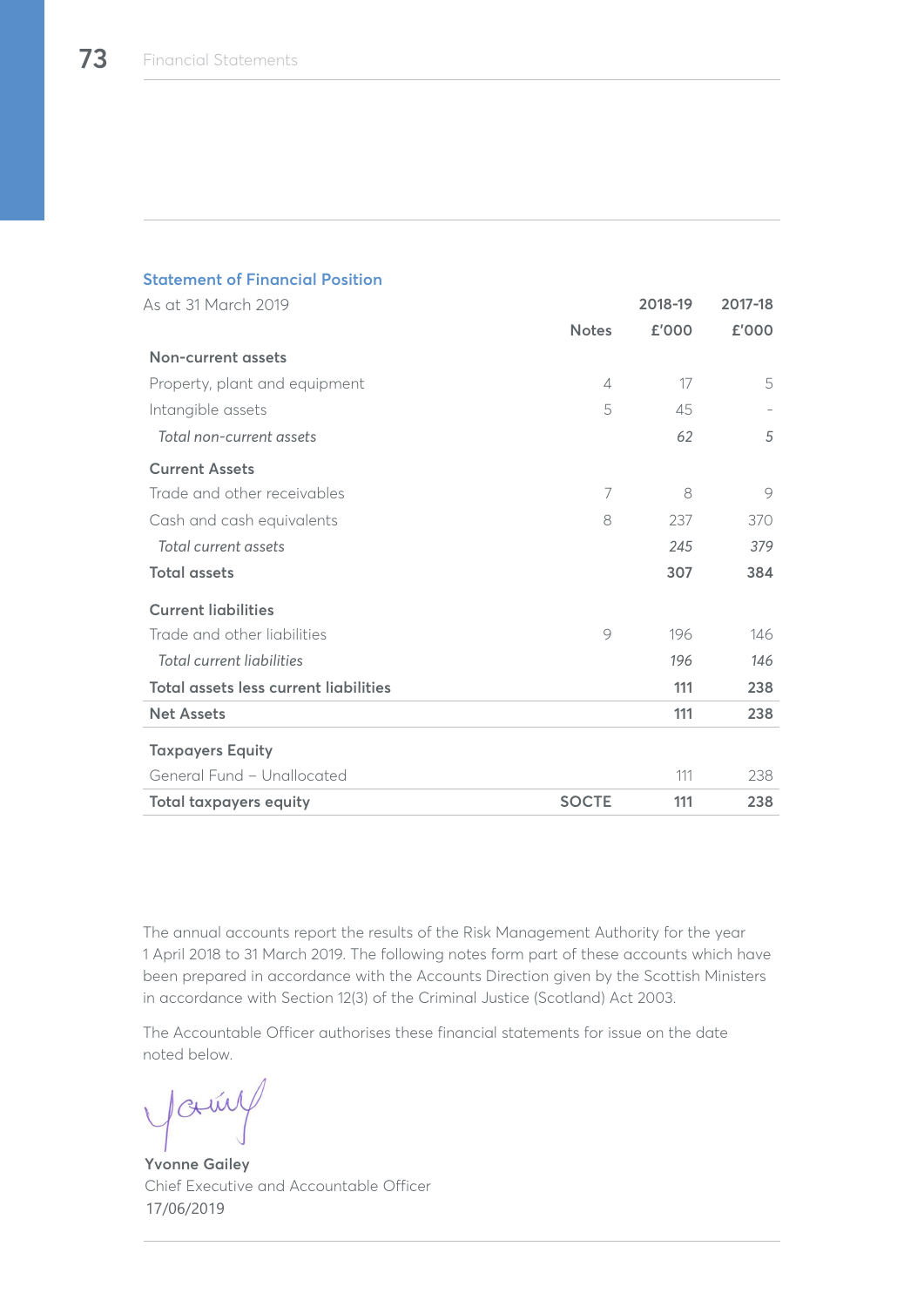## **Statement of Cash Flows**

| For the year ended 31 March 2019                     |              | 2018-19                  | 2017-18        |
|------------------------------------------------------|--------------|--------------------------|----------------|
|                                                      | <b>Notes</b> | £'000                    | £'000          |
| Cash flows from operating activities                 |              |                          |                |
| Net operating cost                                   | SoCNE        | (1,200)                  | (1,110)        |
| Adjustments for non-cash transactions                |              |                          |                |
| Depreciation                                         | 4,5          | 11                       | 18             |
| Movements in working capital                         |              |                          |                |
| (Increase)/decrease in trade and other receivables   | 7            | 1                        | $\overline{2}$ |
| Increase/(decrease) in trade and other payables      | 9            | 50                       | (119)          |
| Release of Provision                                 | 10           | $\overline{\phantom{a}}$ | (60)           |
| Net cash outflow from operating activities           |              | (1, 138)                 | (1, 269)       |
| <b>Cash flows from investing activities</b>          |              |                          |                |
| Purchase of Property, Plant and Equipment            | 4,5          | (68)                     | (1)            |
| Net cash outflow from investing activities           |              | (68)                     | (1)            |
| <b>Cash flows from financing activities</b>          |              |                          |                |
| Scottish Government Grant                            | <b>SOCTE</b> | 1,073                    | 946            |
| Net cash flow from financing                         |              | 1,073                    | 946            |
| Net increase/(decrease) in cash and cash equivalents |              | (133)                    | (324)          |
|                                                      |              |                          |                |
| Cash and cash equivalents at beginning of period     | 8            | 370                      | 694            |
| Cash and cash equivalents at end of period           | 8            | 237                      | 370            |
| Net change in cash and cash equivalents              |              | (133)                    | (324)          |

# **Statement of Changes in Taxpayers' Equity**

For the year ended 31 March 2019

|                                 |              | 2018-19 | 2017-18 |
|---------------------------------|--------------|---------|---------|
| <b>General Fund</b>             | <b>Notes</b> | £'000   | £'000   |
| <b>Balance at 1 April</b>       |              | 238     | 402     |
| Net operating cost for the year | SoCNE        | (1,200) | (1,110) |
| Net funding                     |              | 1.073   | 946     |
| <b>Balance at 31 March</b>      | SOFP         | 111     | 238     |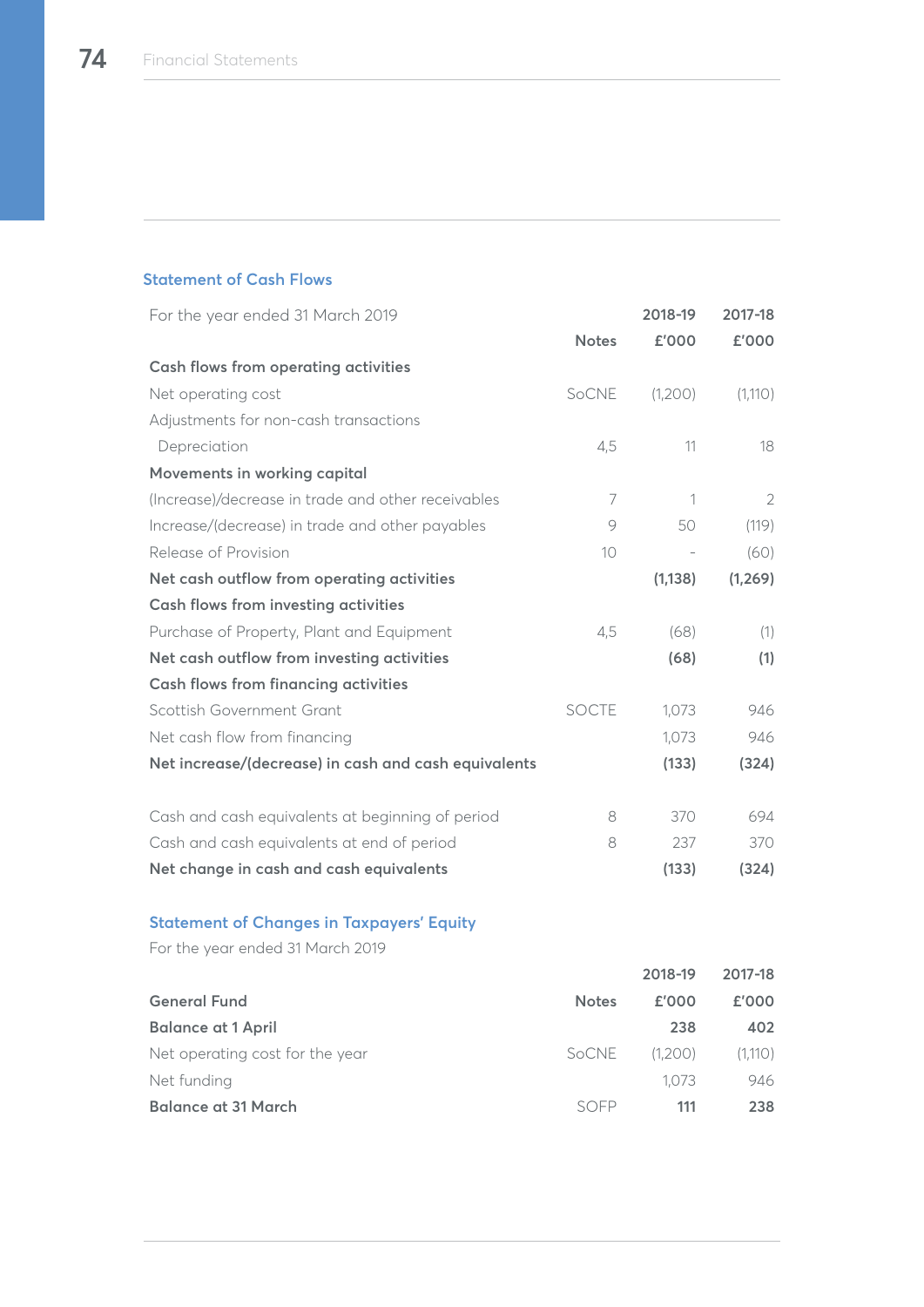# **Notes to the Accounts**

For the year ended 31 March 2019

# 1. Accounting policies

## **Statement of accounting policies**

These Accounts have been prepared in accordance with the Government Financial Reporting Manual (FReM) issued by HM Treasury, which follows International Financial Reporting Standards as adopted by the European Union (IFRSs as adopted by the EU, IFRIC Interpretations and the Companies Act 2006 to the extent that they are meaningful and appropriate to the public sector. They have been applied consistently in dealing with items that are considered material in relation to the accounts.

The preparation of the accounts in conformity with IFRS requires the use of certain critical accounting estimates. It also requires management to exercise its judgement in the process of applying the accounting policies. The areas involving a higher degree of judgement or complexity, or areas where assumptions and estimates are significant to the accounts, are disclosed in section (h) below.

## **(a) Accounting Convention**

The accounts are prepared under the historical cost convention modified to account for the revaluation of property, plant and equipment, intangible assets and, where material, current asset investments and inventories to fair value as determined by the relevant accounting standard.

## **(b) Property, Plant and Equipment (PPE)**

The threshold for capitalisation of Property, plant and equipment is £1,000. Amortised historic cost has been used as a proxy for the current value of plant and machinery.

Property, plant and equipment is amortised at rates calculated to write them down to estimated residual value on a straight line basis over their estimated useful lives as follows:

Buildings over 10 yrs Furniture & Fittings over 5 yrs Equipment over 5 yrs Information Technology over 3 yrs Software over 3 yrs

## **(c) Intangible Assets**

The threshold for capitalisation of Intangible Assets is £1,000. Amortised historic cost has been used as a proxy for fair value of plant and machinery.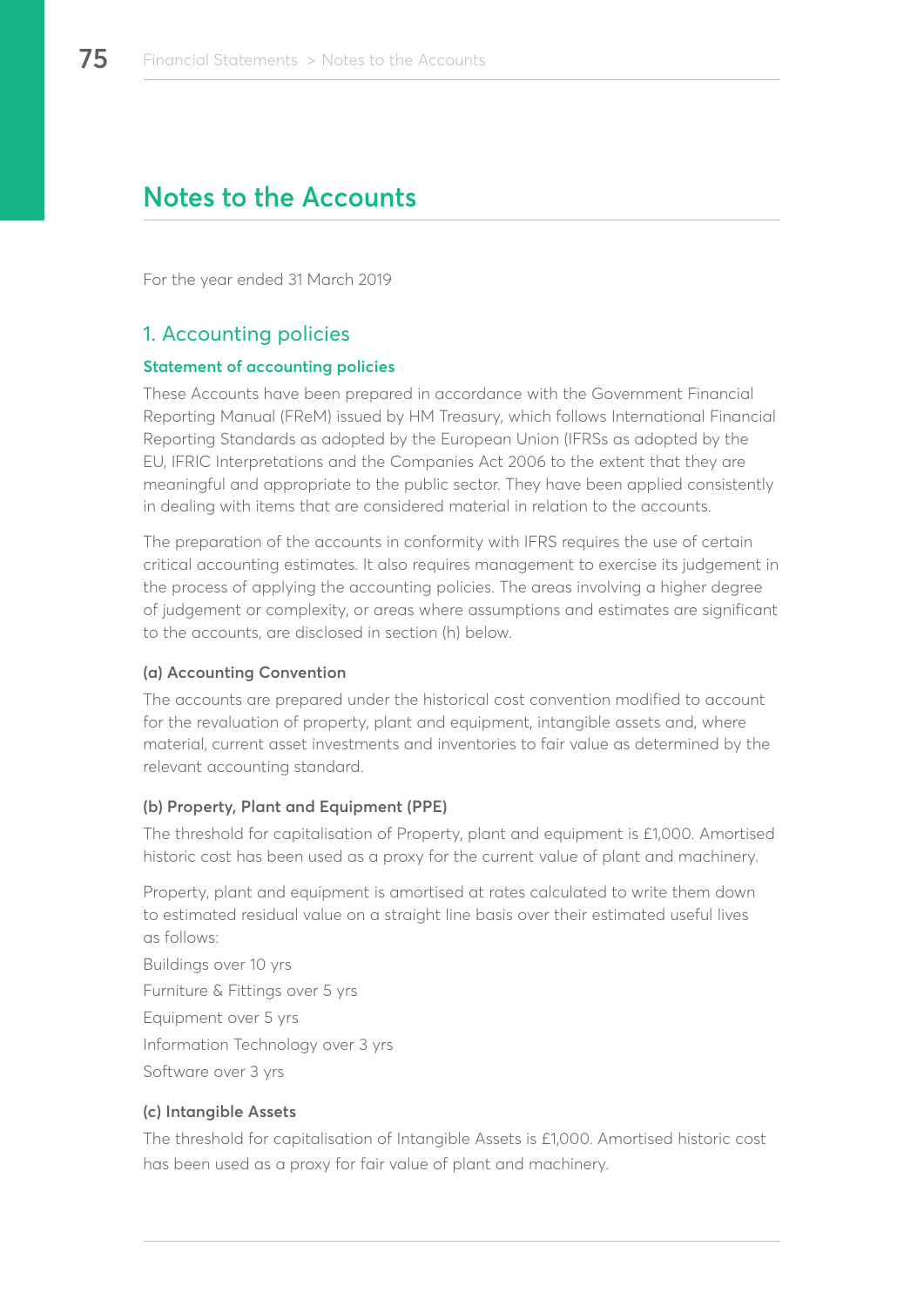## **(d) Receivables**

All material amounts outstanding at 31 March 2019 have been brought into account irrespective of when actual payments were made.

### **(e) Payables**

All material amounts outstanding at 31 March 2019 have been brought into account irrespective of when actual payments were made.

### **(f) Income and Government Grants**

Most of the expenditure of the Risk Management Authority is met from funds advanced by the Scottish Government within an approved allocation. Cash drawn down to fund expenditure within this approved allocation is credited to the general fund. All income that is not classed as funding is recognised in the period in which it is receivable. Funding for the acquisition of general non-current assets received from the Scottish Government is credited to the general fund. Funding received from any source for the acquisition of specific assets is credited to the government grant reserve and released to the operating cost statement over the life of the asset.

All income that is not classed as funding is recognised in the period in which it is receivable. In particular:

- Income from the sale of goods is recognised when the significant risks and rewards of ownership are transferred to the purchaser and it is probable that economic benefits or service potential associated with the transaction will flow to the Risk Management Authority; and
- Income from the provision of services is recognised when the Risk Management Authority can measure reliably the percentage of completion of the transaction and it is probable that economic benefits or service potential associated with the transaction will flow to the Risk Management Authority.

#### **(g) Operating Leases**

Rentals payable under operating leases are charged to the revenue account over the term of the lease.

#### **(h) Provisions**

The Risk Management Authority provides for legal or constructive obligations that are of uncertain timing or amount at the balance sheet date on the basis of the best estimate of the expenditure required to settle the obligation. Where the effect of the time value of money is significant, the estimated cash flows are discounted using the discount rate prescribed by HM Treasury.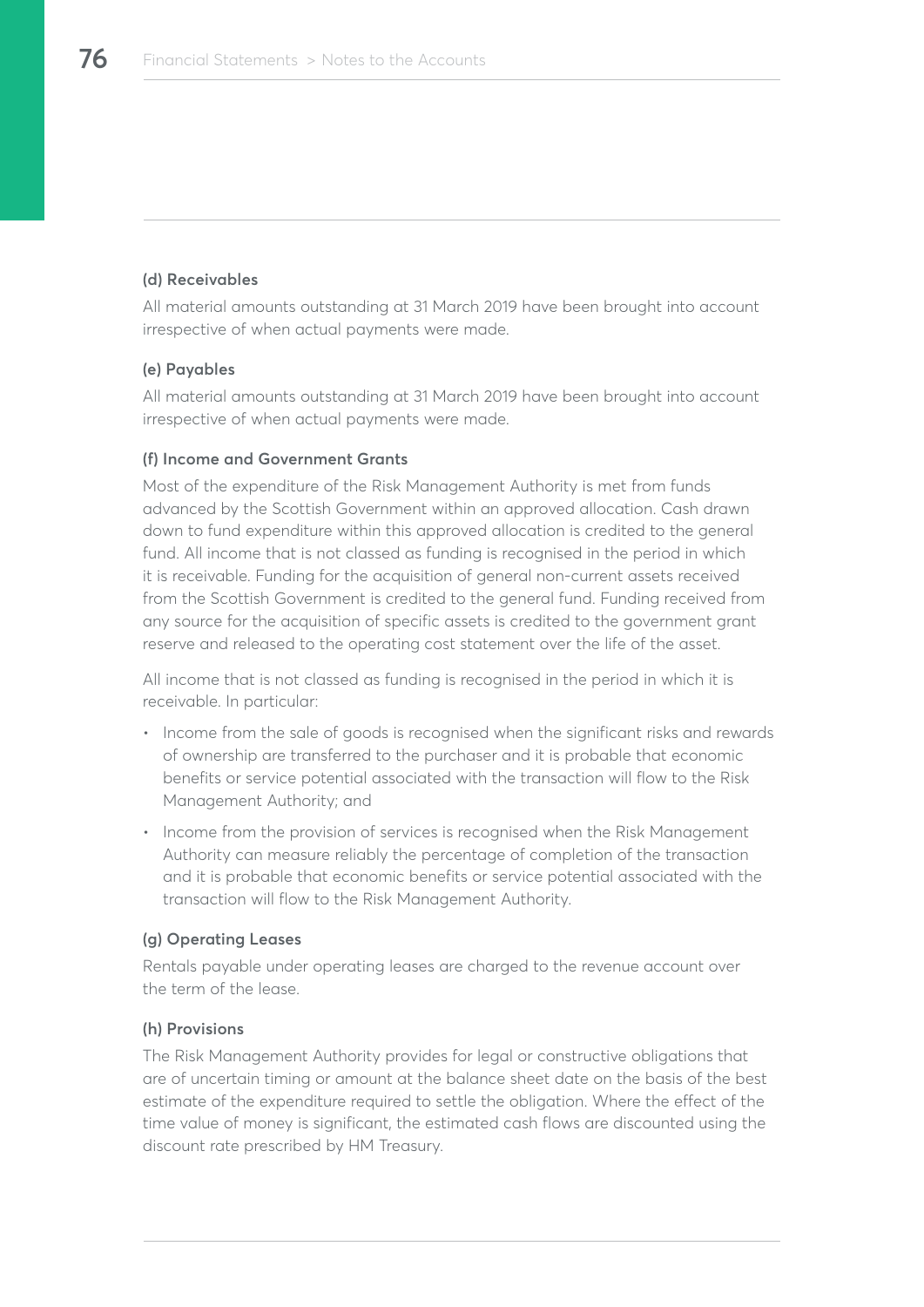### **(i) PCSPS scheme**

Employees of the Risk Management Authority have pension benefits provided through the Principal Civil Service Pension Scheme (PCSPS). The Risk Management Authority makes payments of superannuation contributions to PCSPS at rates set by the Government Actuary. The RMA has no liability for other employers' obligations to the multi-employer scheme.

The PCSPS is an unfunded multi-employer defined benefit scheme but the Risk Management Authority is unable to identify its share of the underlying assets and liabilities. The scheme actuary valued the scheme as at 31 March 2012. A copy of the actuarial report can be found at https://www.civilservicepensionscheme.org.uk/aboutus/scheme-valuations/. Furhter details can also be found in the resource accounts of the Cabinet Office at www.civilservicepensionscheme.org.uk/about-us/resource-accounts

During the year ended 31 March 2019, the Risk Management Authority paid an employer's contribution of £136k (£128k in 2018) into the PCSPS at rates between 20.0 per cent and 24.5 per cent of pensionable pay (20.0 per cent to 22.1 per cent in 2018). The Risk Management Authority has been informed that contributions in 2019/20 will be at rates between 26.6 per cent and 30.3 per cent. Employer contribution rates are reviewed every three years following a scheme valuation by the Government Actuary. The contribution rates reflect benefits as they are accrued, not when costs are actually incurred, and they reflect past experience of the scheme. Employee contribution rates for the year ending 31 March 2019 ranged from 3.8% to 7.35%.

#### **(j) Effective for future financial years**

All International Financial Reporting Standards (IFRS), interpretations and amendments effective at 31 March 2019 have been adopted in these statements.

There is are a number of IFRSs, amendments and interpretations that have been issued by the International Accounting Standards Board that are effective for future reporting periods. None are relevant to the Risk Management Authority.

#### **(k) Events subsequent to the date of the Statement of Financial Position**

Since the end of the reporting year there are no significant post year-end activities to report.

# 2. Staff Costs

Staff costs for 2018/19 were £904,417 (2017/18: £875,061). Further analysis of these costs are shown within the Accountability Report on page 63.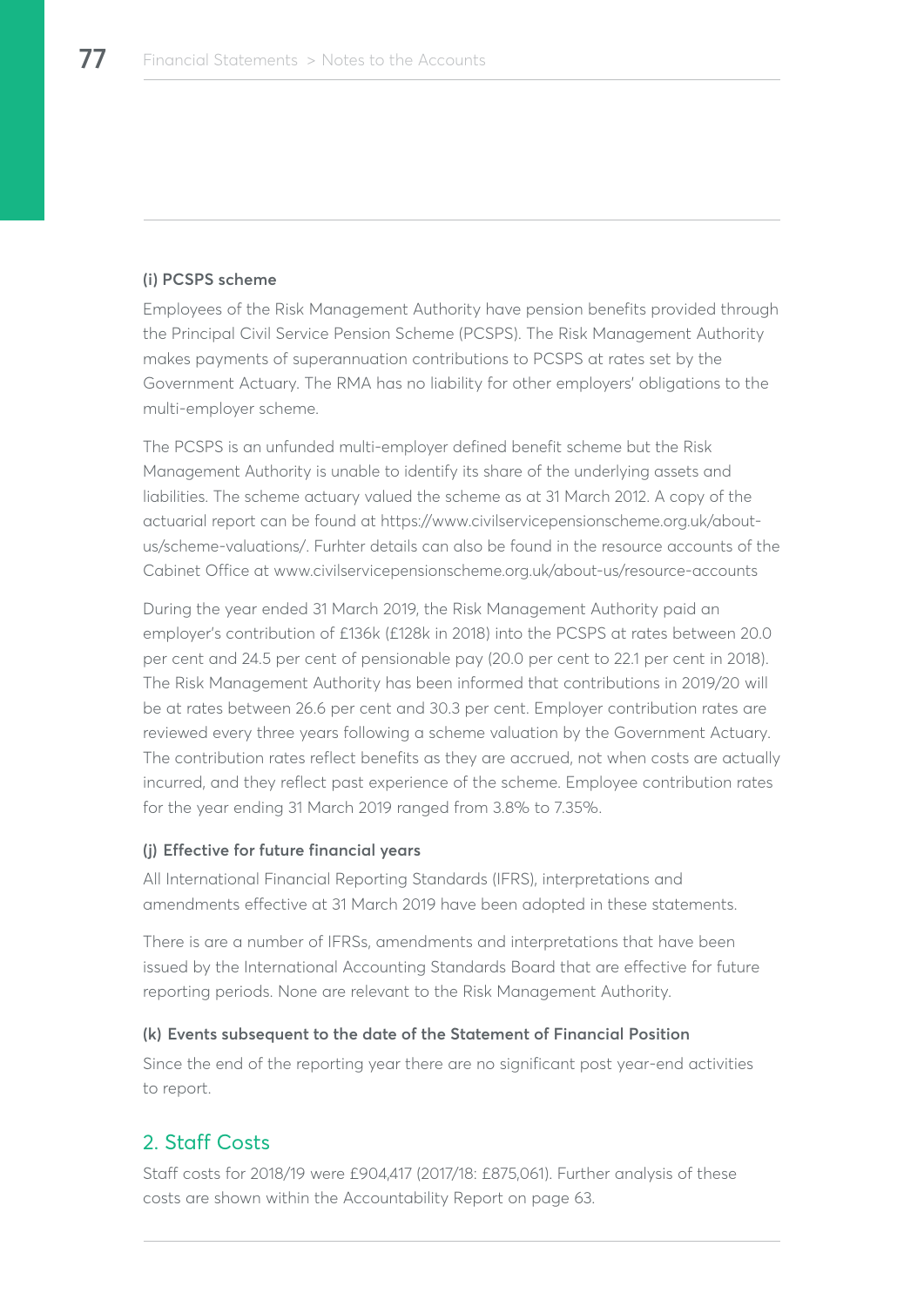# 3. Other Administrative Costs

|                                | 2018-19        | 2017-18        |
|--------------------------------|----------------|----------------|
|                                | £'000          | £'000          |
| Accommodation                  | 64             | 66             |
| Office equipment and furniture | $\overline{2}$ |                |
| Research and consultancy       | 34             | 12             |
| <b>IT Support</b>              | 44             | 51             |
| Training                       | 13             | 7              |
| Legal Fees & Expenses          | 45             | 37             |
| Supplies & Services            | 27             | 16             |
| Stationery                     | 1              | $\overline{2}$ |
| Catering and Hospitality       |                | $\overline{2}$ |
| <b>Expenses and Travel</b>     | 6              | 12             |
| Other Office Costs             | 26             | 18             |
| Internal Audit Fee             | 5              | 7              |
| <b>External Audit Fee</b>      | 7              | 7              |
| Depreciation                   | 11             | 18             |
| Conferences                    | 10             | 11             |
| <b>Dilapidation Provision</b>  |                | (32)           |
| <b>Total</b>                   | 296            | 235            |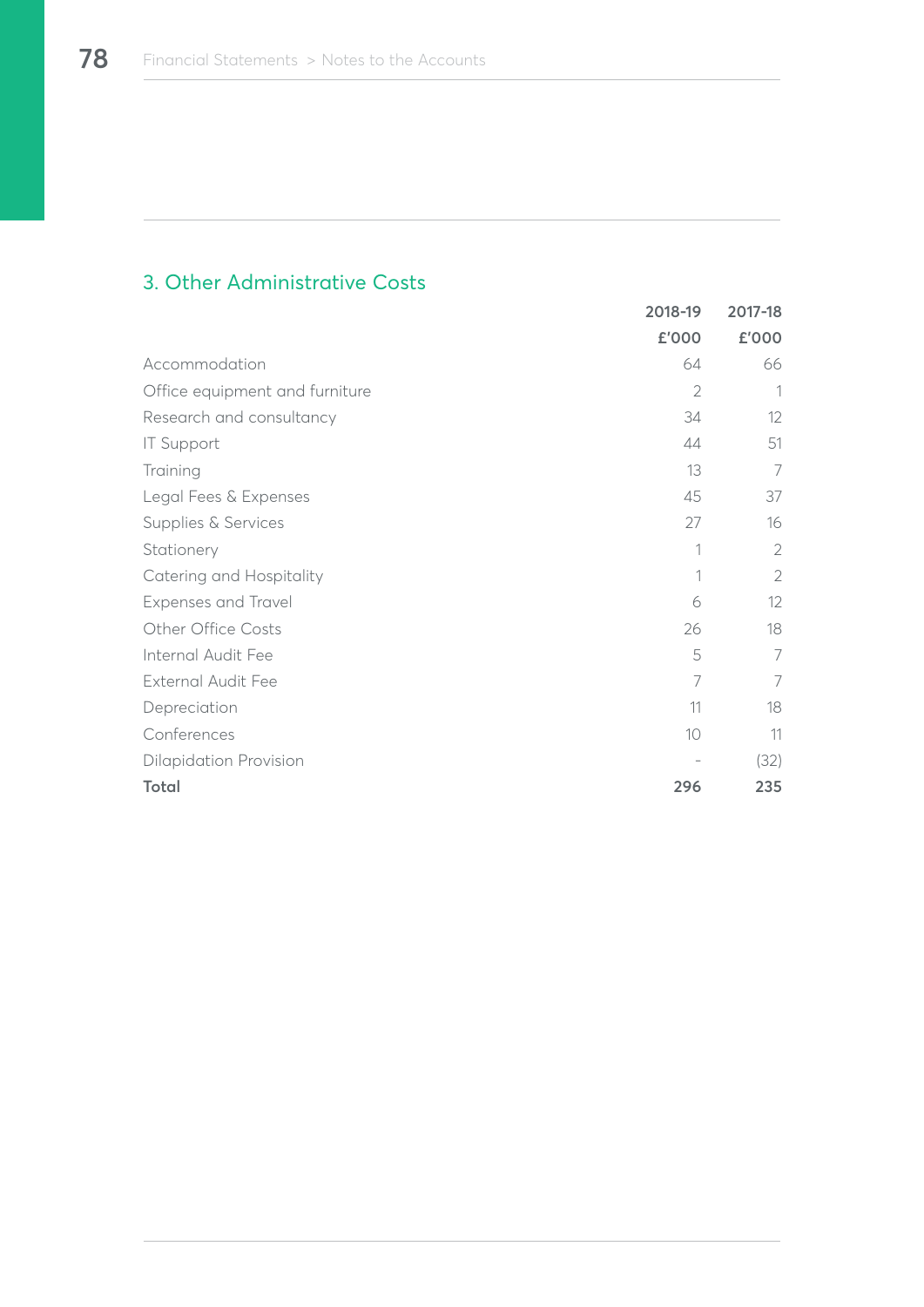# 4. Property, plant and equipment

|                                 | Equipment<br>£'000 | Information<br>Technology<br>£'000 | Furniture<br>& Fittings<br>£'000 | Total<br>£'000 |
|---------------------------------|--------------------|------------------------------------|----------------------------------|----------------|
| Cost                            |                    |                                    |                                  |                |
| <b>Balance at 1 April 2018</b>  | 32                 | 73                                 | 70                               | 175            |
| Additions                       |                    | 23                                 |                                  | 23             |
| Disposals / Write-downs         |                    |                                    |                                  |                |
| <b>Balance at 31 March 2019</b> | 32                 | 96                                 | 70                               | 198            |
| Depreciation                    |                    |                                    |                                  |                |
| <b>Balance at 1 April 2018</b>  | 32                 | 70                                 | 68                               | 170            |
| Charge for year                 |                    | 10                                 |                                  | 11             |
| Disposals                       |                    |                                    |                                  |                |
| <b>Balance at 31 March 2019</b> | 32                 | 80                                 | 69                               | 181            |
| NBV at 31 March 2019            |                    | 16                                 | 1                                | 17             |
| NBV at 31 March 2018            |                    | 3                                  | $\overline{2}$                   | 5              |
| Analysis of asset financing     |                    |                                    |                                  |                |
| Owned                           |                    | 16                                 |                                  | 17             |
| Finance leased                  |                    |                                    |                                  |                |
| <b>NBV at 31 March 2019</b>     |                    | 16                                 |                                  | 17             |

| <b>Prior year</b><br>Cost                                                                                                | Equipment<br>£'000 | <b>Information</b><br>Technology<br>£'000 | <b>Furniture</b><br>& Fittings<br>£'000 | Total<br>£'000   |
|--------------------------------------------------------------------------------------------------------------------------|--------------------|-------------------------------------------|-----------------------------------------|------------------|
| <b>Balance at 1 April 2017</b><br>Additions                                                                              | 32                 | 72<br>1                                   | 70                                      | 174<br>1         |
| Disposals / Write-downs<br><b>Balance at 31 March 2018</b>                                                               | 32                 | 73                                        | 70                                      | 175              |
| <b>Depreciation</b><br><b>Balance at 1 April 2017</b><br>Charge for year<br>Disposals<br><b>Balance at 31 March 2018</b> | 32<br>32           | 64<br>6<br>70                             | 56<br>12<br>68                          | 152<br>18<br>170 |
| NBV at 31 March 2018<br>NBV at 31 March 2017                                                                             |                    | 3<br>8                                    | $\overline{2}$<br>14                    | 5<br>22          |
| Analysis of asset financing<br>Owned<br>Finance leased<br>NBV at 31 March 2018                                           |                    | 3<br>3                                    | $\overline{2}$<br>$\overline{2}$        | 5<br>5           |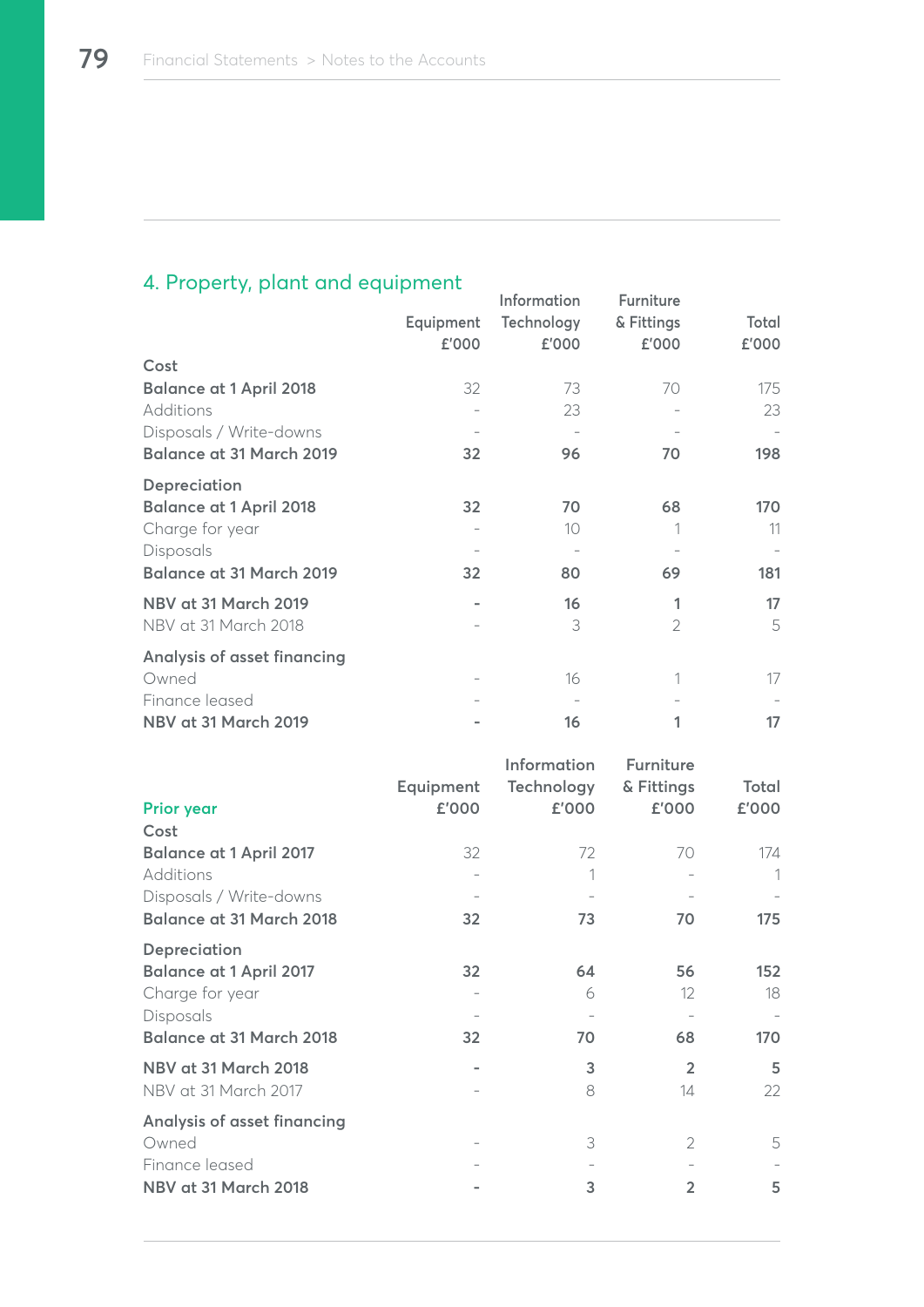# 5. Intangible Assets

|                                 | <b>Asset Under</b>           |                          |                       |
|---------------------------------|------------------------------|--------------------------|-----------------------|
|                                 | <b>Construction Software</b> |                          | Total                 |
| Cost                            |                              | £'000                    | £'000                 |
| <b>Balance at 1 April 2018</b>  | ÷                            | 106                      | 106                   |
| Additions                       | 45                           |                          | 45                    |
| Disposals                       | $\overline{\phantom{a}}$     | (97)                     | (97)                  |
| <b>Balance at 31 March 2019</b> | 45                           | 9                        | 54                    |
| Depreciation                    |                              |                          |                       |
| <b>Balance at 1 April 2018</b>  | $\overline{a}$               | 106                      | 106                   |
| Charge for year                 | $\overline{a}$               | $\overline{\phantom{a}}$ |                       |
| Disposals                       |                              | (97)                     | (97)                  |
| <b>Balance at 31 March 2019</b> |                              | 9                        | 9                     |
| NBV at 31 March 2019            | 45                           | -                        | 45                    |
| NBV at 31 March 2018            |                              |                          |                       |
| <b>Prior year</b>               |                              | <b>Software</b><br>£'000 | <b>Total</b><br>£'000 |
| Cost                            |                              |                          |                       |
| <b>Balance at 1 April 2017</b>  |                              | 106                      | 106                   |
| Additions                       |                              |                          |                       |
| Disposals                       |                              |                          |                       |
| <b>Balance at 31 March 2018</b> |                              | 106                      | 106                   |
| Depreciation                    |                              |                          |                       |
| <b>Balance at 1 April 2017</b>  |                              | 106                      | 106                   |
| Charge for year                 |                              | $\overline{\phantom{0}}$ |                       |
| Disposals                       |                              |                          |                       |
| <b>Balance at 31 March 2018</b> |                              | 106                      | 106                   |
| NBV at 31 March 2018            |                              |                          |                       |
| NBV at 31 March 2017            |                              |                          |                       |

## 6. Financial Instruments

As the cash requirements of Risk Management Authority are met through grant funding, financial instruments play a more limited role in creating and managing risk than in a non public sector body. The majority of financial instruments relate to contracts to buy non-financial items in line with Risk Management Authority's expected purchase and usage requirements, and therefore Risk Management Authority is therefore exposed to little credit, liquidity or market risk.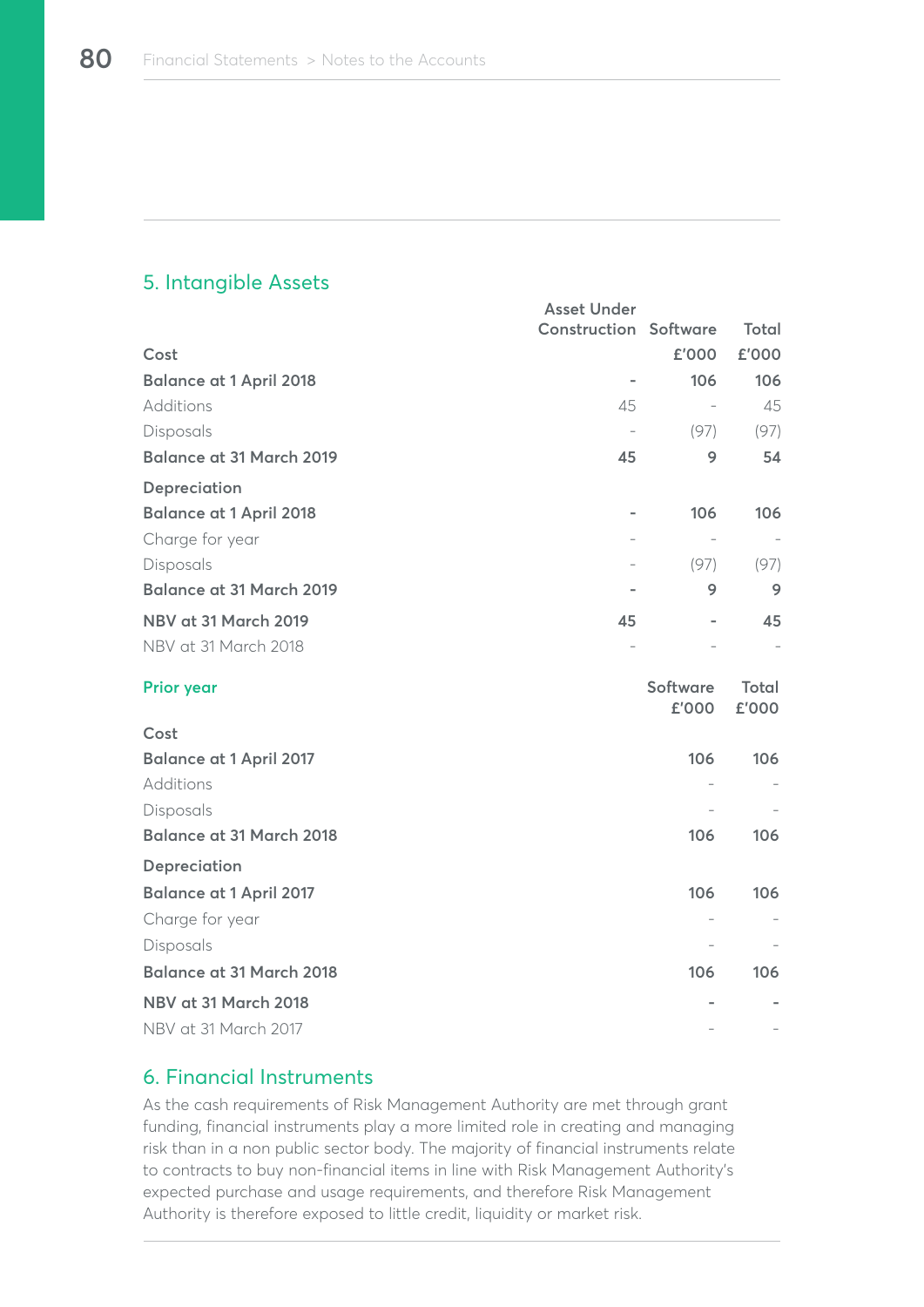# 7. Trade and other receivables

|                                             | 2018-19 | 2017-18 |
|---------------------------------------------|---------|---------|
|                                             | £'000   | f'000   |
| Amounts falling due within one year:        |         |         |
| Other receivables - Central Government      |         |         |
| Other receivables - External                | 8       |         |
| Other receivables - Other Government Bodies |         |         |
| Total receivable within 1 year              | 8       |         |

# 8. Cash and cash equivalents

|                                                  | 2018-19 | 2017-18 |
|--------------------------------------------------|---------|---------|
|                                                  | £'000   | £'000   |
| <b>Balance at 1 April</b>                        | 370     | 694     |
| Net change in cash and cash equivalent balances  | (133)   | (324)   |
| <b>Balance at 31 March</b>                       | 237     | 370     |
| The following balances at 31 March were held at: |         |         |
| Government Banking Service and cash in hand      | 230     | 365     |
| Corporate cash account                           |         | 5       |
| <b>Balance at 31 March</b>                       | 237     | 370     |

# 9. Trade and other payables

|                                                        | 2018-19 | 2017-18 |
|--------------------------------------------------------|---------|---------|
|                                                        | £'000   | £'000   |
| Amounts falling due within one year:                   |         |         |
| Trade Creditors - Central Government                   | 37      | 78      |
| Trade Creditors - External                             | 8       | 3       |
| Accruals and deferred income - Central Government      | 42      | 42      |
| Accruals and deferred income - External                | 104     | 18      |
| Accruals and deferred income - Other Government Bodies | 5       | 5       |
| Total due within one year                              | 196     | 146.    |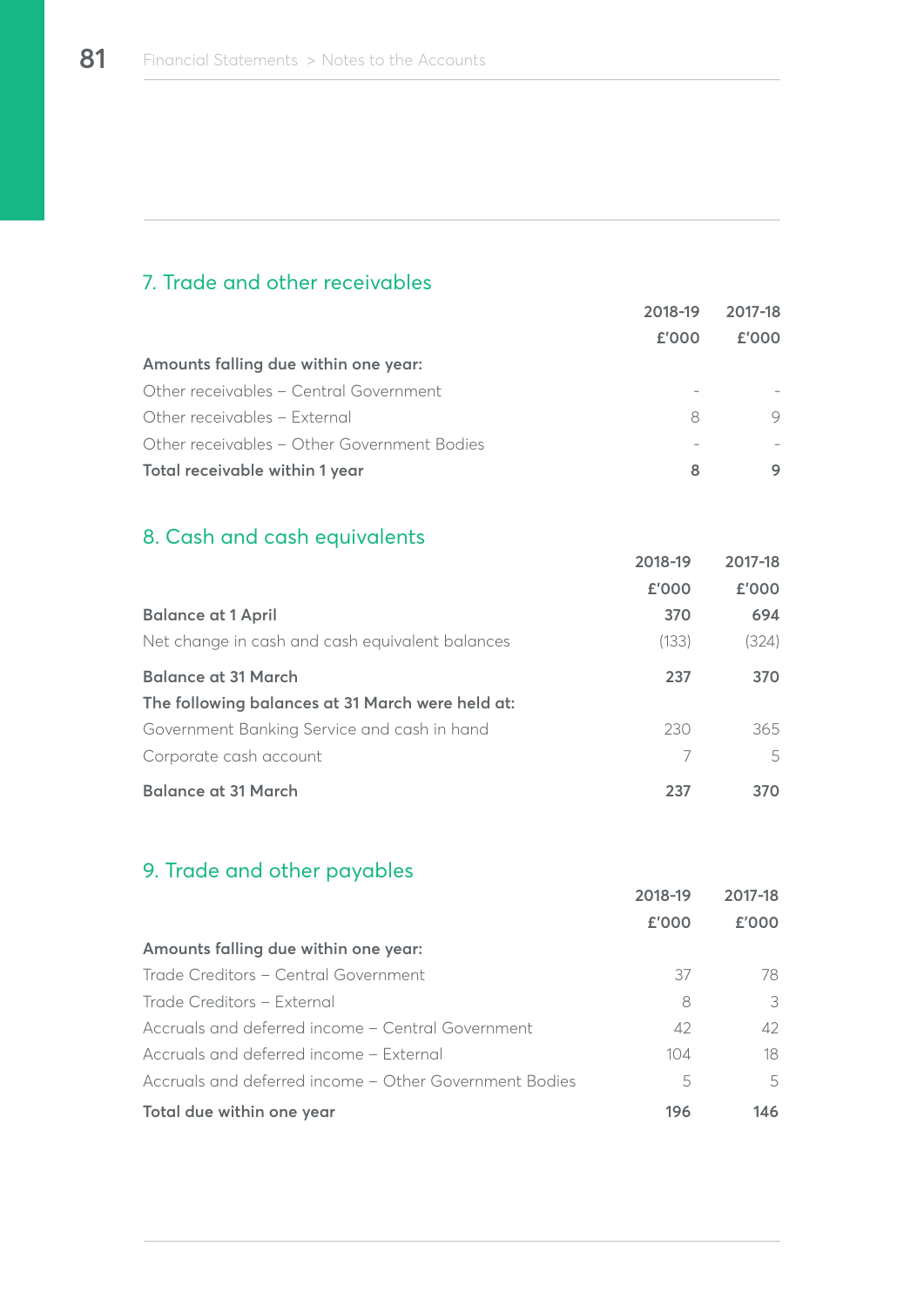# 10. Provisions for liabilities and charges

The lease on the premises at St James' House expired on 28 February 2014. As part of the lease agreement the Risk Management Authority has an obligation to cover any dilapidations and reinstatement costs that may be required at the end of the lease.

A provision was established in 2014 with costs settled in 2017-18 and provision released.

|                            | 2018-19 2017-18 |       |
|----------------------------|-----------------|-------|
|                            | £'000           | £'000 |
| Balance at 1 April         |                 | 60    |
| Utilised in year           | $-$             | (28)  |
| Unused amount reversed     | $-$             | (32)  |
| <b>Balance at 31 March</b> |                 |       |

# 11. Related Party Transactions

The Scottish Government Justice Department is the sponsor department of the Risk Management Authority. The Scottish Government Justice Department is regarded as a related party with which there have been various material transactions during the year. None of the Authority members or key managerial staff has undertaken any material transactions with the Risk Management Authority during the year.

# 12. Commitments under leases

The total value of commitments under operating leases is £30,680.

| <b>Obligations under operating leases comprise:</b> | 31 Mar 2019<br>£'000 | 31 Mar 2018<br>£'000 |
|-----------------------------------------------------|----------------------|----------------------|
| Buildings:                                          |                      |                      |
| Not later than one year                             | 31                   | 46                   |
| Later than one year and not later than five years   |                      | 31                   |
| Later than five years                               |                      |                      |

Payments due under operating leases relate to the lease of premises.

# 13. Segment Reporting

All expenditure, assets and liabilities disclosed with the accounts relate solely to the delivery of the Authority's statutory functions.

# 14. Capital Commitments and Contingent Liabilities

The Risk Management Authority has assets under construction valued at £45,000 which relates to the development of a case management system.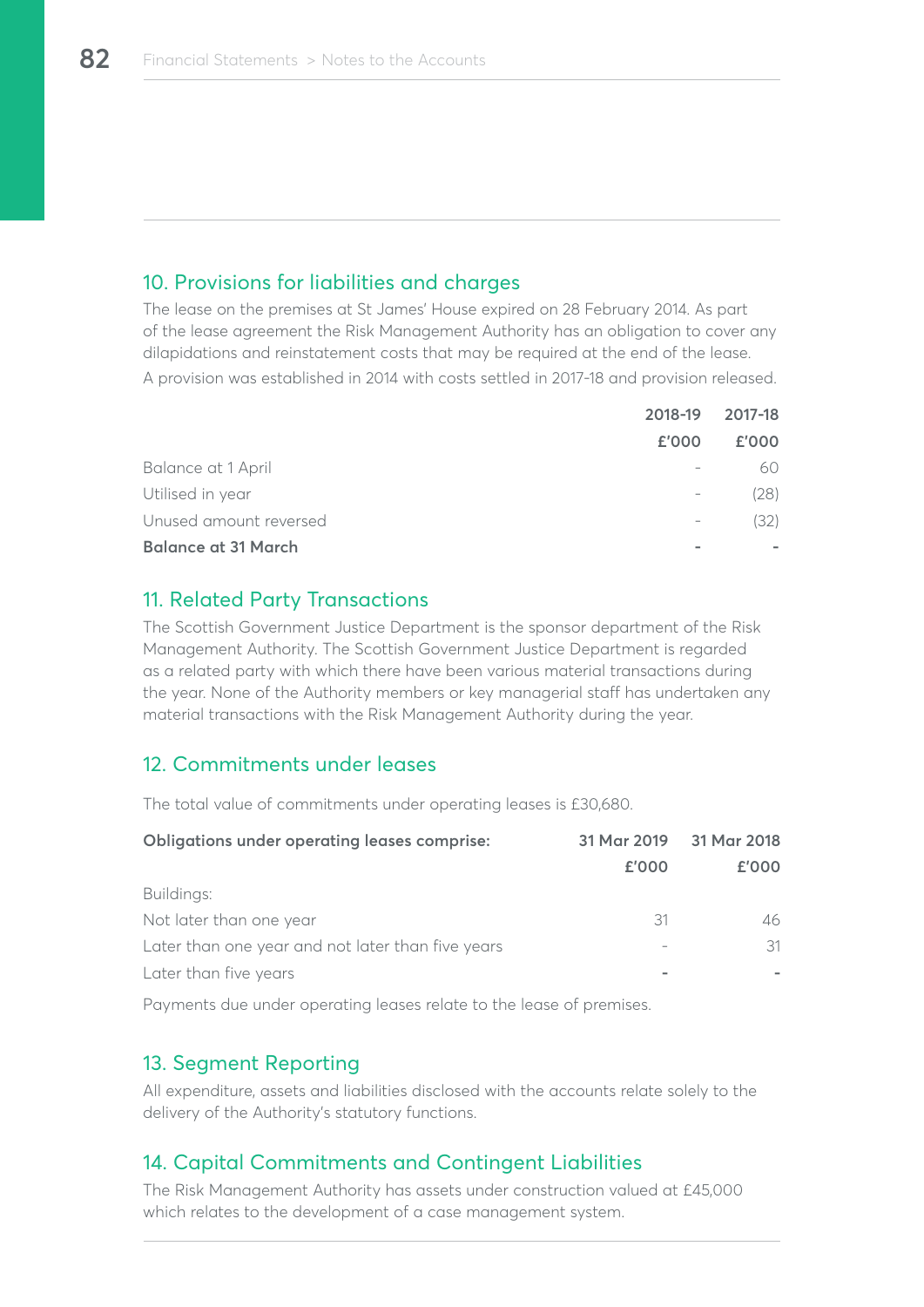

#### **RISK MANAGEMENT AUTHORITY**

#### **DIRECTION BY THE SCOTTISH MINISTERS**

- $1.$ The Scottish Ministers, in pursuance of Section 12(3) of the Criminal Justice (Scotland) Act 2003, hereby give the following direction in respect of the duty set out in Section 13 of the Criminal Justice (Scotland) Act 2003.
- The statement of accounts for the financial year ended 31 March 2006, and 2. subsequent years, shall comply with the accounting principles and disclosure requirements of the edition of the Government Financial Reporting Manual (FReM) which is in force for the year for which the statement of accounts are prepared.
- $3.$ The accounts shall be prepared so as to give a true and fair view of the income and expenditure and cash flows for the financial year, and of the state of affairs as at the end of the financial year.
- 4. Additional disclosure requirements regarding the financial period ended 31 March 2005 are set out in Schedule 1 attached.
- This direction shall be reproduced as an appendix to the statement of accounts. 5.

Kilodon

A member of the staff of the Scottish Ministers

Dated 10 February 2006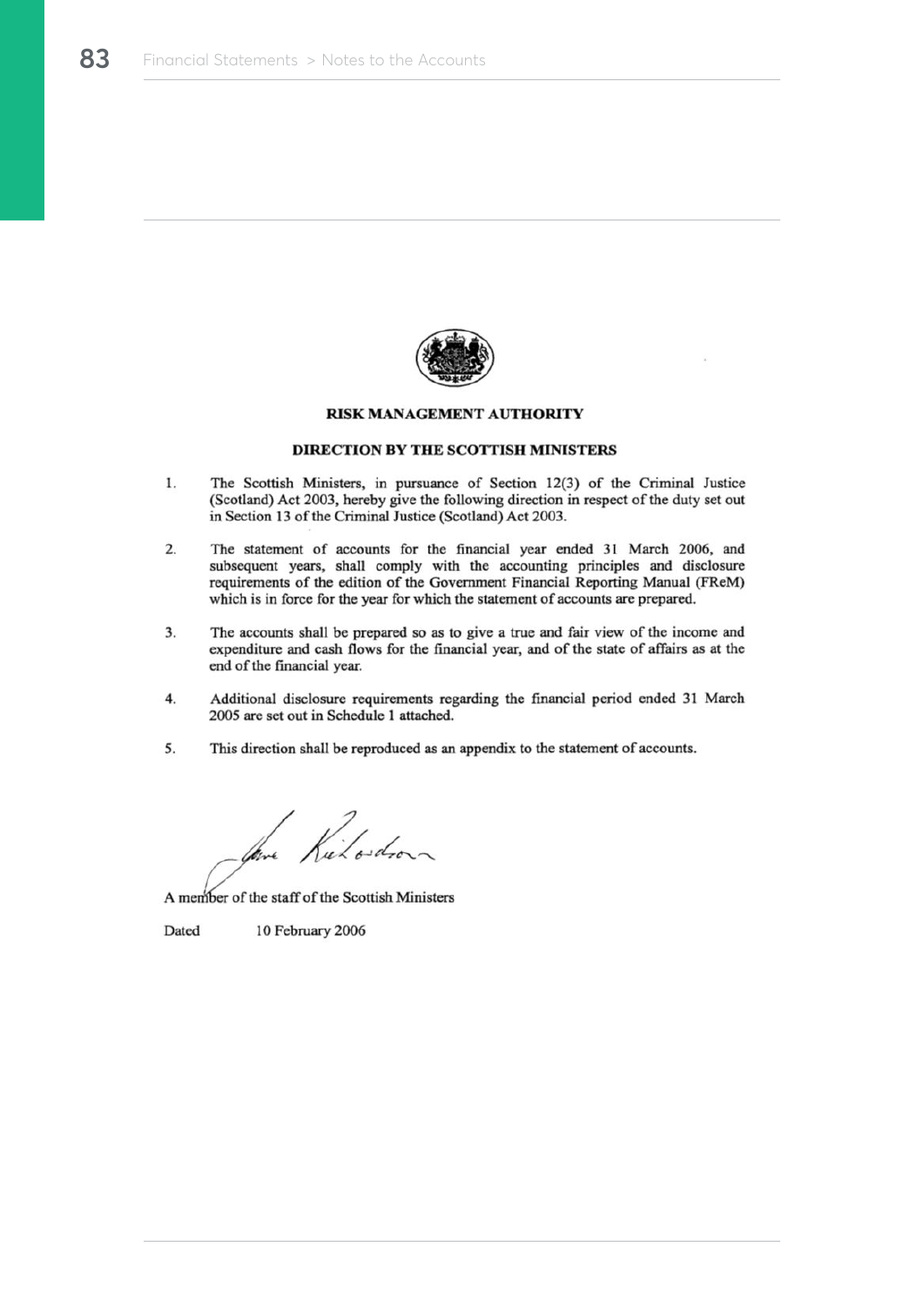# **RMA statutory functions**

The RMA is a Non Departmental Public Body, established in 2005 under the Criminal Justice (Scotland) Act 2003.

The RMA is sponsored by the Parole Unit of the Justice Directorate and operates to

an agreed structure known as a Sponsorship Framework. It sets out:

- the RMA's overall aims, objectives and targets in support of the Scottish Ministers' wider strategic aims;
- the rules and guidelines relevant to the exercise of the RMA's functions;
- the conditions under which any public funds are paid to the RMA, and
- how the RMA is to be held to account for its performance.

RMA Statutory Functions

# The Criminal Justice (Scotland) Act 2003

#### **Policy and Research**

#### **Section 4 (a). The RMA is to:**

- compile and keep under review information about the provision of services in Scotland;
- compile and keep under review research and development;
- promote effective practice; and
- give such advice and make such recommendations to the Scottish Ministers as it considers appropriate.

### **Section 4 (b). The RMA may:**

- carry out, commission or co-ordinate research and publish the results of such research; and
- undertake pilot schemes for the purposes of developing and improving methods.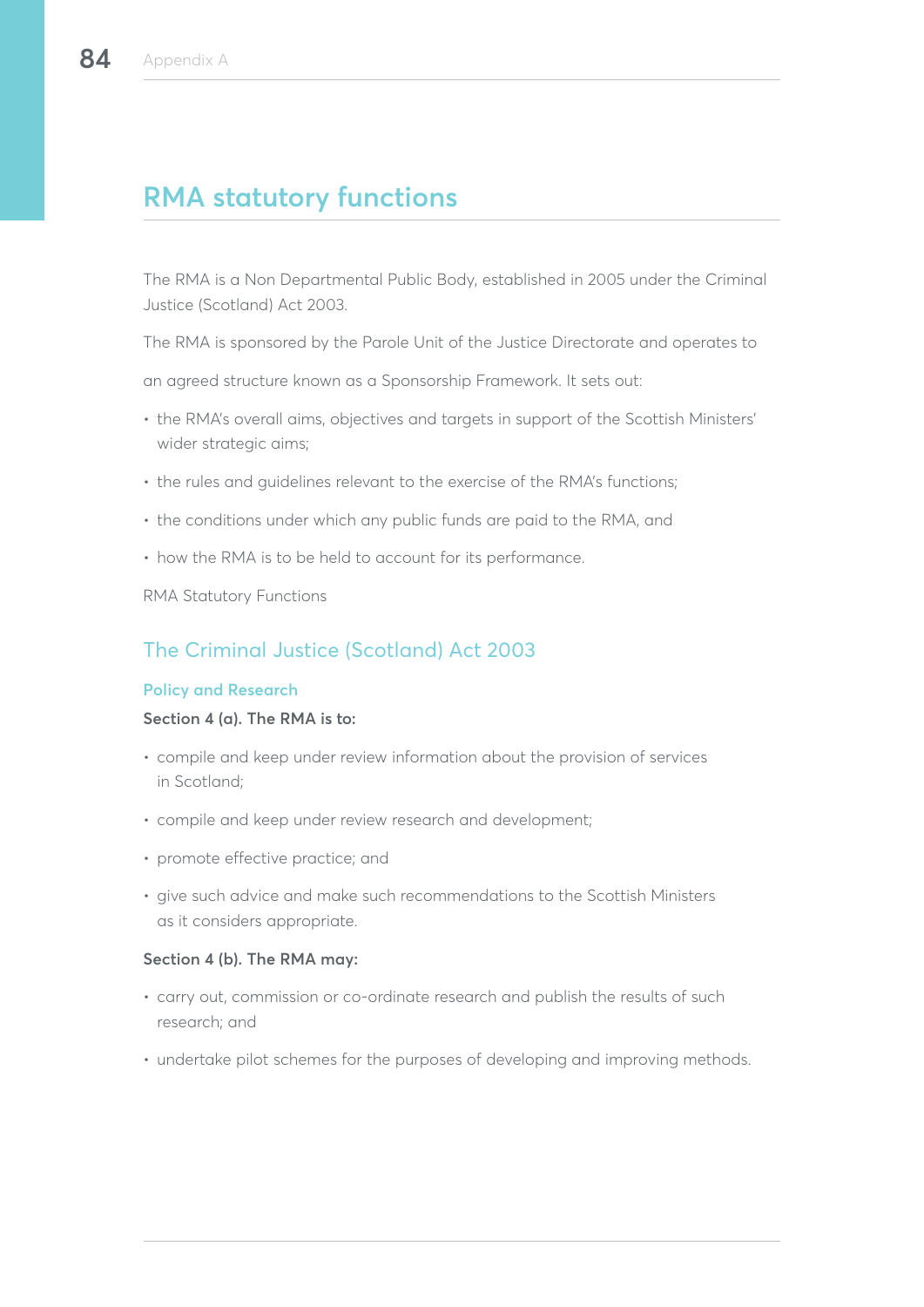## **Guidelines and Standards**

#### **Section 5. The RMA is to:**

- prepare and issue guidelines as to the assessment and minimisation of risk; and
- set and publish standards according to which measures taken in respect of the assessment and minimisation of risk are to be judged.

#### **Risk Management Plans**

#### **Section 6 (5).**

• The RMA is to specify and publish the form of risk management plans.

### **Section 6 (6).**

• The RMA may issue guidance (either generally or in a particular case) as to the preparation, implementation or review of any risk management plan.

## **Section 8 (4).**

• To approve or reject risk management plans.

## **Section 9.**

- To consider the implementation of risk management plans by the Lead Authority.
- The Lead Authority is to report annually as to the implementation of the risk management plan.

## **Accreditation, Education and Training3**

#### **Section 11 (1).**

• The RMA has a duty to accredit any manner of assessing and minimising risk and accreditation of any person having functions in assessment and minimisation of risk.

## **Section 11 (2b).**

• The RMA may provide, or secure the provision of, education and training in relation to the assessment and minimisation of risk for any person having functions in that regard.

<sup>3</sup> Part 1 section 4 & 11 of the Criminal Justice (Scotland) Act 2003, Risk Assessment and Minimisation (Accreditation) Scheme (Scotland) Order 2006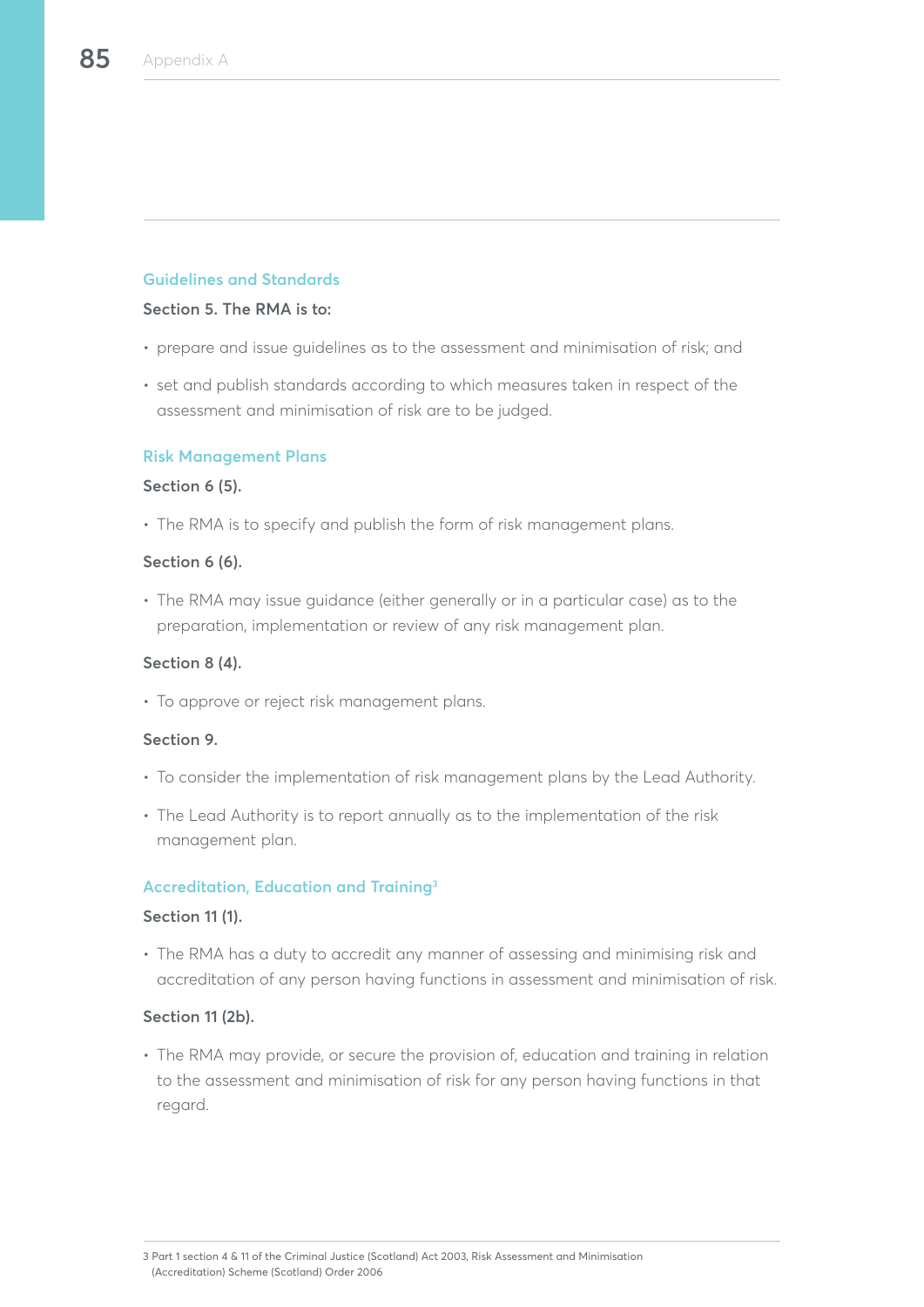# **Glossary**

| Acronym      | <b>Full Term</b>                                                  | <b>Definition</b>                                                                                                                                                                                                                                                                                     |
|--------------|-------------------------------------------------------------------|-------------------------------------------------------------------------------------------------------------------------------------------------------------------------------------------------------------------------------------------------------------------------------------------------------|
| <b>CJSW</b>  | Criminal Justice<br>Social Work                                   | Criminal Justice Services whose purpose is to<br>achieve a reduction in re-offending, increase<br>social inclusion of former offenders and support<br>victims of crime.                                                                                                                               |
| <b>FRAME</b> | Framework for<br>Risk Assessment,<br>Management and<br>Evaluation | The FRAME policy outlined the agreed guiding<br>principles, standards and values that will<br>underpin risk practice in Scotland. This adopted<br>the principles of proportionality, rights and<br>evidence based practice to guide defensible<br>and ethical risk assessment and management.         |
| <b>HMICS</b> | Her Majesty's<br>Inspectorate of<br>Constabulary in<br>Scotland   | HMICS is a public body of the Scottish<br>Government and reports to the Scottish<br>Parliament. It has statutory responsibility for the<br>inspection of the effectiveness and efficiency of<br>the police service in Scotland.                                                                       |
| LS/CMI       | Level of Service /<br>Case Management<br>Inventory                | A general offending risk/ needs assessment<br>and management planning method.                                                                                                                                                                                                                         |
| <b>MAPPA</b> | Multi Agency<br><b>Public Protection</b><br>Arrangements          | Multi Agency Public Protection Arrangements<br>(MAPPA) is the framework which joins up<br>the agencies who manage offenders. The<br>fundamental purpose of MAPPA is public safety<br>and the reduction of serious harm.                                                                               |
| <b>NDPB</b>  | Non-Departmental<br>Public Body                                   | A public organisation that is self-governing but<br>accountable to and funded by Government.                                                                                                                                                                                                          |
| OLR          | Order for Lifelong<br>Restriction                                 | Sentence providing for lifelong management of<br>high risk violent and sexual offenders. Requires<br>implementation and review of an RMA approved<br>risk management plan for offenders in custody<br>and in the community. Includes a punishment<br>part, spending minimum period in secure custody. |
| <b>RATED</b> | Risk Assessment Tools<br><b>Evaluation Directory</b>              | RMA-developed directory of risk assessment<br>tools.                                                                                                                                                                                                                                                  |
| RoSH         | Risk of Serious Harm                                              | The likelihood of harmful behaviour of a violent<br>or sexual nature, which is life threatening and/<br>or traumatic, and from which recovery, whether<br>physical or psychological, may reasonably be<br>expected to be difficult or impossible.                                                     |